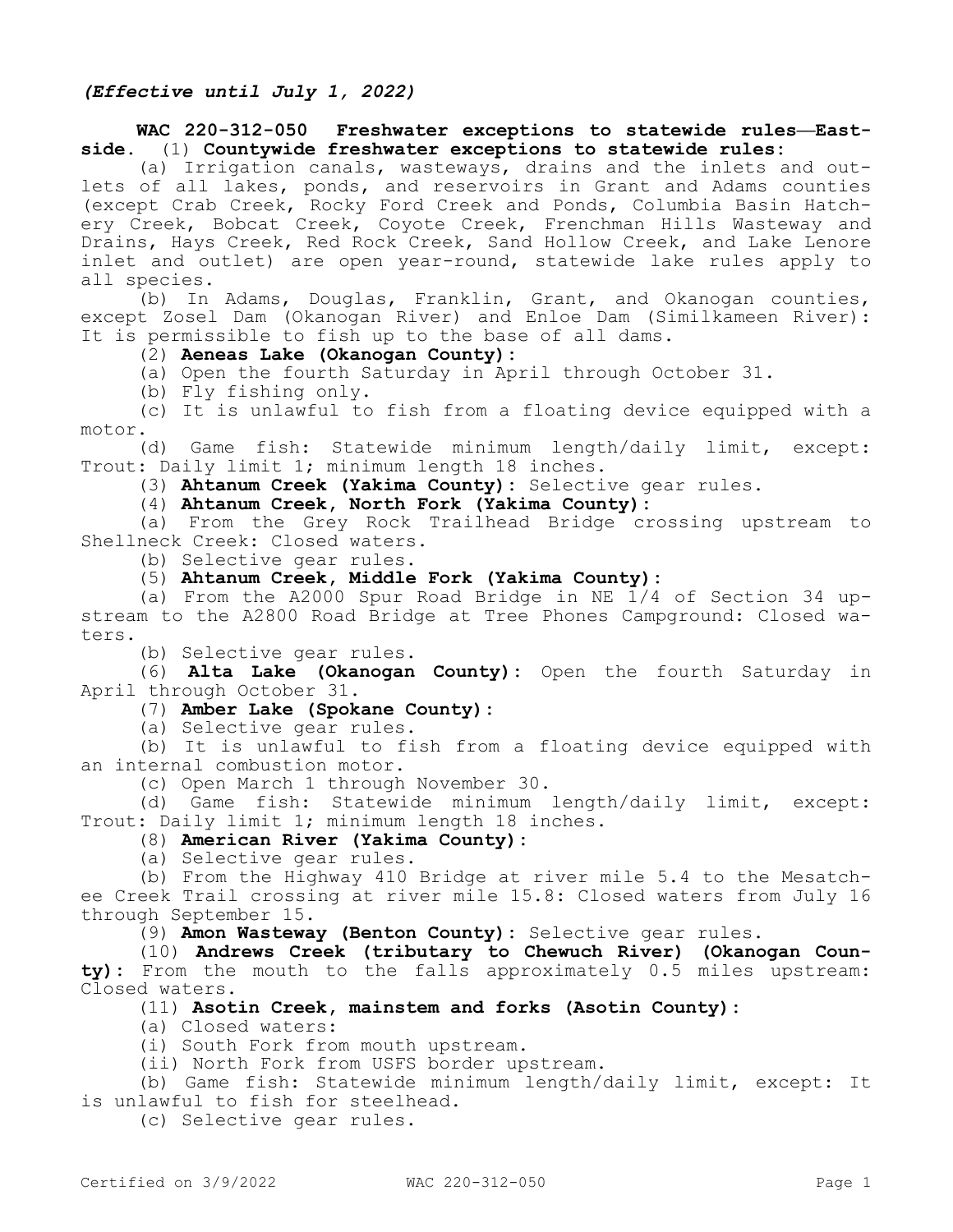(12) **Aspen Lake (Okanogan County):** Game fish: Statewide minimum length/daily limit, except: Eastern brook trout count as part of trout daily limit.

(13) **Badger Lake (Spokane County):** Open the fourth Saturday in April through September 30.

### (14) **Banks Lake (Grant County):**

(a) Chumming is permissible.

(b) Game fish: Statewide minimum length/daily limit, except:

(i) Crappie: Daily limit 10; minimum length 9 inches.

(ii) Yellow perch: Daily limit 25.

(15) **Bayley Lake (Stevens County):**

(a) Inlet stream: Closed waters.

(b) Open the fourth Saturday in April through October 31.

(c) Fly fishing only.

(d) It is unlawful to fish from a floating device equipped with a motor.

(e) Release all fish.

(16) **Bear Creek (tributary to South Fork Tieton River) (Yakima County):** From the mouth to the falls (approximately 0.75 mile): Closed waters.

(17) **Bear Lake (Spokane County):** Open to juvenile anglers, senior anglers, and anglers with a disability who possess a designated harvester companion card only.

(18) **Beaver Creek (tributary to Methow River) (Okanogan County):**  Closed waters.

(19) **Beaver Lake (Big) (Okanogan County):** Open the fourth Saturday in April through October 31.

(20) **Beaver Lake, (Little):** Game fish: Statewide minimum length/ daily limit, except: Eastern brook trout count as part of trout daily limit.

(21) **Beda Lake (Grant County):**

(a) Selective gear rules.

(b) It is unlawful to fish from a floating device equipped with an internal combustion motor.

(c) Game fish: Statewide minimum length/daily limit, except: Trout: Daily limit 1; minimum length 18 inches.

(22) **Beehive (Lake) Reservoir (Chelan County):**

(a) Open the fourth Saturday in April through October 31.

(b) Game fish: Statewide minimum length/daily limit, except: Eastern brook trout count as part of trout daily limit.

(23) **Beth Lake (Okanogan County):** Open the fourth Saturday in April through October 31.

(24) **Big Four Lake (Columbia County):**

(a) Fly fishing only.

(b) It is unlawful to fish from any floating device.

(c) Game fish: Statewide minimum length/daily limit, except: Trout: Daily limit 2; minimum length 14 inches.

(25) **Big Meadow Lake (Pend Oreille County):**

(a) Open the fourth Saturday in April through October 31.

(b) It is unlawful to use lead weights or lead jigs that measure 1 1/2 inch or less along the longest axis.

(26) **Big Twin Lake (Okanogan County):**

(a) Open the fourth Saturday in April through October 31.

(b) Selective gear rules.

(c) It is unlawful to fish from a floating device equipped with an internal combustion motor.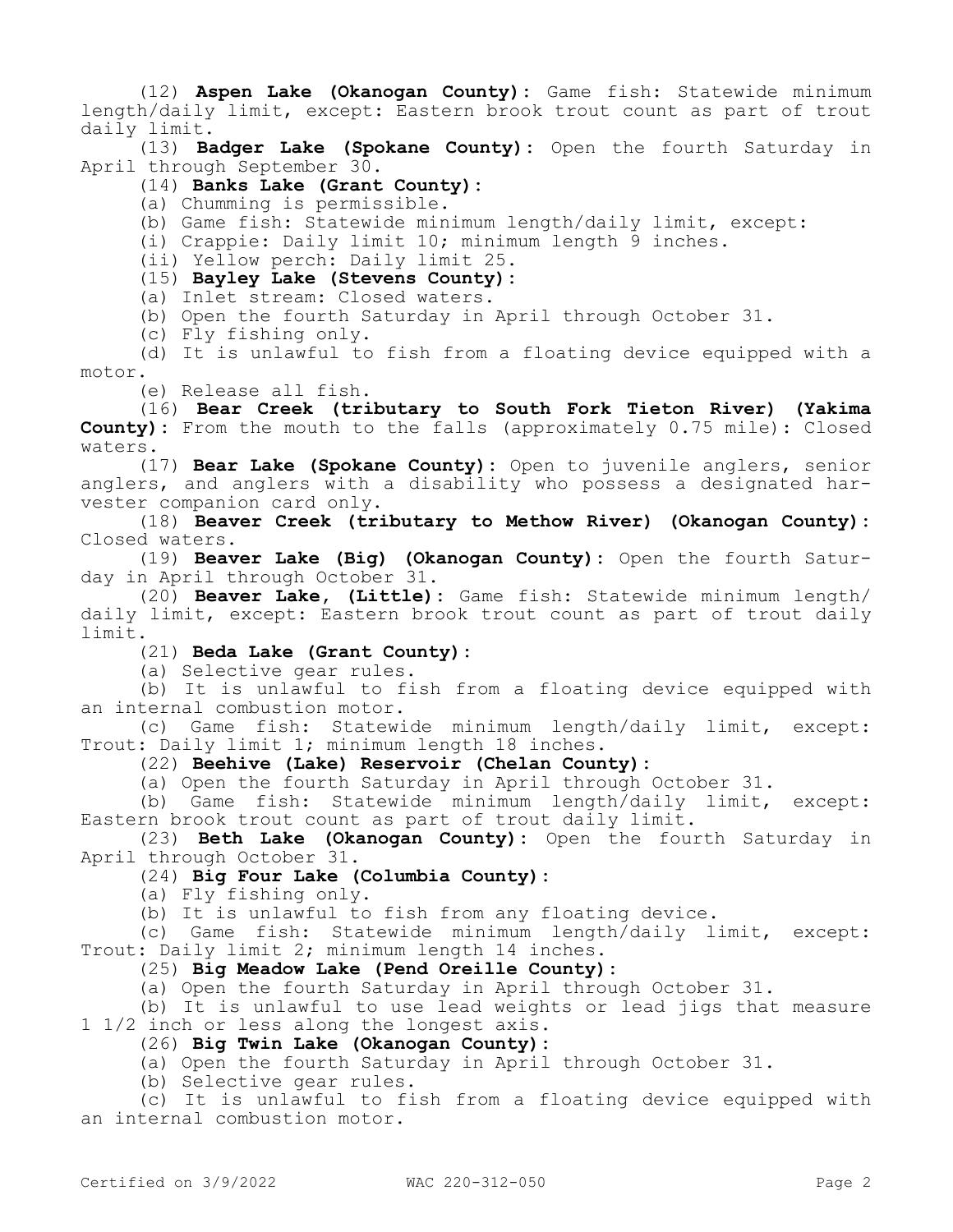(d) Game fish: Statewide minimum length/daily limit, except: Trout: Daily limit 1; minimum length 18 inches.

(27) **Billy's Acclimation Pond (Yakima County):** Game fish: Statewide minimum length/daily limit, except:

(a) Largemouth bass: Daily limit 10; no minimum length; only largemouth bass under 12 inches may be retained, except 1 over 17 inches may be retained.

(b) Smallmouth bass: Daily limit 15; no minimum length; only 1 smallmouth bass over 14 inches may be retained.

(c) Channel catfish: Daily limit 10; no size restriction.

(d) Walleye: Daily limit 16; only 1 walleye over 22 inches may be retained.

(28) **Blackbird Island Pond (Chelan County):** Open July 1 through September 30 for juvenile anglers, senior anglers, and anglers with a disability who possess a designated harvester companion card only.

(29) **Black Canyon Creek (tributary to Methow River) (Okanogan County):** Closed waters.

(30) **Black Lake (Chelan County):** Game fish: Statewide minimum length/daily limit, except: Eastern brook trout count as part of trout daily limit.

(31) **Black Lake (Okanogan County):** Selective gear rules.

(32) **Black Lake (Stevens County):** Open the fourth Saturday in April through October 31.

(33) **Blue Lake (Columbia County):** It is unlawful to fish from any floating device.

(34) **Blue Lake (Grant County):** Open the fourth Saturday in April through September 30.

(35) **Blue Lake (near Sinlahekin) (Okanogan County):**

(a) Open the fourth Saturday in April through October 31.

(b) Selective gear rules.

(c) It is unlawful to use lead weights or lead jigs that measure 1 1/2 inch or less along the longest axis.

(d) It is unlawful to fish from a floating device equipped with an internal combustion motor.

(e) Game fish: Statewide minimum length/daily limit, except: Trout: Daily limit 1; minimum length 18 inches.

(36) **Blue Lake (near Wannacut Lake) (Okanogan County):**

(a) Open the fourth Saturday in April through October 31.

(b) Selective gear rules.

(c) It is unlawful to fish from a floating device equipped with an internal combustion motor.

(d) Game fish: Statewide minimum length/daily limit, except: Trout: Daily limit 1, minimum length 18 inches.

(37) **Bobcat Creek and Ponds (Adams County):** Open the fourth Saturday in April through September 30.

(38) **Bonaparte Creek (Okanogan County):** From the mouth to the falls approximately river mile 1.0: Closed waters.

(39) **Bonaparte Lake (Okanogan County):**

(a) It is unlawful to use lead weights or lead jigs that measure 1 1/2 inch or less along the longest axis.

(b) Game fish: Statewide minimum length/daily limit, except: Eastern brook trout count as part of trout daily limit.

(40) **Boulder Creek and tributaries (Okanogan County):** From the mouth to the barrier falls at river mile 1.0: Closed waters.

(41) **Box Canyon Creek and tributaries (Kittitas County):** From mouth (Kachess Reservoir) upstream approximately 2 miles to the 20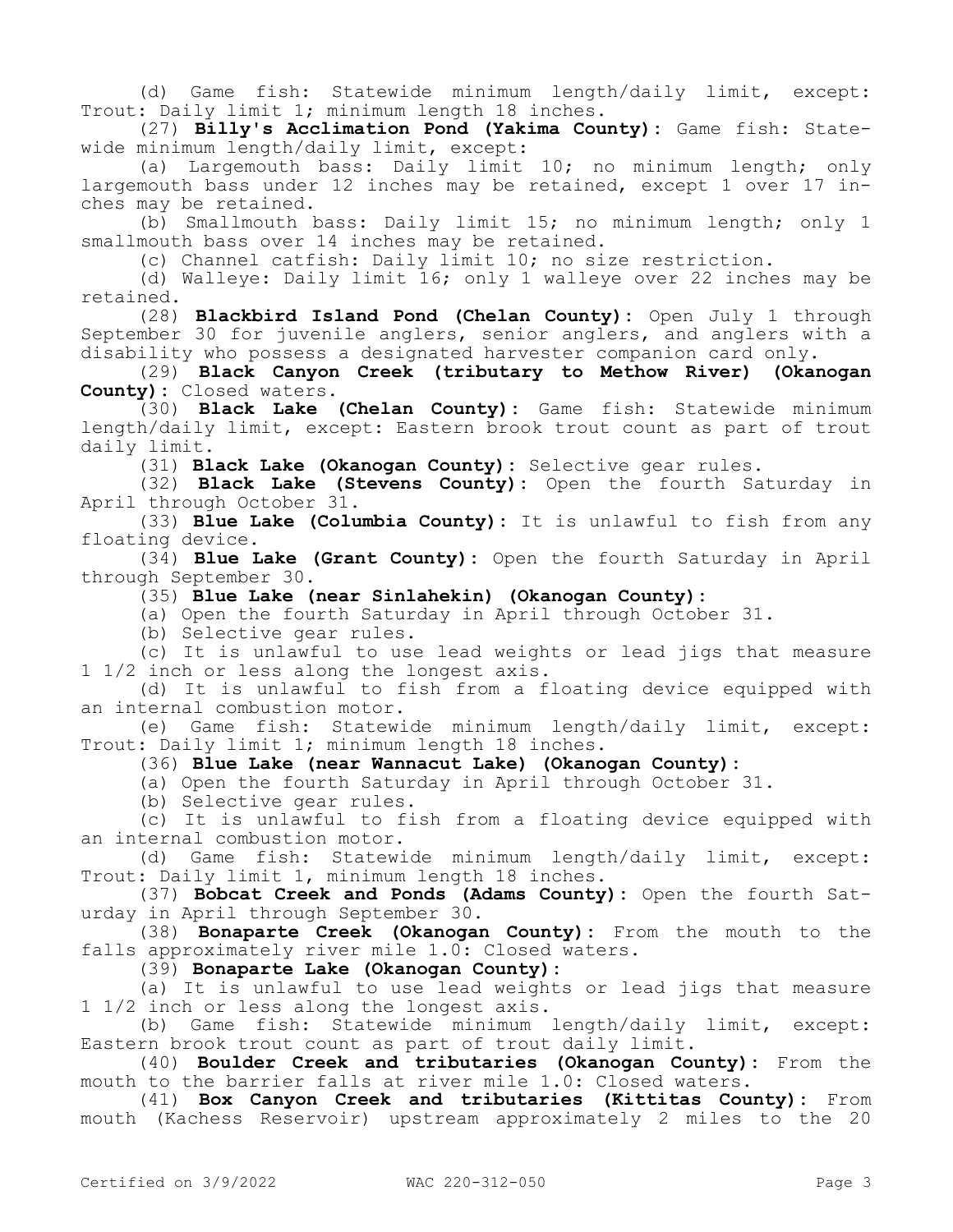foot high waterfall, including that portion of the creek that flows through the dry lake bed: Closed waters.

(42) **Browns Lake (Pend Oreille County):**

(a) Open the fourth Saturday in April through October 31.

(b) Fly fishing only.

(c) It is unlawful to fish from a floating device equipped with a motor.

(43) **Bumping Lake (Reservoir) (Yakima County):** Chumming is permissible.

(44) **Buckskin Creek and tributaries (Yakima County):** From the mouth to the west boundary of Suntides Golf Course: Closed waters.

(45) **Bumping River (Yakima County):**

(a) It is permissible to fish up to the base of Bumping Dam.

(b) From the mouth to Bumping Reservoir; selective gear rules.

(46) **Burke Lake (Grant County):** Open March 1 through September 30.

(47) **Buttermilk Creek (tributary to Twisp River) (Okanogan County), including tributaries:**

(a) Open the Saturday before Memorial Day through August 15.

(b) Release all fish.

(c) Selective gear rules.

(48) **Buzzard Lake (Okanogan County):**

(a) Open the fourth Saturday in April through October 31.

(b) Selective gear rules.

(c) It is unlawful to fish from a floating device equipped with an internal combustion motor.

(d) Game fish: Statewide minimum length/daily limit, except: Trout: Daily limit 1; minimum length 18 inches.

(49) **Caldwell Lake (Pend Oreille County):**

(a) Open the fourth Saturday in April through October 31.

(b) Game fish: Statewide minimum length/daily limit, except: Eastern brook trout count as part of trout daily limit.

(50) **Caliche Lakes, Upper (Grant County):** Open March 1 through September 30.

(51) **Calispell Creek (Calispell River) (Pend Oreille County):**  From the mouth to Calispell Lake: Open year-round.

(52) **Campbell Lake (Okanogan County):**

(a) Selective gear rules.

(b) It is unlawful to fish from a floating device equipped with an internal combustion motor.

(c) Game fish: Statewide minimum length/daily limit, except: Trout: Daily limit 2; minimum length 14 inches.

(53) **Carl's Lake (Pend Oreille County):** Open the fourth Saturday in April through October 31.

(54) **Cascade Lake (Grant County):** Open March 1 through September 30.

(55) **Cattail Lake (Grant County):** Open the fourth Saturday in April through September 30.

(56) **Cedar Creek (tributary to Early Winters Creek) (Okanogan County):**

(a) From the mouth to Cedar Falls:

(i) Open the Saturday before Memorial Day through August 15.

(ii) Selective gear rules.

(iii) Release all fish.

(b) From Cedar Falls upstream including tributaries: Selective gear rules.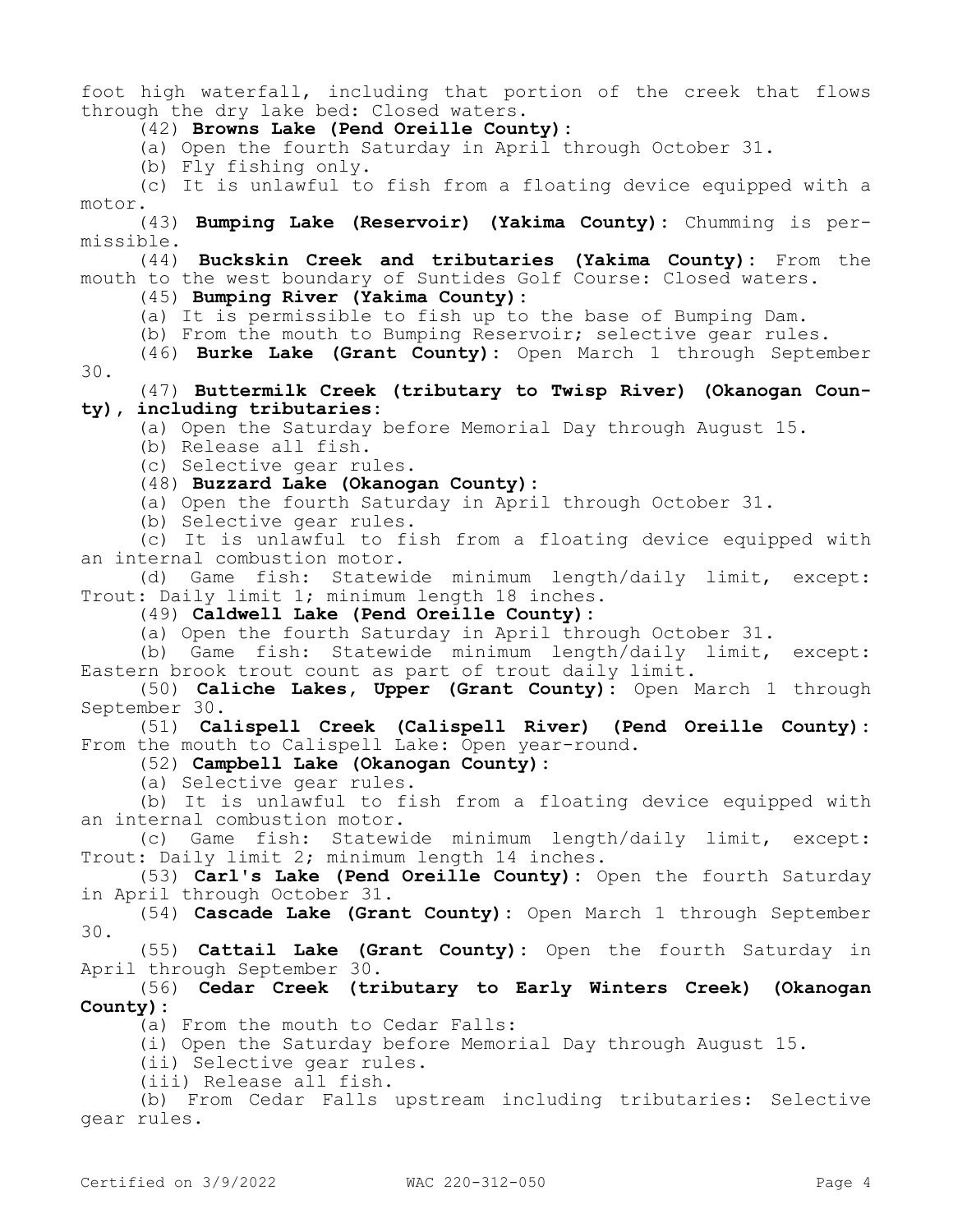(57) **Cedar Lake (Stevens County):** Open the fourth Saturday in April through October 31.

(58) **Chain Lake (Pend Oreille County):**

(a) Open the fourth Saturday in April through October 31.

(b) Game fish: Statewide minimum length/daily limit, except: Release kokanee.

(59) **Chapman Lake (Spokane County):**

(a) Open the fourth Saturday in April through October 31.

(b) Chumming is permissible.

(60) **Chelan Hatchery Creek (Chelan County):** Closed waters.

(61) **Chelan Lake (Chelan County):**

(a) Game fish: Statewide minimum length/daily limit, except:

(i) Release wild cutthroat trout.

(ii) Lake trout: No limit and no size restriction.

(b) Salmon: Daily limit 1; minimum length 15 inches.

(c) No catch record card required.

(62) **Chelan Lake tributaries (Chelan County):**

(a) Selective gear rules.

(b) Game fish: Statewide minimum length/daily limit, except: Release wild cutthroat trout.

(63) **Chelan River (Chelan County):** From the railroad bridge to the Chelan PUD safety barrier below the power house:

(a) Salmon: Open July 16 through October 15:

(i) Daily limit 6; up to 2 may be adult hatchery Chinook. Release sockeye, coho, and wild adult Chinook.

(ii) July 16 through October 15: Anti-snagging rule and night closure.

(b) Game fish: Statewide minimum length/daily limit, except:

(i) Release trout.

(ii) Steelhead: Closed to fishing.

(c) From the Chelan PUD safety barrier below the power house upstream to Chelan Lake: Closed waters.

# (64) **Chewuch River (Okanogan County):**

(a) From the mouth to Eight Mile Creek:

(i) Open the Saturday before Memorial Day through August 15.

(ii) Selective gear rules.

(iii) Release all fish.

(b) From the mouth to Pasayten Wilderness boundary falls: Whitefish:

(i) Open December 1 through the last day in February for whitefish only.

(ii) Whitefish gear rules.

#### (65) **Chiwaukum Creek (Chelan County):**

(a) From the mouth to Fool Hen Creek, including Fool Hen Creek and tributaries: Closed waters.

(b) From Fool Hen Creek upstream and tributaries: Selective gear rules.

(66) **Chiwawa River (Chelan County):**

(a) From the mouth to Buck Creek and tributaries not including Buck Creek: Closed waters.

(b) From Buck Creek upstream and tributaries (including Buck Creek): Selective gear rules.

(67) **Chopaka Lake (Okanogan County):**

(a) Open the fourth Saturday in April through October 31.

(b) Fly fishing only.

(c) It is unlawful to fish from a floating device equipped with a motor.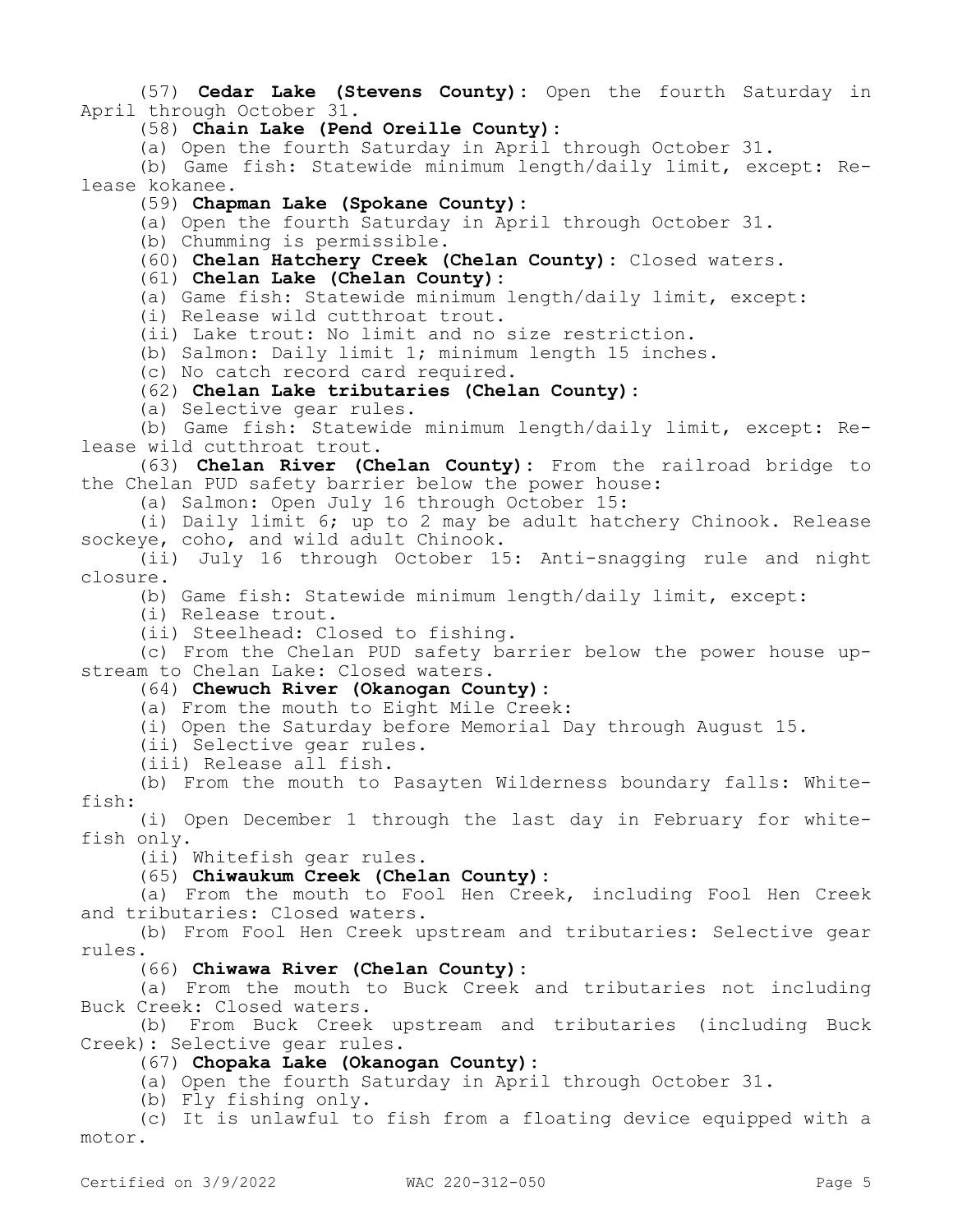(d) Game fish: Statewide minimum length/daily limit, except: Trout: Daily limit 1; minimum length 18 inches.

(68) **Chumstick Creek (Chelan County):** Closed waters.

(69) **Clear Lake (Chelan County):**

(a) Open the fourth Saturday in April through October 31.

(b) Game fish: Statewide minimum length/daily limit, except: Eastern brook trout count as part of trout daily limit.

(70) **Clear Lake (Spokane County):** Open the fourth Saturday in April through October 31.

(71) **Cle Elum Lake (Reservoir) (Kittitas County):** Game fish: Statewide minimum length/daily limit, except: Kokanee: Daily limit 5; minimum length 9 inches and maximum length 15 inches.

(72) **Cle Elum River (Kittitas County):**

(a) From the mouth to Cle Elum Dam:

(i) Open year-round.

(ii) Selective gear rules.

(iii) Game fish: Statewide minimum length/daily limit, except: Release rainbow trout and cutthroat trout.

(iv) It is permissible to fish up to the base of Cle Elum Dam.

(v) Whitefish:

(A) Open December 1 through last day in February for whitefish only.

(B) Whitefish gear rules.

(b) From above Cle Elum Lake to outlet of Hyas Lake: Selective gear rules.

(73) **Cliff Lake (Grant County):** Open March 1 through September 30.

#### (74) **Coffee Pot Lake (Lincoln County):**

(a) Open March 1 through September 30.

(b) Selective gear rules.

(c) Game fish: Statewide minimum length/daily limit, except:

(i) Trout: Daily limit 1; minimum length 18 inches.

(ii) Crappie: Daily limit 10; minimum length 9 inches.

(75) **Columbia Basin Hatchery Creek (Grant County):**

(a) Open April 1 through September 30 from the hatchery outflow to the confluence with Rocky Coulee Wasteway.

(b) Open to juvenile anglers, senior anglers, and anglers with a disability who possess a designated harvester companion card only.

(76) **Columbia Park Pond (Benton County):** Open to juvenile anglers, senior anglers, and anglers with a disability who possess a designated harvester companion card only.

(77) **Colville River (Stevens County)**: From the mouth to bridge at the town of Valley including Meyers Falls Reservoir: Open year-round.

(78) **Conconully Lake (Okanogan County):** Open the fourth Saturday in April through October 31.

(79) **Conconully Reservoir (Okanogan County):** Open the fourth Saturday in April through October 31.

(80) **Conger Pond (Pend Oreille County):** Open the fourth Saturday in April through October 31.

(81) **Conner Lake (Okanogan County):**

(a) Open the fourth Saturday in April through October 31.

(b) Game fish: Statewide minimum length/daily limit, except: Eastern brook trout count as part of trout daily limit.

(82) **Cooper River (Kittitas County):** From the mouth to Cooper Lake: Selective gear rules.

(83) **Coot Lake (Grant County):** Open the fourth Saturday in April through September 30.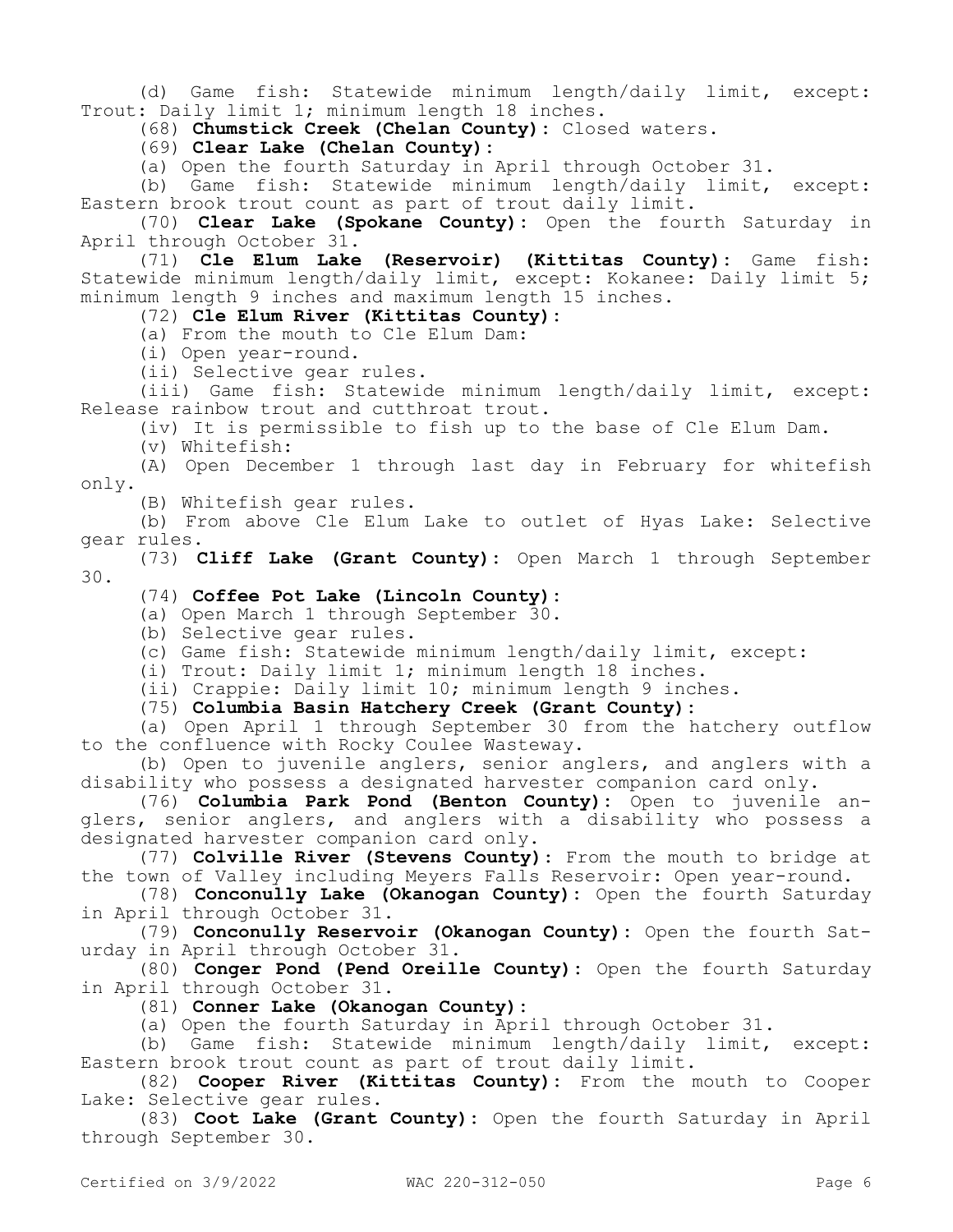(84) **Corral Creek (Benton County):** Selective gear rules.

(85) **Cougar Lake (Pasayten Wilderness) (Okanogan County):** Selective gear rules.

(86) **Cougar Lake (near Winthrop) (Okanogan County):**

(a) Selective gear rules.

(b) It is unlawful to fish from a floating device equipped with an internal combustion motor.

(c) Game fish: Statewide minimum length/daily limit, except: Trout: Daily limit 2; minimum length 14 inches.

(87) **Cowiche Creek (Yakima County):** Selective gear rules.

(88) **Coyote Creek and Ponds (Adams County):** Open the fourth Saturday in April through September 30.

(89) **Crab Creek (Adams/Grant/Lincoln counties):**

(a) From the mouth to Morgan Lake Road: Open the Saturday before Memorial Day through September 30.

(b) From Morgan Lake Road to O'Sullivan Dam (including Marsh Unit I and II impoundments): Closed waters.

(c) From the confluence of the Moses Lake outlets to Sand Dunes Road including tributaries:

(i) Open year-round.

(ii) Statewide lake rules apply to all species, except:

(A) Crappie: Minimum length 9 inches.

(B) Crappie and bluegill: Combined limit of 25 fish.

(C) Yellow perch: Daily limit 25 fish.

(d) From the fountain buoy and shoreline markers of 150 feet down stream of the Alder Street fill to Grant County Road 7 NE:

(i) Open year-round.

(ii) Statewide lake rules apply to all species, except:

(A) Crappie: Daily limit 10; minimum length 9 inches.

(B) Bluegill: Daily limit 5; minimum length 8 inches.

(C) Yellow perch: Daily limit 25.

(e) From Grant County Road 7 NE upstream (including all tributaries, except Goose Creek in the city of Wilbur): Open year-round.

(90) **Crawfish Lake (Okanogan County):**

(a) Open the fourth Saturday in April through October 31.

(b) It is unlawful to fish from a floating device equipped with an internal combustion motor.

(c) Game fish: Statewide minimum length/daily limit, except: Eastern brook trout count as part of trout daily limit.

(91) **Crescent Lake (Pend Oreille County):** Open the fourth Saturday in April through October 31.

(92) **Crystal Lake (Grant County):** Open March 1 through September 30.

(93) **Cub Creek (tributary to Chewuch River) (Okanogan County):**  From mouth upstream to West Chewuch Road Bridge: Closed waters.

(94) **Cup Lake (Grant County):** Open March 1 through September 30.

(95) **Curl Lake (Columbia County):**

(a) Open the Saturday before Memorial Day through October 31.

(b) It is unlawful to fish from any floating device.

(96) **Davis Lake (Ferry County):** Open the fourth Saturday in April through October 31.

(97) **Davis Lake (Okanogan County):**

(a) Selective gear rules.

(b) It is unlawful to fish from a floating device equipped with an internal combustion motor.

(c) Game fish: Statewide minimum length/daily limit, except: Trout: Daily limit 2; minimum length 14 inches.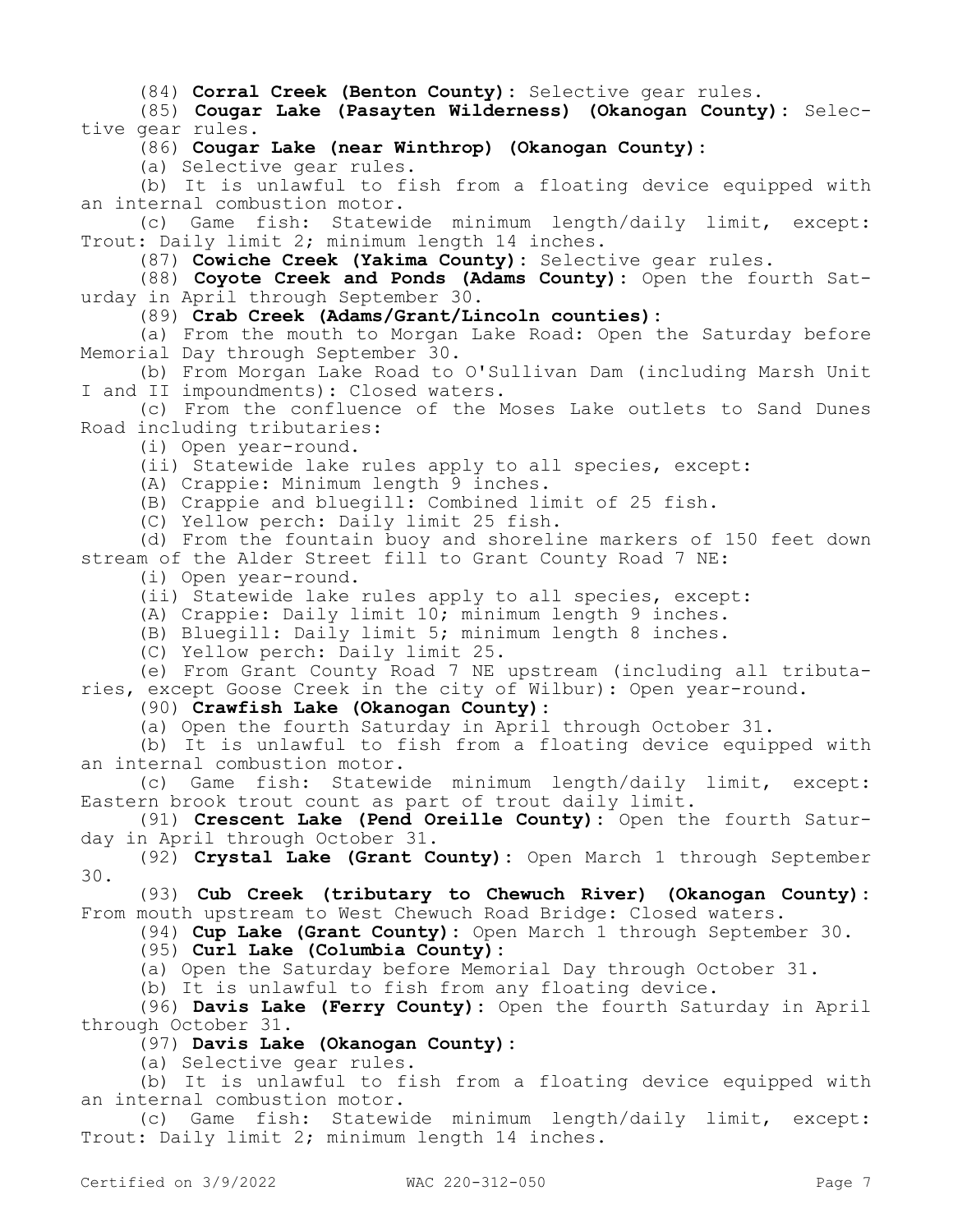(98) **Dayton Pond (Columbia County):** Open to juvenile anglers, senior anglers, and anglers with a disability who possess a designated harvester companion card only.

(99) **Deadman Lake (Adams County):** Open the fourth Saturday in April through September 30.

(100) **Deep Creek (tributary to Bumping Lake) (Yakima County):**  From the mouth to the waterfall approximately 0.33 mile above the second bridge crossing on USFS Road 1808 (approximately 3.7 miles from the junction of USFS Roads 1800 and 1808): Closed waters.

(101) **Deep Lake (Grant County):** Open the fourth Saturday in April through September 30.

(102) **Deep Lake (Stevens County):** Open the fourth Saturday in April through October 31.

(103) **Deer Lake (Columbia County):**

(a) Open March 1 through November 30.

(b) It is unlawful to fish from any floating device.

(104) **Deer (Deer Springs) Lake (Lincoln County):** Open the fourth Saturday in April through September 30.

(105) **Deer Lake (Stevens County):**

(a) Open March 1 through November 30.

(b) Game fish: Statewide minimum length/daily limit, except: Eastern brook trout count as part of trout daily limit.

(106) **Delaney Springs (Grant County):** Game fish: Statewide minimum length/daily limit, except: Eastern brook trout count as part of trout daily limit.

(107) **De Roux Creek (Kittitas County):** From the mouth to the USFS trail 1392 (De Roux Creek Trail) stream crossing (approximately 1 river mile): Closed waters.

(108) **Dog Creek (tributary to Chewuch) (Okanogan County):** From mouth upstream to falls approximately 1.5 miles: Closed waters.

(109) **Domerie Creek (Kittitas County):** Selective gear rules.

#### (110) **Downs Lake (Lincoln/Spokane counties):**

(a) Open March 1 through September 30.

(b) Game fish: Statewide minimum length/daily limit, except: Crappie: Daily limit 10; minimum length 9 inches.

(111) **Dry Falls Lake (Grant County):**

(a) Open March 1 through November 30.

(b) Selective gear rules.

(c) It is unlawful to fish from a floating device equipped with an internal combustion motor.

(d) Game fish: Statewide minimum length/daily limit, except: Trout: Daily limit 1; minimum length 18 inches.

(112) **Dune Lake (Grant County):**

(a) Selective gear rules.

(b) Game fish: Statewide minimum length/daily limit, except: Trout: Daily limit 1; minimum length 18 inches.

(113) **Dusty Lake (Grant County):**

(a) Open March 1 through November 30.

(b) Selective gear rules.

(c) It is unlawful to fish from a floating device equipped with an internal combustion motor.

(d) Game fish: Statewide minimum length/daily limit, except: Trout: Daily limit 1; minimum length 18 inches.

(114) **Eagle Creek (tributary to Twisp River) (Okanogan County):**  From mouth upstream to the falls approximately 0.5 miles: Closed waters.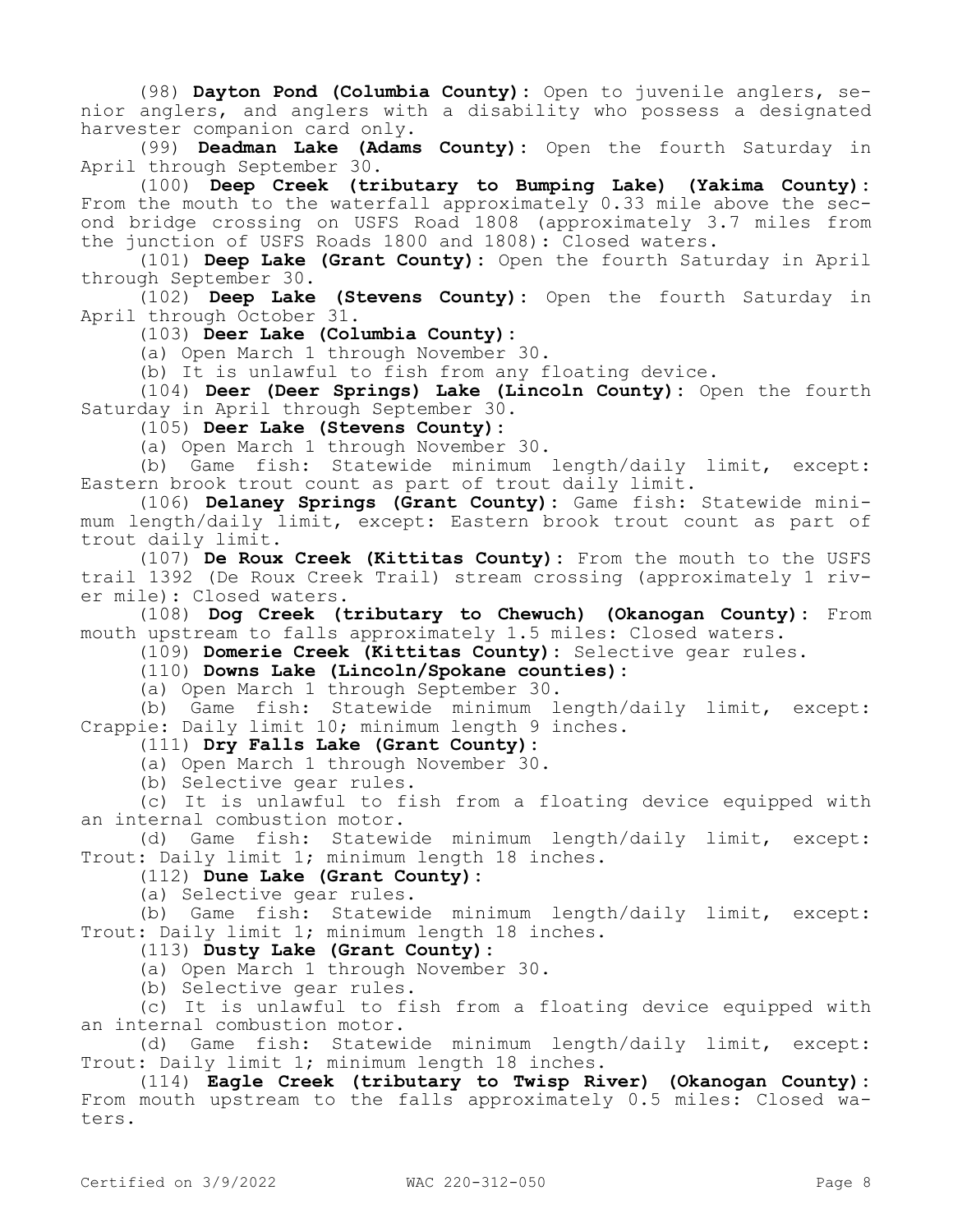(115) **Early Winters Creek (tributary to Methow River) (Okanogan County):**

(a) From the mouth upstream to Forest Road 300: Closed waters.

(b) From Forest Road 300 upstream; including tributaries except Cedar Creek:

(i) Open the Saturday before Memorial Day through August 15.

(ii) Selective gear rules.

(iii) Release all fish.

(116) **Eightmile Creek (tributary to Chewuch River) (Okanogan County):** From the mouth upstream to Forest Road 5130 Bridge: Closed waters.

(117) **Elbow Lake (Stevens County):**

(a) Open the fourth Saturday in April through October 31.

(b) Game fish: Statewide minimum length/daily limit, except: Eastern brook trout count as part of trout daily limit.

(118) **Ell Lake (Okanogan County):**

(a) Open the fourth Saturday in April through October 31.

(b) Selective gear rules.

(c) It is unlawful to fish from a floating device equipped with an internal combustion motor.

(119) **Eloika Lake (Spokane County):** Game fish: Statewide minimum length/daily limit, except: Crappie: Daily limit 10; minimum length 9 inches.

(120) **Empire Lake (Ferry County):**

(a) Open the fourth Saturday in April through October 31.

(b) Game fish: Statewide minimum length/daily limit, except: Eastern brook trout count as part of trout daily limit.

(121) **Entiat River (Chelan County):**

(a) From mouth (railroad bridge) to the boundary marker/markers located approximately 1,500 feet upstream of the upper Roaring Creek Road Bridge (immediately downstream of the Entiat National Fish Hatchery):

(i) Salmon: Open from July 16 through September 30:

(A) Daily limit 6 Chinook salmon. Release all other salmon.

(B) Night closure.

(ii) Open December 1 through the last day in February for whitefish only.

(iii) Whitefish gear rules.

(b) From the boundary marker/markers located approximately 1,500 feet upstream of the upper Roaring Creek Road Bridge (immediately downstream of the Entiat National Fish Hatchery) to Entiat Falls:

(i) Whitefish:

(ii) Open December 1 through the last day in February for whitefish only.

(iii) Whitefish gear rules.

(c) Entiat River and all tributaries above Entiat Falls: Selective gear rules.

(122) **Ephrata Lake (Grant County):** Closed waters.

(123) **Esquatzel Coulee (Franklin County):** Open year-round.

(124) **Esquatzel Coulee, West Branch (Franklin County):** Open yearround.

(125) **Falls Creek (tributary to Chewuch River) (Okanogan County):**  From mouth upstream to the falls approximately .15 miles: Closed waters.

(126) **Fan Lake (Pend Oreille County):**

(a) Open the fourth Saturday in April through September 30.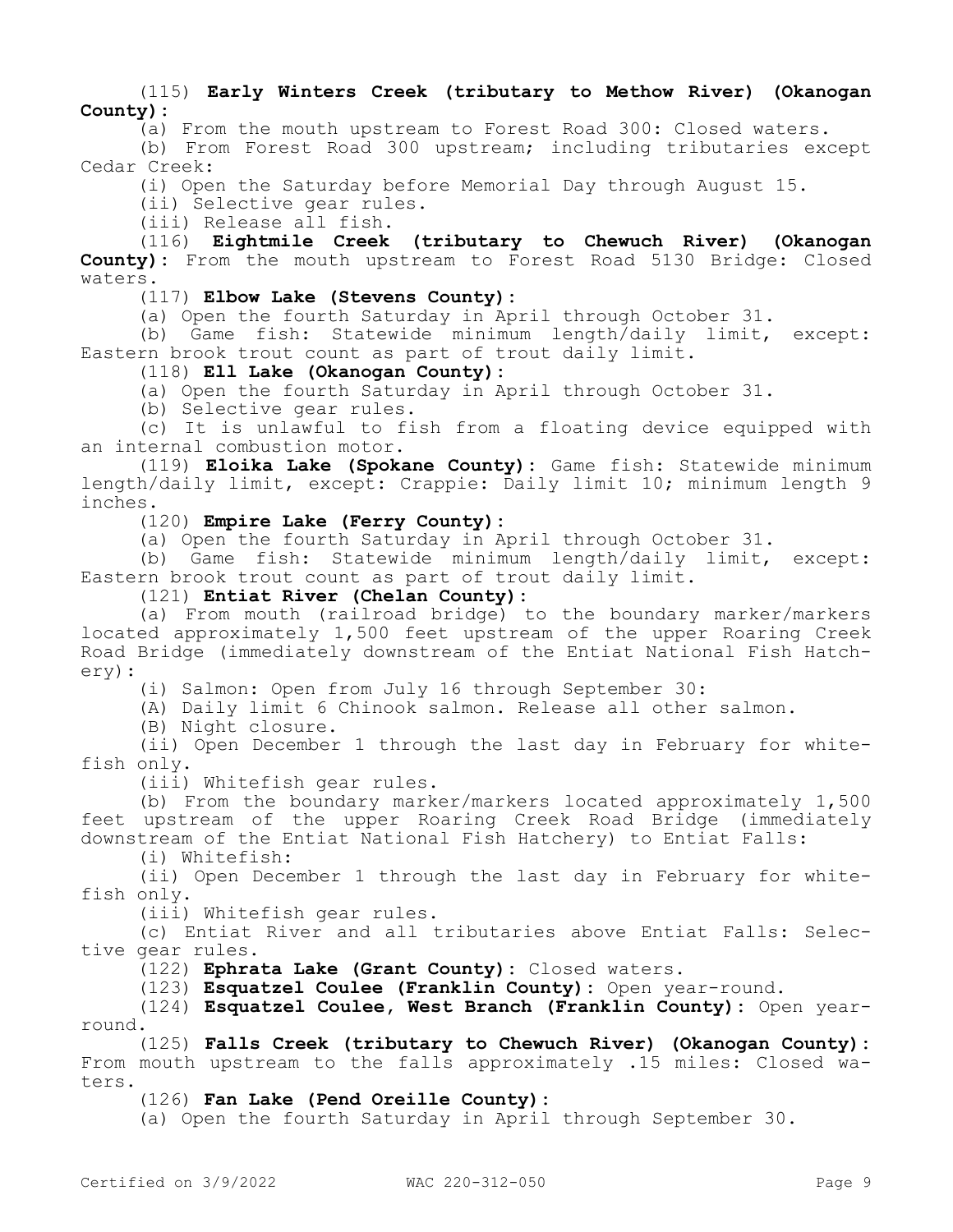(b) It is unlawful to fish from a floating device equipped with an internal combustion motor.

(127) **Ferry Lake (Ferry County):** It is unlawful to use lead weights or lead jigs that measure 1  $1/2$  inch or less along the longest axis.

(128) **Fiorito Lakes (Kittitas County):** It is unlawful to fish from a floating device equipped with an internal combustion motor.

(129) **Fish Lake (Chelan County):** Game fish: Statewide minimum length/daily limit, except: Yellow perch: Daily limit 25.

(130) **Fish Lake (Okanogan County):** Open the fourth Saturday in April through October 31.

(131) **Fish Lake (Spokane County):**

(a) Open the fourth Saturday in April through September 30.

(b) It is unlawful to fish from a floating device equipped with an internal combustion motor.

(c) Game fish: Statewide minimum length/daily limit, except: Eastern brook trout count as part of trout daily limit.

(132) **Fishhook Pond (Walla Walla County):** It is unlawful to fish from a floating device.

(133) **Fishtrap Lake (Lincoln/Spokane counties):** Open the fourth Saturday in April through September 30.

(134) **Forde Lake (Okanogan County):**

(a) Open the fourth Saturday in April through October 31.

(b) Game fish: Statewide minimum length/daily limit, except: Eastern brook trout count as part of trout daily limit.

(135) **Fourth of July Lake (Adams/Lincoln counties):**

(a) Open the Friday after Thanksgiving through March 31.

(b) It is unlawful to fish from a floating device equipped with an internal combustion motor.

(136) **Frank's Pond (Chelan County):**

(a) Open the fourth Saturday in April through October 31.

(b) Open to juvenile anglers only.

(137) **Frater Lake (Pend Oreille County):** Open the fourth Saturday in April through October 31.

(138) **Frenchman Hills Wasteway and Drains (Grant County):** Game fish: Statewide minimum length/daily limit, except: Eastern brook trout count as part of trout daily limit.

(139) **Gadwall Lake (Grant County):** Open the fourth Saturday in April through September 30.

(140) **Garfield Juvenile Pond (Whitman County):** Open to juvenile anglers only.

(141) **Goat Creek (tributary to Methow River) (Okanogan County):**  Closed waters.

(142) **Gold Creek, Gold Creek Pond and outlet channel (tributary to Keechelus Lake):** Including that portion of Gold Creek that flows through the dry Keechelus Reservoir lakebed: Closed waters.

(143) **Gold Creek (tributary to Methow River) (Okanogan County):**  Closed waters.

(144) **Goose Creek (Lincoln County), within the city limits of Wilbur:** Open to juvenile anglers, senior anglers, and anglers with a disability who possess a designated harvester companion card only.

(145) **Goose Lake, Lower (Grant County):** Game fish: Statewide minimum length/daily limit, except:

(a) Crappie: Daily limit 10; minimum length 9 inches.

(b) Bluegill: It is unlawful to retain more than 5 fish over 6 inches in length.

(146) **Grande Ronde River (Asotin County):**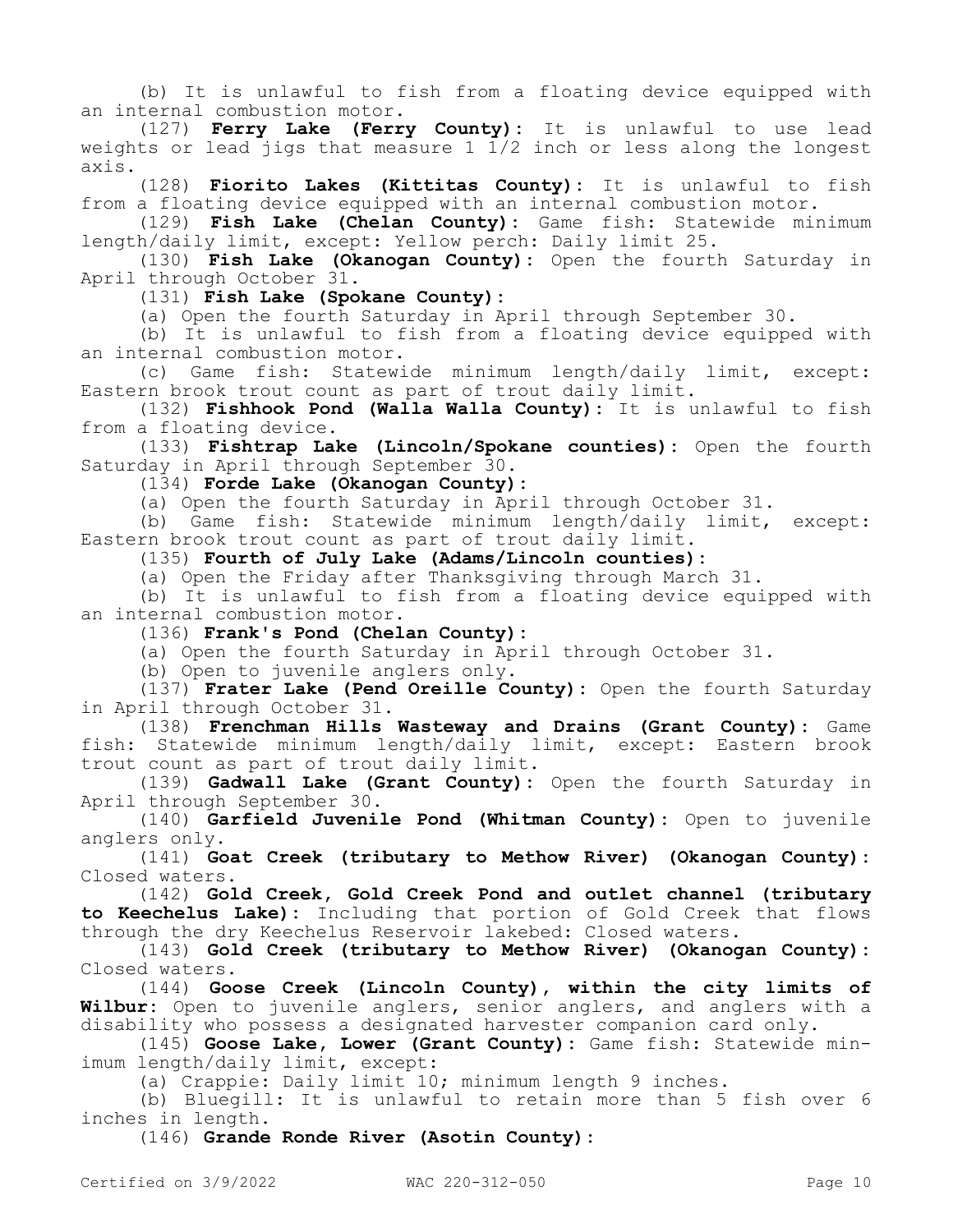(a) From the mouth to County Road Bridge, about 2.5 miles upstream: (i) Open year-round for game fish other than trout and steelhead. (ii) From August 1 through April 15: Selective gear rules. (iii) Trout: Open from the Saturday before Memorial Day through October 31. (iv) Steelhead: (A) Open January 1 through April 15; daily limit 3 hatchery steelhead; minimum length 20 inches. (B) August 1 through December 31; release steelhead. (b) From the County Road Bridge upstream to the Oregon state line: (i) Open year-round for game fish other than trout and steelhead. (ii) From August 1 through April 15: Barbless hooks required. (iii) Trout: Open from the Saturday before Memorial Day through October 31. (iv) Steelhead: Open August 1 through April 15; daily limit 3 hatchery steelhead; minimum length 20 inches. (c) All tributaries: Closed waters. (147) **Green Lakes (Lower and Upper) (Okanogan County):** (a) Selective gear rules. (b) It is unlawful to fish from a floating device equipped with an internal combustion motor. (c) Game fish: Statewide minimum length/daily limit, except: (i) Trout: Daily limit 2; minimum length 14 inches. (ii) Eastern brook trout count as part of trout daily limit. (148) **Grimes Lake (Douglas County):** (a) Open June 1 through August 31. (b) Selective gear rules. (c) It is unlawful to fish from a floating device equipped with an internal combustion motor. (d) Game fish: Statewide minimum length/daily limit, except: Trout: Daily limit 1; minimum length 18 inches. (149) **Halfmoon Lake (Adams County):** Open the fourth Saturday in April through September 30. (150) **Hampton Lakes (Lower and Upper) (Grant County):** Open the fourth Saturday in April through September 30. (151) **H and H Reservoir Number One (Pascal's Pond) (Chelan County):** Game fish: Statewide minimum length/daily limit, except: Eastern brook trout count as part of trout daily limit. (152) **Harris Lake (Grant County):** (a) Selective gear rules. (b) Game fish: Statewide minimum length/daily limit, except: Trout: Daily limit 1; minimum length 18 inches. (153) **Hatch Lake (Stevens County):** Open the Friday after Thanksgiving through March 31. (154) **Hays Creek and Ponds (Adams County):** Open the fourth Saturday in April through September 30. (155) **Headgate Pond (Asotin County):** Open to juvenile anglers, senior anglers, and anglers with a disability who possess a designated harvester companion card only. (156) **Hen Lake (Grant County):** Open the fourth Saturday in April through September 30. (157) **Hog Canyon Creek (Spokane County):** From the mouth to Scroggie Road: Closed waters. (158) **Hog Canyon Lake (Spokane County):** Open the Friday after Thanksgiving through March 31. Certified on 3/9/2022 WAC 220-312-050 Page 11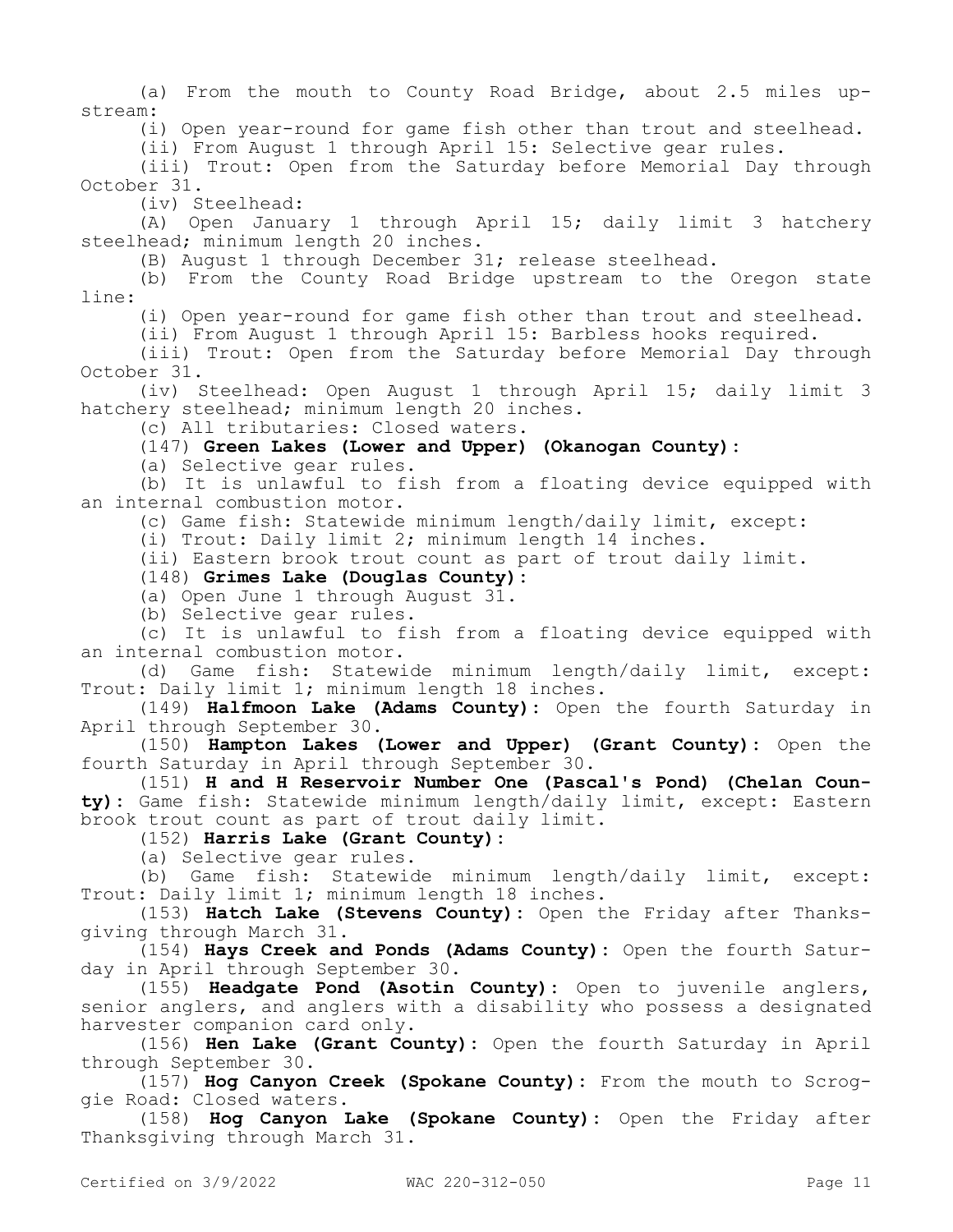(159) **Homestead Lake (Grant County):**

(a) Selective gear rules.

(b) It is unlawful to fish from a floating device equipped with an internal combustion motor.

(c) Game fish: Statewide minimum length/daily limit, except: Trout: Daily limit 1; minimum length 18 inches.

(160) **Hourglass Lake (Grant County):** Open the fourth Saturday in April through September 30.

(161) **Hutchinson Lake (Adams County):** Open the fourth Saturday in April through September 30.

(162) **I-82 Ponds, 1 through 7 (Yakima County):** It is unlawful to fish from a floating device equipped with an internal combustion motor.

(163) **Icicle River and tributaries (Creek) (Chelan County):**

(a) From the mouth upstream 800 feet to posted signs: Closed waters.

(b) From posted signs 800 feet upstream of the mouth to 500 feet below Leavenworth National Fish Hatchery: Closed waters.

(c) From 500 feet below Leavenworth National Fish Hatchery to shoreline markers where Cyo Road would intersect the Icicle River at the Sleeping Lady Resort: Closed waters.

(d) From shoreline markers where Cyo Road would intersect the Icicle River at the Sleeping Lady Resort to the Icicle Peshastin Irrigation District footbridge (approximately 750 feet upstream of the "Snow Lakes Trailhead" parking lot): Closed waters.

(e) From the Icicle Irrigation Peshastin District footbridge upstream, and tributaries: Selective gear rules.

(164) **Indian Creek (Yakima County):** From the mouth to the waterfall approximately six miles upstream including that portion that flows through the dry lake bed of Rimrock Reservoir: Closed waters.

(165) **Ingalls Creek (Chelan County):** From the mouth to Alpine Lakes Wilderness boundary and tributaries: Closed waters.

(166) **Jameson Lake (Douglas County):** Open the fourth Saturday in April through October 31.

(167) **Jasmine Creek (Okanogan County):**

(a) Open year-round to juvenile anglers, senior anglers, and anglers with a disability who possess a designated harvester companion card only.

(b) Game fish: Statewide minimum length/daily limit, except: Steelhead: Closed to fishing.

(168) **Jefferson Park Pond (Walla Walla County):** Open to juvenile anglers, senior anglers, and anglers with a disability who possess a designated harvester companion card only.

(169) **Jolanda, Lake (Chelan County):** Closed waters.

(170) **Kachess Lake (Reservoir) (Kittitas County):**

(a) Game fish: Statewide minimum length/daily limit, except: Trout: Daily limit 2; minimum length 14 inches.

(b) Chumming is permissible.

(171) **Kachess River (Kittitas County):**

(a) From Kachess Lake (Reservoir) upstream to the waterfall approximately 0.5 miles above Mineral Creek: Closed waters.

(b) It is permissible to fish up to the base of Kachess Dam.

(c) From the mouth to Kachess Dam: Selective gear rules.

(172) **Keechelus Lake (Reservoir) (Kittitas County):**

(a) Game fish: Statewide minimum length/daily limit, except: Trout: Daily limit 2; minimum length 14 inches.

(b) Chumming is permissible.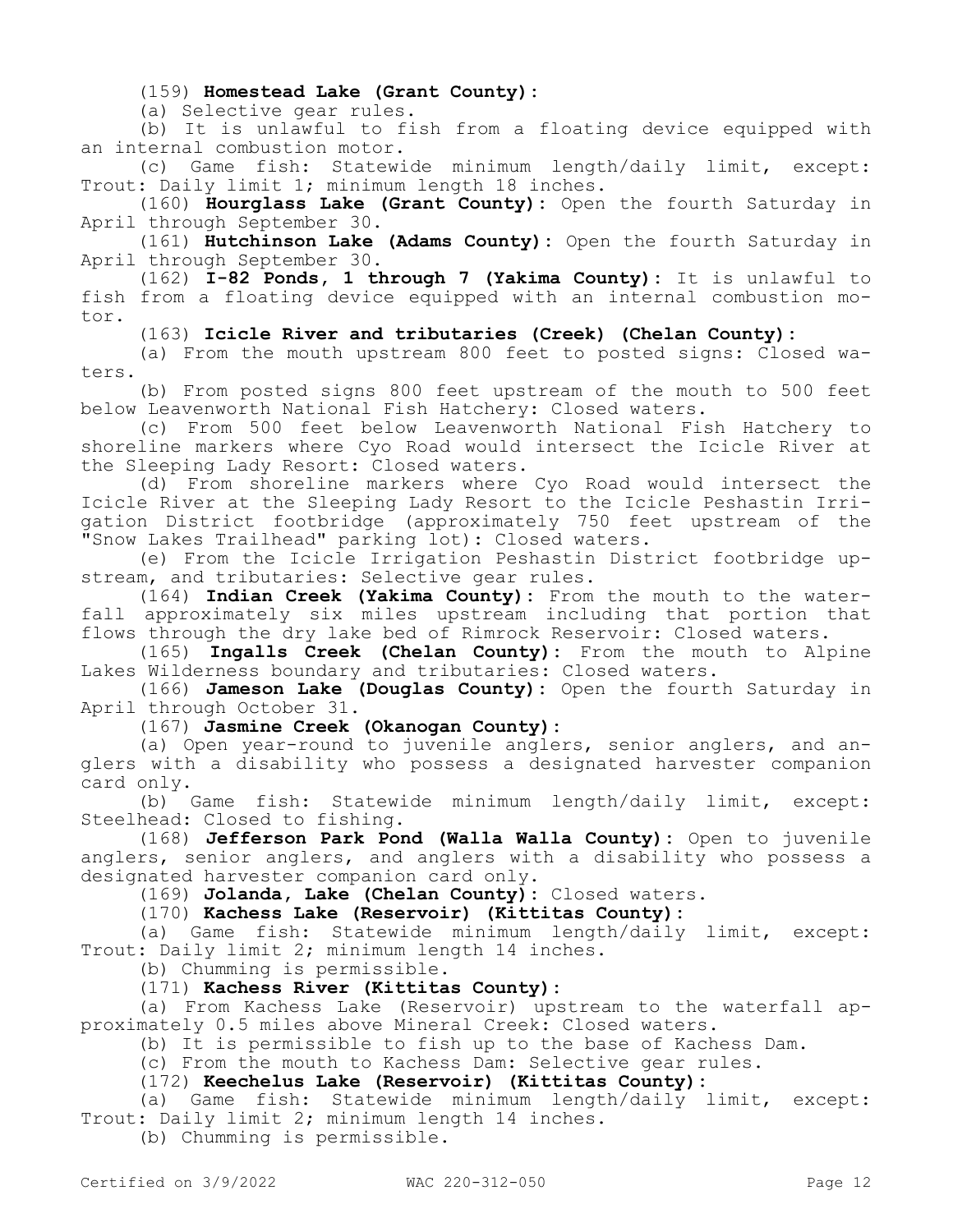(173) **Kettle Creek (tributary to American River) (Yakima County):**  Closed waters.

(174) **Kettle River (Stevens County):** From Barstow Bridge upstream:

(a) Selective gear rules, except for juvenile anglers, from the Canadian border upstream to Highway 21 Bridge at Curlew.

(b) It is unlawful to fish from a floating device equipped with an internal combustion motor.

(c) Game fish: Statewide minimum length/daily limit, except: Trout: Minimum length 14 inches.

(d) Whitefish:

(i) Open December 1 through the last day in February for whitefish only.

(ii) Whitefish gear rules.

(175) **Kings Lake and tributaries (Pend Oreille County):** Closed waters.

(176) **Kiwanis Pond (Kittitas County):** Open to juvenile anglers, senior anglers, and anglers with a disability who possess a designated harvester companion card only.

(177) **Lake Creek (Okanogan County):**

(a) From the mouth to Black Lake: Closed waters.

(b) From Black Lake to Three Prong Creek: Closed waters.

(178) **Ledbetter Lake (Pend Oreille County):** Open the fourth Saturday in April through October 31.

(179) **Ledking Lake (Pend Oreille County):** Open the fourth Saturday in April through October 31.

(180) **Leech Lake (Yakima County):**

(a) Fly fishing only.

(b) It is unlawful to fish from a floating device equipped with a motor.

(c) Game fish: Statewide minimum length/daily limit, except: Rainbow trout: Daily limit 1; minimum length 18 inches.

(181) **Lemna Lake (Grant County):** Open the fourth Saturday in April through September 30.

(182) **Lenice Lake (Grant County):**

(a) Open March 1 through November 30.

(b) Selective gear rules.

(c) It is unlawful to fish from a floating device equipped with an internal combustion motor.

(d) Game fish: Statewide minimum length/daily limit, except: Trout: Daily limit 1; minimum length 18 inches.

(183) **Lenore Lake (Grant County):**

(a) The waters within a 200 yard radius of the trash rack leading to the irrigation pumping station (on the south end of the lake) and the area approximately 100 yards beyond the mouth of inlet stream to State Highway 17: Closed waters.

(b) Open March 1 through November 30.

(c) Selective gear rules.

(d) Game fish: Statewide minimum length/daily limit, except: Trout: Daily limit 1; minimum length 18 inches.

(184) **Libby Creek (tributary to Methow River) (Okanogan County):**  Closed waters.

(185) **Liberty Lake (Spokane County):** Open March 1 through October 31.

(186) **Lilly Lake (Chelan County):**

(a) Open the fourth Saturday in April through October 31.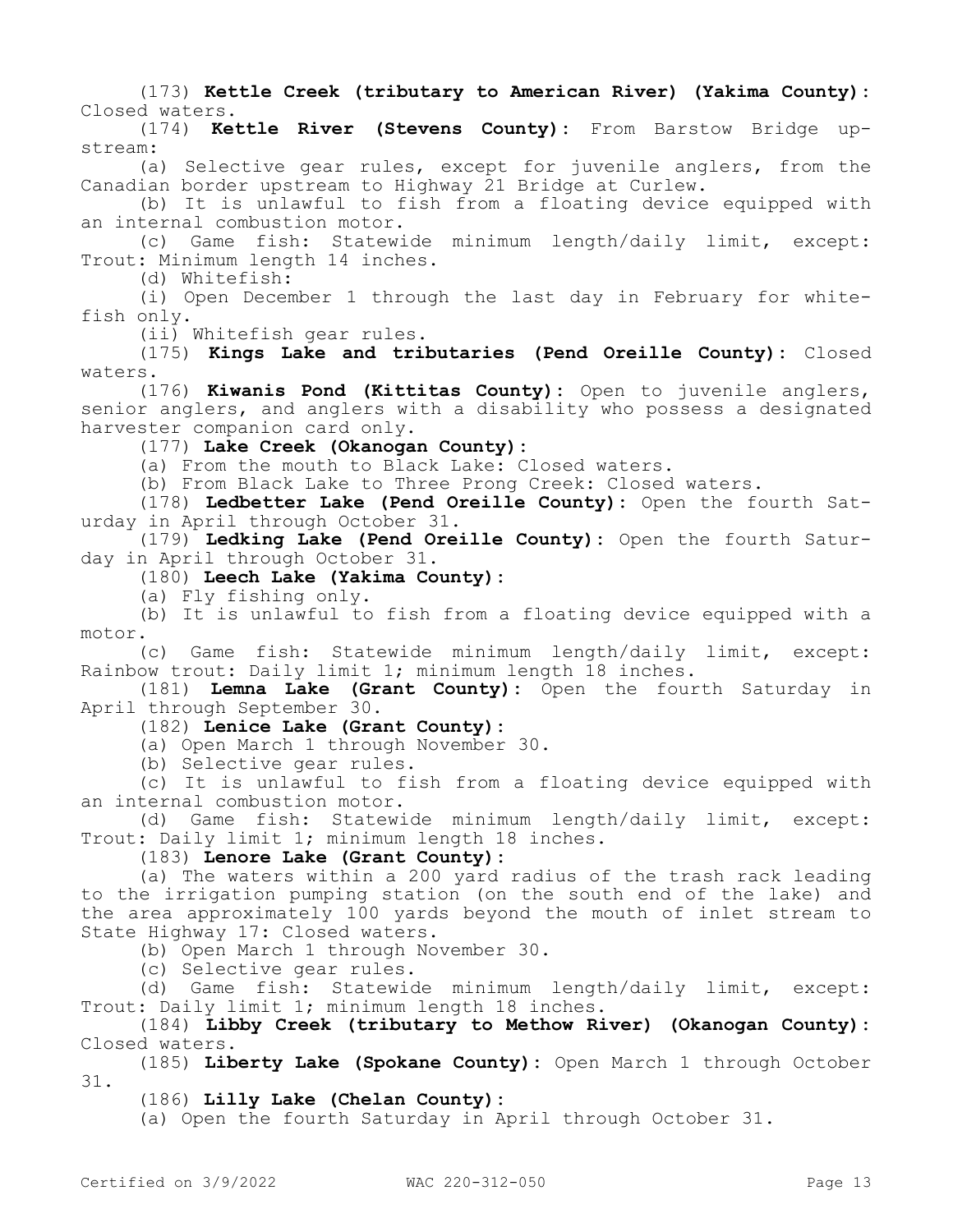(b) Game fish: Statewide minimum length/daily limit, except: Eastern brook trout count as part of trout daily limit.

(187) **Lions Park Pond (Walla Walla County):** Open to juvenile anglers, senior anglers, and anglers with a disability who possess a designated harvester companion card only.

(188) **Little Bridge Creek (tributary of Twisp River) (Okanogan County):**

(a) Open the Saturday before Memorial Day through August 15.

(b) Release all fish.

(c) Selective gear rules.

(189) **Little Falls Reservoir (Spokane River) (Lincoln County):**  From Little Falls Dam to Long Lake Dam: Landlocked salmon rules.

(190) **Little Lost Lake (Pend Oreille County):** Open the fourth Saturday in April through October 31.

(191) **Little Naches River including tributaries (Yakima County):**  Selective gear rules.

(192) **Little Pend Oreille River and tributaries (Stevens County):**  Selective gear rules.

(193) **Little Spokane River and tributaries (Spokane County):**

(a) From the inlet of Chain Lake upstream 0.25 mile to the railroad crossing culvert: Closed waters.

(b) From the SR 291 Bridge upstream:

(i) Open Saturday before Memorial Day through October 31.

(ii) Whitefish:

(A) Open December 1 through the last day in February for whitefish only.

(B) Whitefish gear rules.

(194) **Little Twin Lake (Okanogan County):**

(a) Open the fourth Saturday in April through October 31.

(b) Selective gear rules.

(c) It is unlawful to fish from a floating device equipped with an internal combustion motor.

(d) Game fish: Statewide minimum length/daily limit, except:

(i) Trout: Daily limit 1; minimum length 18 inches.

(ii) Eastern brook trout count as part of trout daily limit.

(195) **Little Twin Lake (Stevens County):** Open the fourth Saturday in April through October 31.

(196) **Little Wenatchee River (Chelan County):**

(a) From the mouth to USFS road 6700 Bridge and tributaries: Closed waters.

(b) From the USFS road 6700 Bridge upstream including tributaries: Selective gear rules.

(197) **Long Lake (Ferry County):**

(a) Open the fourth Saturday in April through October 31.

(b) Fly fishing only.

(c) It is unlawful to use flies containing lead.

(d) It is unlawful to fish from a floating device equipped with a motor.

(198) **Long Lake (Okanogan County):** Open the fourth Saturday in April through October 31.

(199) **Long Lake (Lake Spokane) (Spokane County):** From Long Lake Dam to Nine Mile Dam, including Little Spokane River from the mouth to the SR 291 Bridge: Landlocked salmon rules.

(200) **Loon Lake (Stevens County):** Open the fourth Saturday in April through October 31.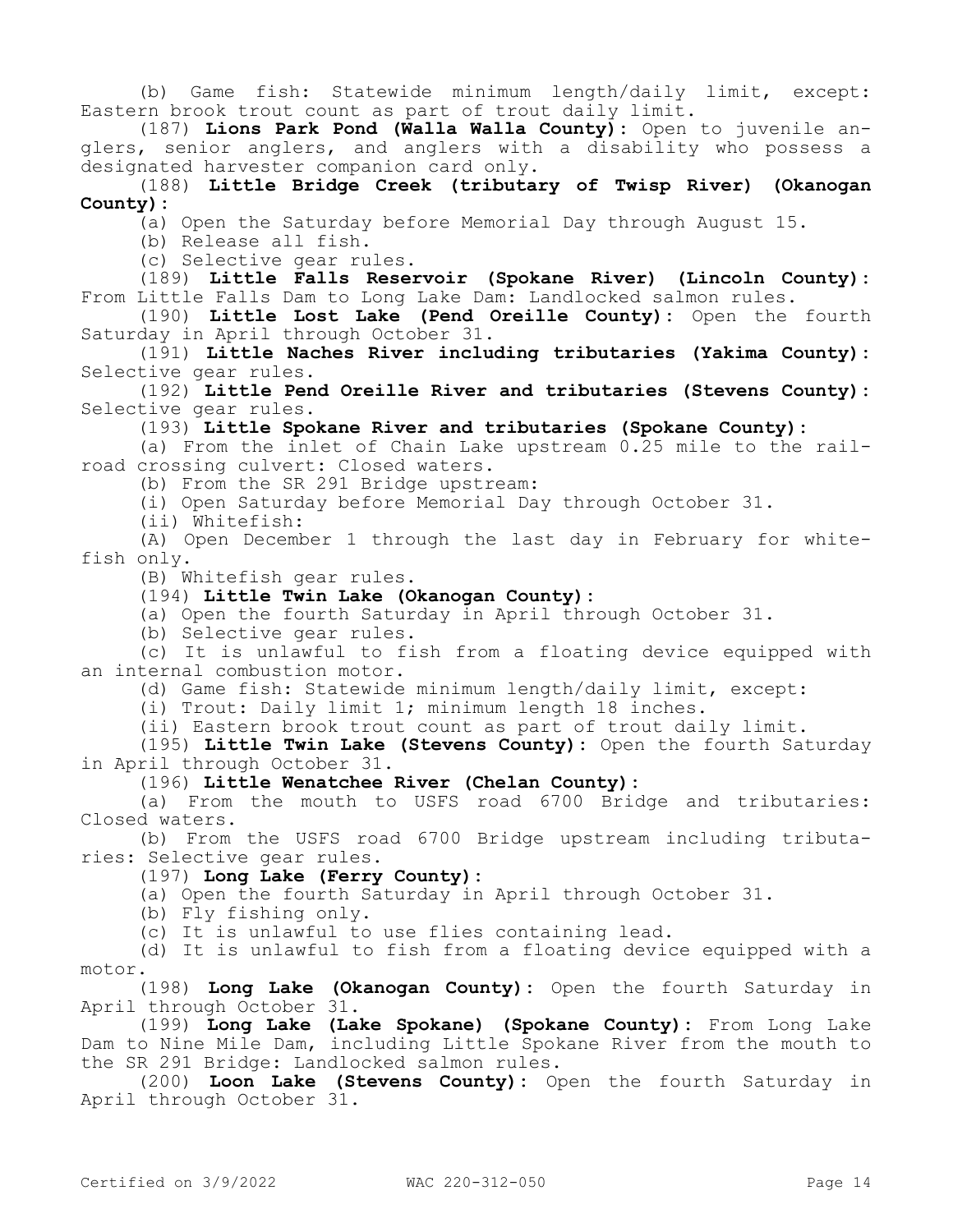(201) **Lost Lake (Kittitas County):** Game fish: Statewide minimum length/daily limit, except: Rainbow trout: Daily limit 2; minimum length 14 inches.

(202) **Lost Lake (Okanogan County):**

(a) It is unlawful to fish from a floating device equipped with an internal combustion motor.

(b) It is unlawful to use lead weights or lead jigs that measure 1 1/2 inch or less along the longest axis.

(c) Game fish: Statewide minimum length/daily limit, except: Eastern brook trout count as part of trout daily limit.

(203) **Lost River (tributary to Methow River) (Okanogan County):**

(a) From the mouth to the mouth of Monument Creek: Closed waters. (b) From the mouth of Monument Creek including tributaries up-

stream to Deception Creek:

(i) Open the Saturday before Memorial Day through August 15.

(ii) Selective gear rules.

(iii) Game fish: Statewide minimum length/daily limit, except:

(A) Trout: Minimum length 14 inches; daily limit 2.

(B) Dolly Varden/bull trout may be retained as part of trout daily limit.

(204) **Lyman Lake (Okanogan County):** Game fish: Statewide minimum length/daily limit, except: Eastern brook trout count as part of trout daily limit.

(205) **Mad River (Chelan County):**

(a) From the mouth to Windy Creek, including Windy Creek and tributaries except Tillicum Creek: Closed waters.

(b) From Windy Creek upstream and tributaries: Selective gear rules.

(206) **Manastash Creek (Kittitas County):** Selective gear rules.

(207) **Marshall Lake (Pend Oreille County):** Open the fourth Saturday in April through October 31.

(208) **Martha Lake (Grant County):** Open March 1 through September 30.

(209) **Mary Ann Lake (Okanogan County):** Game fish: Statewide minimum length/daily limit, except: Eastern brook trout count as part of trout daily limit.

(210) **Mattoon Lake (Kittitas County):** It is unlawful to fish from a floating device equipped with an internal combustion motor.

(211) **McCabe Pond (Kittitas County):** It is unlawful to fish from any floating device equipped with a motor.

(212) **McDowell Lake (Stevens County):**

(a) Open the fourth Saturday in April through October 31.

(b) Fly fishing only.

(c) It is unlawful to fish from a floating device equipped with a motor.

(d) Release all fish.

(213) **McManaman Lake (Adams County):** Open the fourth Saturday in April through September 30.

(214) **Medical Lake (Spokane County):**

(a) Open March 1 through November 30.

(b) Selective gear rules.

(c) It is unlawful to fish from a floating device equipped with a motor.

(d) Game fish: Statewide minimum length/daily limit, except: Trout: Daily limit 2; minimum length 14 inches.

(215) **Medical Lake, West (Spokane County):** Open the fourth Saturday in April through September 30.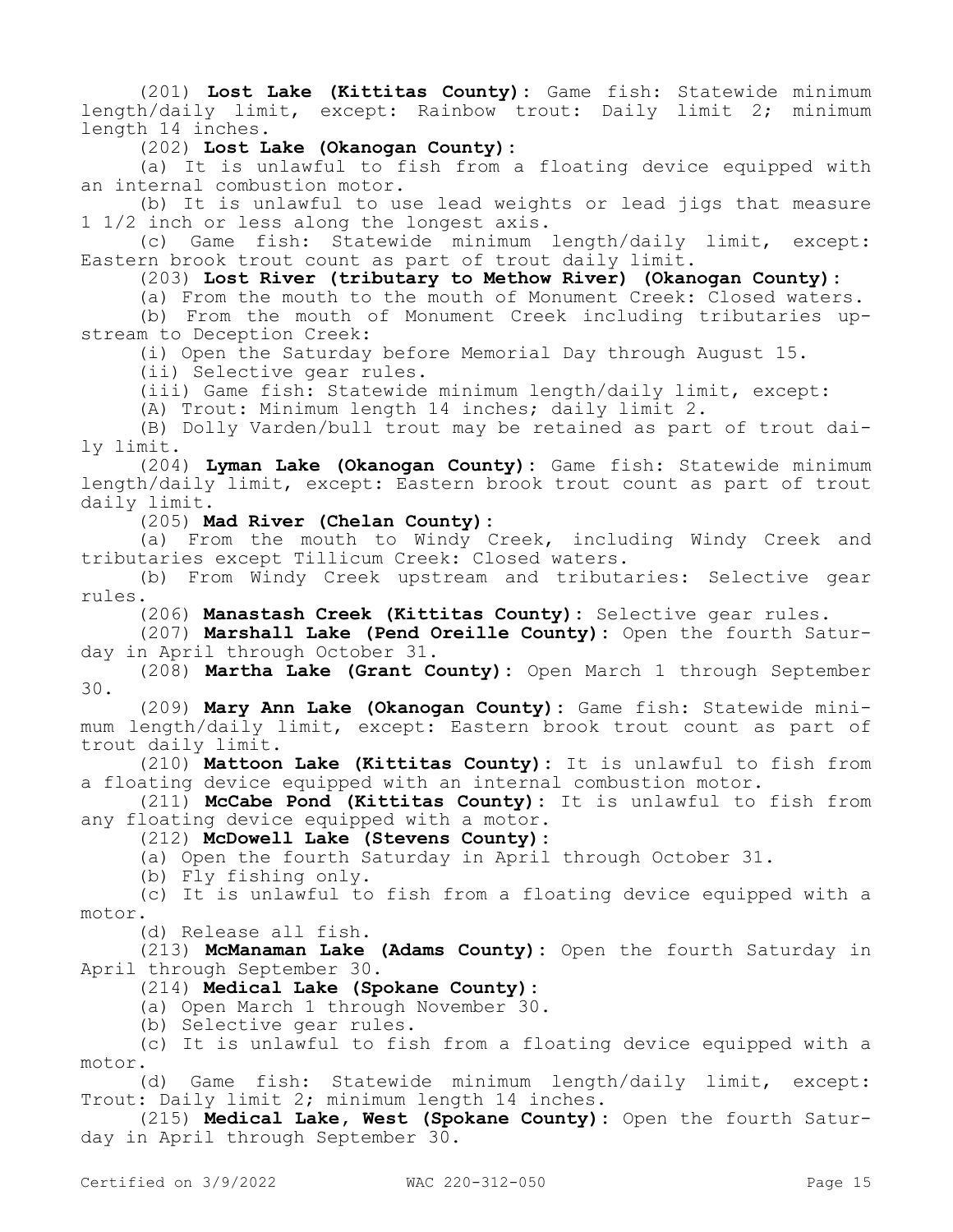(216) **Mercer Creek (Kittitas County):** Selective gear rules.

# (217) **Merry Lake (Grant County):**

(a) Open March 1 through November 30.

(b) Selective gear rules.

(c) It is unlawful to fish from a floating device equipped with an internal combustion motor.

(d) Game fish: Statewide minimum length/daily limit, except: Trout: Daily limit 1; minimum length 18 inches.

(218) **Methow River (Okanogan County):**

(a) From mouth to County Road 1535 (Burma Road) Bridge: Closed waters.

(b) Tributaries from mouth to County Road 1535 (Burma Road) Bridge except Black Canyon Creek: Release all fish, except: Eastern brook trout: No minimum length/daily limit.

(c) From County Road 1535 (Burma Road) Bridge to Gold Creek:

(i) Open the Saturday before Memorial Day through September 15.

(ii) Selective gear rules.

(iii) Release all fish.

(d) All tributaries from the County Road 1535 (Burma Road) to Gold Creek except Gold Creek:

(i) Selective gear rules.

(ii) Release all fish, except: Eastern brook trout: No minimum length/daily limit.

(e) From Gold Creek to Foghorn Dam:

(i) Open the Saturday before Memorial Day through September 30.

(ii) Selective gear rules.

(iii) Release all fish.

(iv) Whitefish:

(A) Open December 1 through the last day in February for whitefish only.

(B) Whitefish gear rules.

(f) Methow River tributaries from Gold Creek to Foghorn Dam; except Twisp River, Chewuch River, Libby Creek, and Beaver Creek: Release all fish, except: Eastern brook trout: No minimum length/daily limit.

(g) From Foghorn Dam to Weeman Bridge including tributaries:

(i) Open the Saturday before Memorial Day through August 15:

(A) Release all fish.

(B) Selective gear rules.

(ii) Whitefish:

(A) Open December 1 through the last day in February for Whitefish only.

(B) Whitefish gear rules.

(h) From Weeman Bridge to the falls above Brush Creek: Whitefish:

(i) Open December 1 through the last day in February for whitefish only.

(ii) Whitefish gear rules.

(i) Methow River tributaries from Weeman Bridge to the falls above Brush Creek; excluding Lost River, Goat Creek, Early Winters Creek, and Wolf Creek:

(i) Selective gear rules.

(ii) Release all fish.

(219) **Mill Creek (tributary to the Walla Walla River) (Walla Walla County):**

(a) From the mouth to Bennington Dam, including tributaries: Closed waters.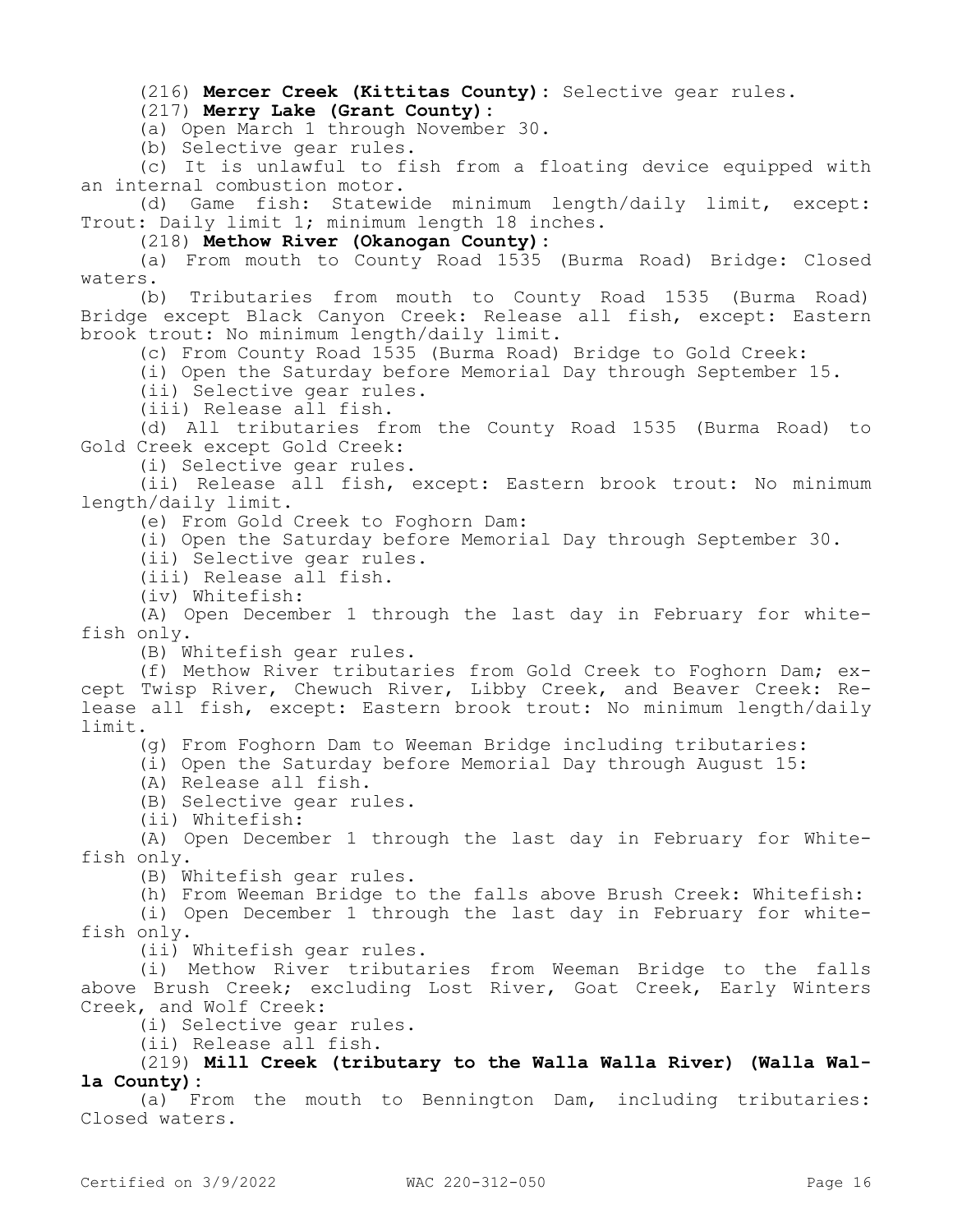(b) From Bennington Dam upstream excluding tributaries: Selective gear rules.

(c) All tributaries upstream of Bennington Dam: Closed waters.

(220) **Mineral Creek (tributary to upper Kachess River) (Kittitas County):** From the mouth to the Wilderness Boundary: Closed waters.

(221) **Molson Lake (Okanogan County):** Game fish: Statewide minimum length/daily limit, except: Eastern brook trout count as part of trout daily limit.

(222) **Monument Creek (Okanogan County), including tributaries:**  Selective gear rules.

(223) **Morgan Lake (Adams County):** Open the fourth Saturday in April through September 30.

(224) **Moses Lake (Grant County):** Game fish: Statewide minimum length/daily limit, except:

(a) Crappie: Daily limit 10; minimum length 9 inches.

(b) Bluegill: Daily limit 5; minimum length 8 inches.

(c) Yellow perch: Daily limit 25.

(225) **Mud Lake (Yakima County):**

(a) Selective gear rules.

(b) It is unlawful to fish from a floating device equipped with a motor.

(c) Game fish: Statewide minimum length/daily limit, except: Trout: Daily limit 1; minimum length 18 inches.

(226) **Mudgett Lake (Stevens County):** Open the fourth Saturday in April through October 31.

(227) **Muskegon Lake (Pend Oreille County):**

(a) Open the fourth Saturday in April through October 31.

(b) Selective gear rules.

(c) It is unlawful to fish from a floating device equipped with an internal combustion motor.

(d) Game fish: Statewide minimum length/daily limit, except: Trout: Daily limit 2; minimum length 14 inches.

# (228) **Myron Lake (Yakima County):**

(a) Selective gear rules.

(b) It is unlawful to fish from a floating device equipped with an internal combustion motor.

(c) Game fish: Statewide minimum length/daily limit, except: Trout: Daily limit 2; minimum length 14 inches.

(229) **Mystic Lake (Pend Oreille County):** Open the fourth Saturday in April through October 31.

(230) **Naches River (Yakima/Kittitas counties):**

(a) From the mouth to Little Naches River:

(i) Selective gear rules.

(ii) It is unlawful to fish from a floating device equipped with an internal combustion motor.

(iii) Game fish: Statewide minimum length/daily limit, except:

(A) Trout: Daily limit 2; minimum length 14 inches.

(B) Release trout from the confluence with Tieton River to the confluence of the Little Naches River and Bumping River (origin of Naches River).

(b) From the mouth to the Tieton River:

(i) Whitefish: December 1 through the last day in February for whitefish only.

(ii) Whitefish gear rules.

(231) **Naneum Creek and tributaries (Kittitas County):** Selective gear rules.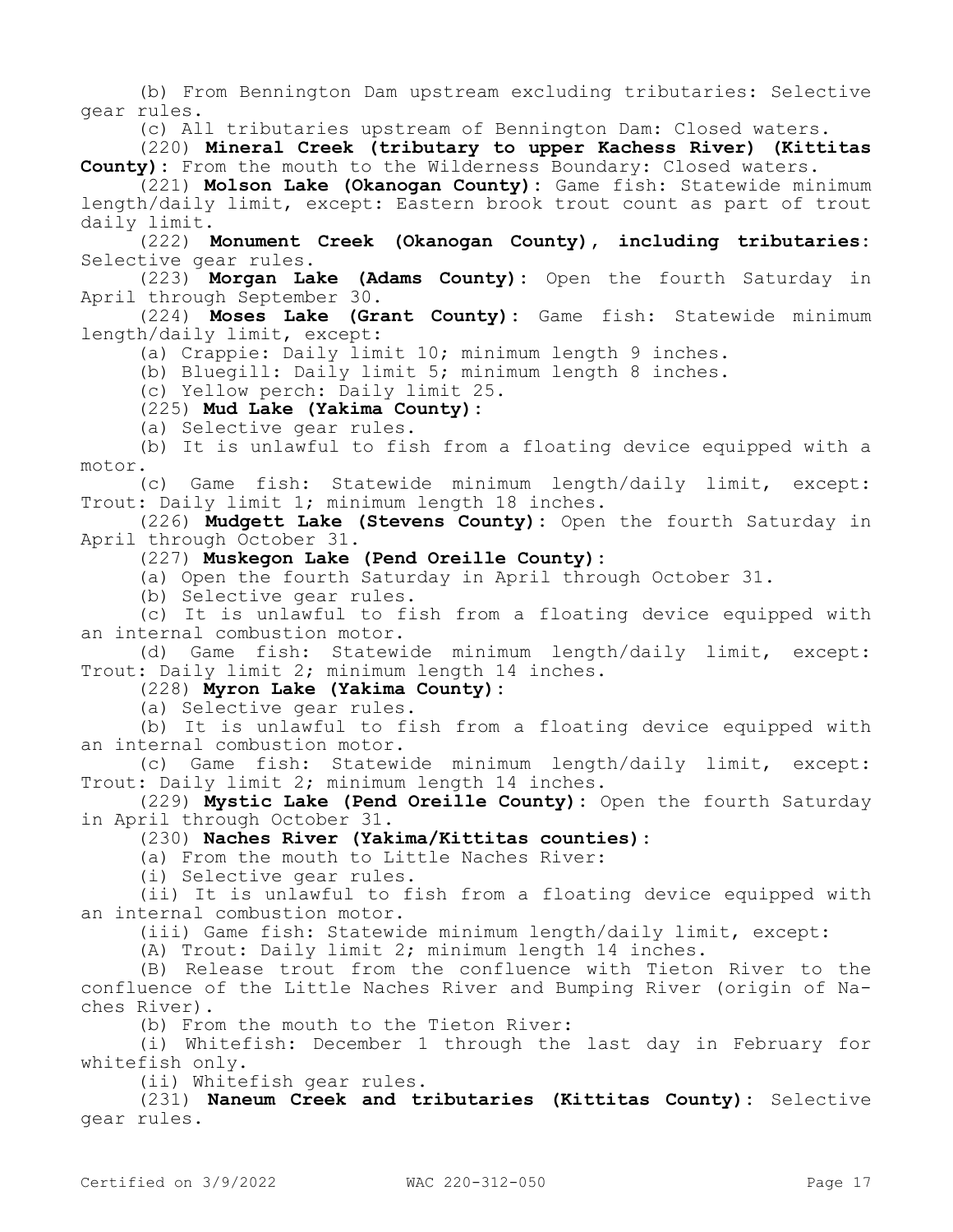(232) **Naneum Pond (Kittitas County):** Open to juvenile anglers, senior anglers, and anglers with a disability who possess a designated harvester companion card only.

(233) **Napeequa River (Chelan County):** From mouth to Twin Lakes Creek (including Twin Lakes Creek and all tributaries: Closed waters.

(234) **Nason Creek (Chelan County):**

(a) From the mouth to Gaynor Falls and tributaries except Whitepine Creek: Closed waters.

(b) From Gaynor Falls (approximately 0.7 miles upstream of Whitepine Creek) upstream and tributaries: Selective gear rules.

(235) **Nile Creek and tributaries (Yakima County):** Selective gear rules.

(236) **No Name Lake (Pend Oreille County):** Open the fourth Saturday in April through October 31.

(237) **North Creek (tributary to Twisp River) (Okanogan County):**  From the mouth upstream to Twisp River Road Bridge: Closed waters.

(238) **North Elton Pond (Yakima County):**

(a) Open the Friday after Thanksgiving through March 31.

(b) It is unlawful to fish from a floating device equipped with an internal combustion motor.

(239) **North Potholes Reserve Ponds (Grant County):** Open March 1 through the day before waterfowl season begins.

(240) **Nunnally Lake (Grant County)**:

(a) The outlet stream of Nunnally Lake is closed waters.

(b) Open March 1 through November 30.

(c) Selective gear rules.

(d) It is unlawful to fish from a floating device equipped with an internal combustion motor.

(e) Game fish: Statewide minimum length/daily limit, except: Trout: Daily limit 1; minimum length 18 inches.

(241) **Oak Creek and tributaries (Yakima County):** Selective gear rules.

### (242) **Okanogan River (Okanogan County):**

(a) From the mouth to Highway 97 Bridge immediately upstream of the mouth:

(i) Salmon: Open July 1 through October 15:

(A) Daily limit 6; up to 2 adult Chinook may be retained.

(B) Release sockeye, coho, and wild adult Chinook.

(ii) July 1 through October 15: Anti-snagging rule and night closure.

(iii) Game fish: Open year-round. Statewide minimum length/daily limit, except:

(A) Release trout.

(B) Steelhead: Closed to fishing.

(b) From Highway 97 Bridge immediately upstream of the mouth to the highway bridge at Malott:

(i) Salmon: Open July 1 through September 15:

(A) Daily limit 6; up to 2 adult hatchery Chinook may be retained.

(B) Release sockeye, coho, and wild adult Chinook.

(ii) July 1 through September 15: Anti-snagging rule and night closure.

(iii) Game fish: Open year-round. Statewide minimum length/daily limit, except:

(A) Release trout.

(B) Steelhead: Closed to fishing.

(c) From the highway bridge at Malott upstream: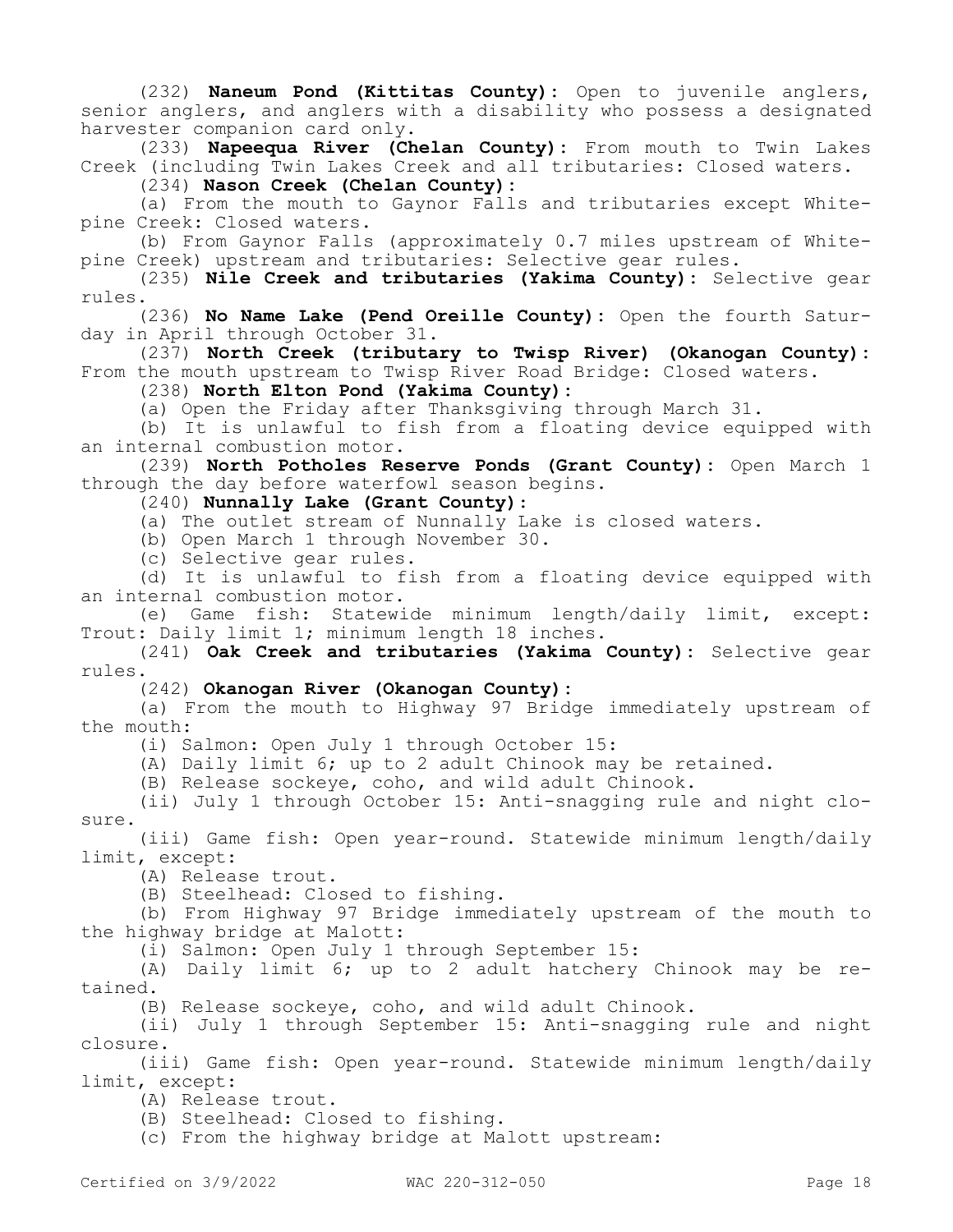(i) From Zosel Dam downstream to the first Highway 97 Bridge downstream of the dam: Closed waters.

(ii) Salmon: Open July 1 through September 15:

(A) Daily limit 6; up to 2 adult hatchery Chinook may be retained.

(B) Release sockeye, coho, and wild adult Chinook.

(iii) July 1 through September 15: Anti-snagging rule and night closure.

(iv) Game fish: Open the Saturday before Memorial Day through September 15. Statewide minimum length/daily limit, except:

(A) Release trout.

(B) Steelhead: Closed to fishing.

(d) All Okanogan River tributaries, except Salmon Creek, Jasmine Creek, Bonaparte Creek, and the Similkameen River:

(i) Selective gear rules.

(ii) Game fish: Statewide minimum length/daily limit, except:

(A) Release trout.

(B) Steelhead: Closed to fishing.

(243) **Osoyoos Lake (Okanogan County):** Game fish: Statewide minimum length/daily limit, except:

(a) Largemouth bass: Daily limit 10; no minimum length; only largemouth bass under 12 inches may be retained, except 1 over 17 inches may be retained.

(b) Smallmouth bass: Daily limit 15; no minimum length; only 1 smallmouth bass over 14 inches may be retained.

(c) Channel catfish: Daily limit 10; no size restriction.

(d) Walleye: Daily limit 16; only 1 walleye over 22 inches may be retained.

(244) **Palouse River (Whitman County):** From the mouth to the base of Palouse Falls:

(a) Open year-round for game fish except trout and steelhead.

(b) Trout: Open the Saturday before Memorial Day through October 31.

(c) Steelhead:

(i) Open August 1 through April 15.

(ii) Daily limit 3 hatchery steelhead; minimum length 20 inches.

(d) It is permissible to fish with two poles so long as the angler possesses a valid two-pole endorsement, except for steelhead.

(245) **Palouse River (Whitman County) mainstem above Palouse Falls and tributaries (Washington waters only), except Rock Creek and Hog Canyon Creek:** Open year-round.

(246) **Pampa Pond (Whitman County):**

(a) Open March 1 through September 30.

(b) It is unlawful to fish from any floating device.

(247) **Park Lake (Grant County):** Open the fourth Saturday in April through September 30.

(248) **Parker Lake (Pend Oreille County):** Open the fourth Saturday in April through October 31.

(249) **Pataha Creek (Garfield County):**

(a) Within the city limits of Pomeroy: Open to juvenile anglers, senior angler, and anglers with a disability who possess a designated harvester companion card only.

(b) From the city limits of Pomeroy upstream: Selective gear rules.

(250) **Pearrygin Lake (Okanogan County):** Open the fourth Saturday in April through October 31.

(251) **Pend Oreille River (Pend Oreille County):**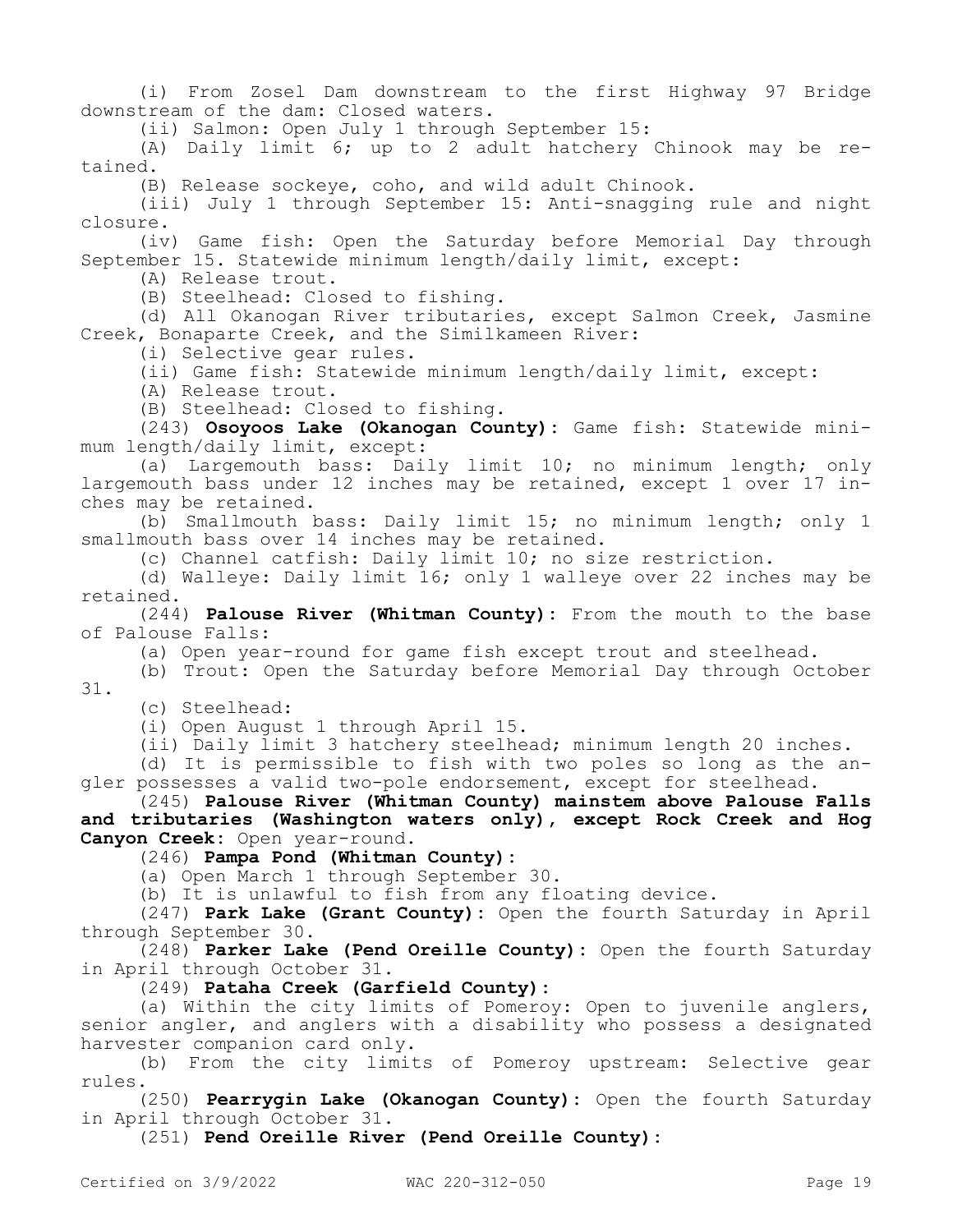(a) Open year-round.

(b) Game fish: Statewide lake rules.

(c) All sloughs within the boundaries of the Kalispel Reservation, except Calispell Slough: Closed waters.

(252) **Perch Lake (Grant County):** Open the fourth Saturday in April through September 30.

(253) **Peshastin Creek and all tributaries except Ingalls Creek (Chelan County):** Closed waters.

(254) **Petit Lake (Pend Oreille County):**

(a) Open the fourth Saturday in April through October 31.

(b) It is unlawful to fish from a floating device equipped with an internal combustion motor.

(255) **Phalon Lake (Stevens County):** Closed waters.

(256) **Phillips Lake (Stevens County):** Game fish: Statewide minimum length/daily limit, except: Eastern brook trout count as part of trout daily limit.

(257) **Pierre Lake (Stevens County):** It is unlawful to use lead weights or lead jigs that measure 1 1/2 inch or less along the longest axis.

(258) **Pillar Lake (Grant County):** Open the fourth Saturday in April through September 30.

(259) **Ping Pond (Oasis Park Pond) (Grant County):** Open to juvenile anglers, senior anglers, and anglers with a disability who possess a designated harvester companion card only.

(260) **Pit Lake (Douglas County):** Open to juvenile anglers, senior anglers, and anglers with a disability who possess a designated harvester companion card only.

(261) **Poacher Lake (Grant County):** Open the fourth Saturday before April through September 30.

(262) **Potholes Reservoir (Grant County):** Game fish: Statewide minimum length/daily limit, except:

(a) Crappie: Minimum length 9 inches.

(b) Crappie and bluegill: Combined limit of 25 fish.

(c) Yellow perch: Daily limit 25 fish.

(263) **Potter's Pond (Stevens County):** Open the fourth Saturday in April through October 31.

(264) **Powerline Lake (Franklin County):** Game fish: Statewide minimum length/daily limit, except: Trout: Daily limit 2; minimum length 14 inches.

(265) **Quail Lake (Adams County):**

(a) Fly fishing only.

(b) It is unlawful to fish from any floating device equipped with a motor.

(c) Release all fish.

(266) **Quarry Pond (Walla Walla County):** It is unlawful to fish from any floating device.

(267) **Quincy Lake (Grant County):** Open March 1 through September 30.

(268) **Rainbow Lake (Columbia County):**

(a) Open March 1 through November 30.

(b) It is unlawful to fish from any floating device.

(269) **Rat Lake (Okanogan County):**

(a) Selective gear rules.

(b) Game fish: Statewide minimum length/daily limit, except: Trout: Daily limit 2; minimum length 14 inches.

(270) **Rattlesnake Creek and tributaries (Yakima County):**

(a) Selective gear rules.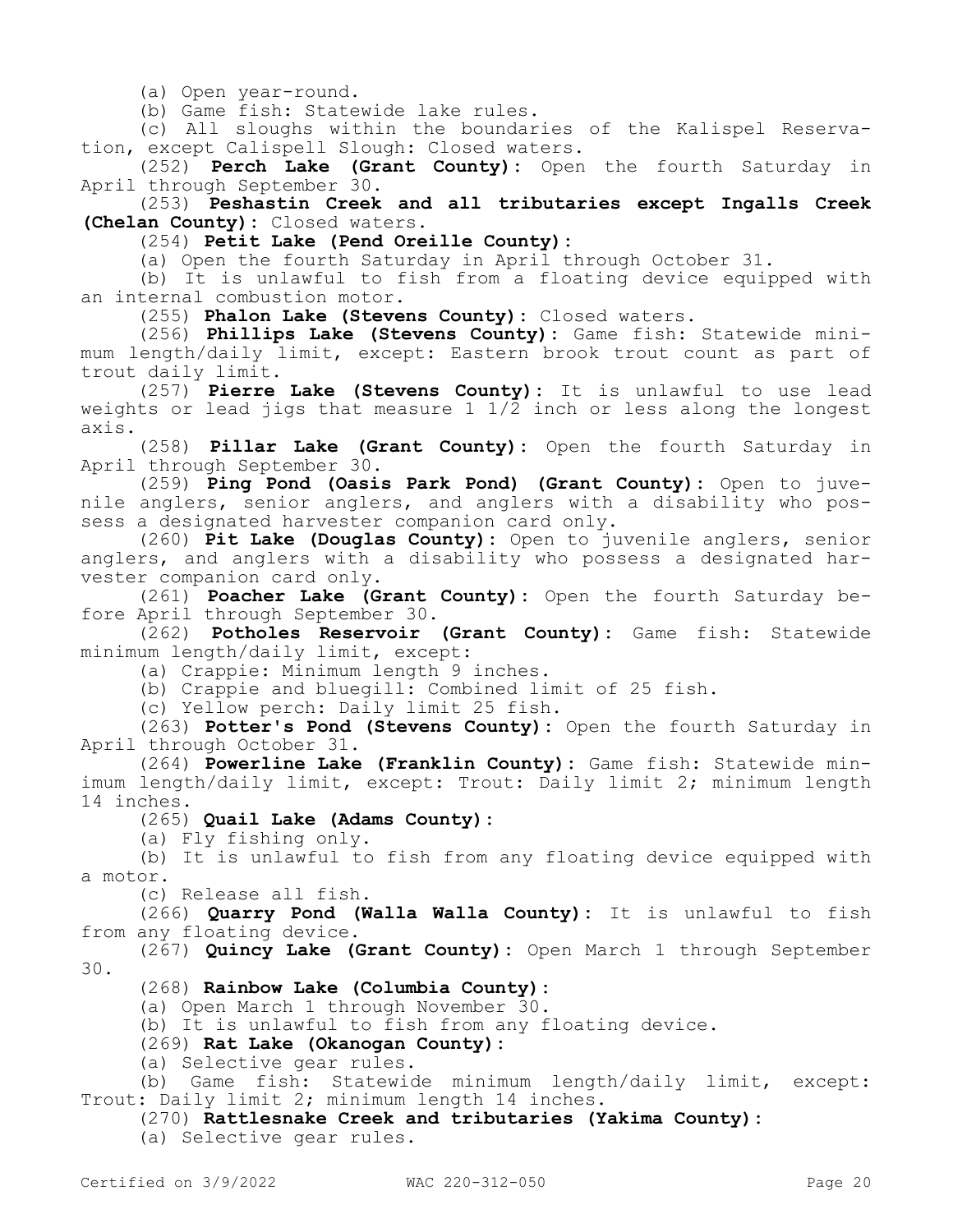(b) Release all fish.

(271) **Red Rock Creek (Grant County):** Open the Saturday before Memorial Day through September 30.

(272) **Reflection Pond (Okanogan County):**

(a) Open the fourth Saturday in April through October 31.

(b) Game fish: Statewide minimum length/daily limit, except: Eastern brook trout count as part of trout daily limit.

(273) **Renner Lake (Ferry County):**

(a) Open the fourth Saturday in April through October 31.

(b) Game fish: Statewide minimum length/daily limit, except: Eastern brook trout count as part of trout daily limit.

# (274) **Rigley Lake (Stevens County):**

(a) Open the fourth Saturday in April through October 31.

(b) Selective gear rules.

(c) It is unlawful to fish from a floating device equipped with an internal combustion motor.

(d) Game fish: Statewide minimum length/daily limit, except: Trout: Daily limit 2, minimum length 14 inches.

(275) **Rimrock Lake (Reservoir) (Yakima County):** Chumming is permissible.

(276) **Ringold Springs Hatchery Creek (Franklin County):** Closed waters.

(277) **Roaring Creek (Entiat River tributary) (Chelan County):**  Closed waters.

(278) **Rock Creek (Adams/Whitman counties):**

(a) From the mouth to the bridge on Jordan Knott Road at Revere:

(i) Selective gear rules.

(ii) Release all fish.

(b) From the bridge on Jordan Knott Road upstream: Open yearround.

(279) **Rocky Ford Creek and Ponds (Grant County):**

(a) Open to fly fishing and fishing from the bank only (no wading).

(b) Release all fish.

(280) **Rocky Lake (Stevens County):** Open the fourth Saturday in April through October 31.

(281) **Roosevelt Lake (Grant/Ferry/Lincoln/Stevens counties):** Columbia River from Grand Coulee Dam to U.S. Canadian border including Hawk Creek downstream of the falls at Hawk Creek Campground, Spokane River from 400 feet downstream of Little Falls Dam, Kettle River downstream of Barstow Bridge, and Colville River downstream of S.R. 25 Bridge.

(a) The following areas are closed waters:

(i) From the Little Dalles power line crossing upstream approximately one mile to the marked rock point from March 1 through the Friday before Memorial Day.

(ii) Northport power line crossing upstream to the most upstream point of Steamboat Rock, from March 1 through the Friday before Memorial Day.

(iii) The Kettle River upstream to Barstow Bridge from March 1 through the Friday before Memorial Day.

(b) From Grand Coulee Dam to the Little Dalles power line crossing:

(i) Game fish: Statewide minimum length/daily limit, except:

(A) Kokanee: Daily limit 6; no more than 2 with intact adipose fins.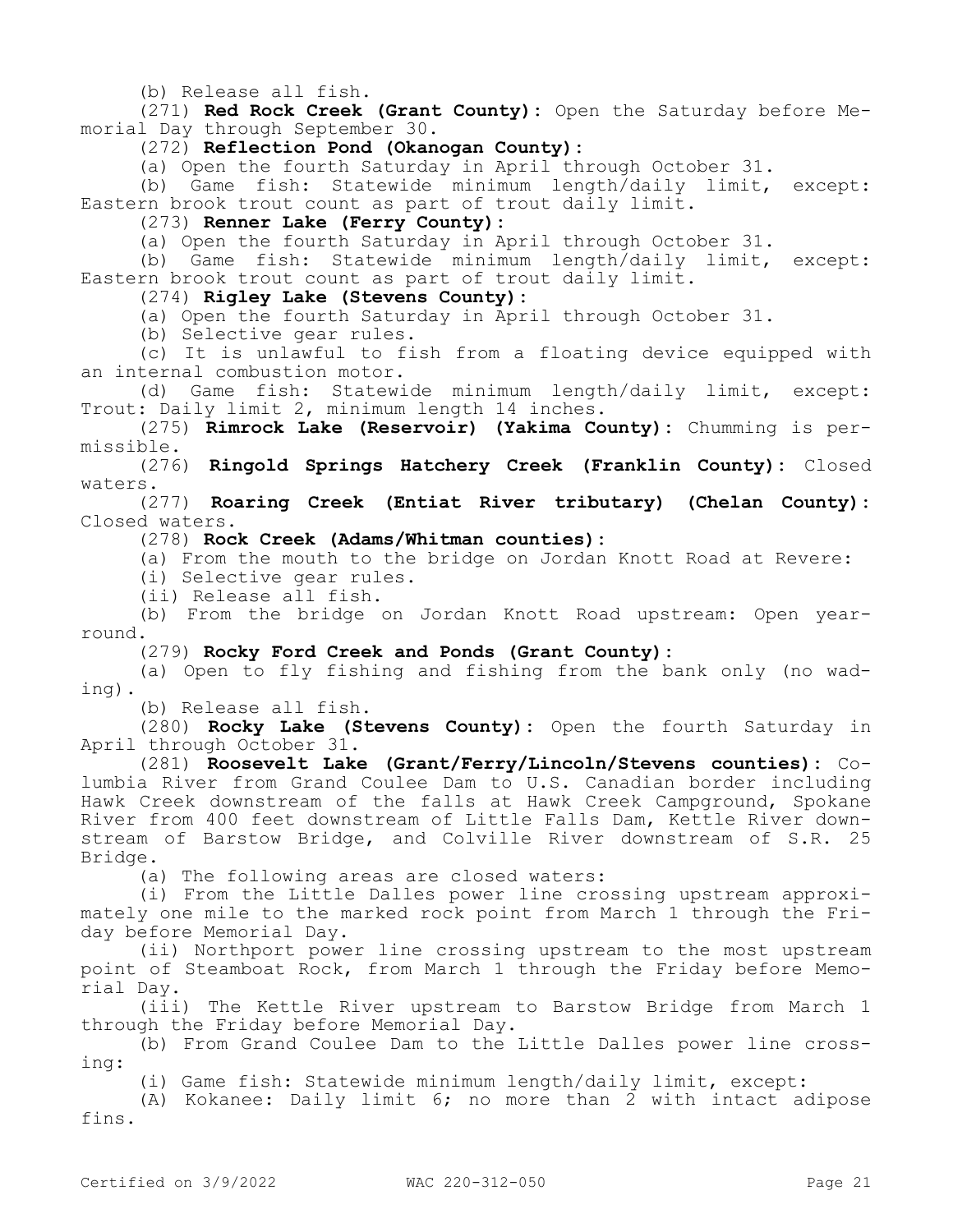(B) Trout (except kokanee): Daily limit 5; it is unlawful to retain trout with an intact adipose fin.

(C) Walleye: Daily limit 16 fish; no size restrictions.

(ii) Salmon:

(A) Salmon count toward trout daily limit.

(B) No catch record card required.

(c) From the Little Dalles power line crossing to the Canadian border:

(i) Game fish: Statewide minimum length/daily limit, except:

(A) Kokanee: Daily limit 6; no more than 2 with intact adipose fins.

(B) Trout (except kokanee): Daily limit 2; minimum size 18 inches.

(C) Walleye: Daily limit 16; no size restrictions.

(ii) Salmon:

(A) Salmon count toward trout daily limit.

(B) No catch record card required.

(282) **Round Lake (Okanogan County):** Open the fourth Saturday in April through October 31.

(283) **Royal Lake (Adams County):** Closed waters.

(284) **Royal Slough (including Marsh Unit IV impoundments) (Adams County):** Closed waters.

(285) **Rufus Woods Lake (Douglas/Okanogan counties):**

(a) From Grand Coulee Dam downstream to State Route 155 Bridge: Closed waters.

(b) Game fish: Statewide minimum length/daily limit, except: Trout: Daily limit 2.

(c) Sturgeon: Closed to fishing.

(d) A nonmember fishing permit issued by the Colville Tribes shall satisfy the license requirement of RCW 77.32.010 on the waters of Lake Rufus Woods and on the north shore of Lake Rufus Woods.

(e) A Colville tribal member identification card satisfies the license requirement of RCW 77.32.010 on all waters of Lake Rufus Woods.

(286) **Sacheen Lake (Pend Oreille County):** Game fish: Statewide minimum length/daily limit, except: Eastern brook trout count as part of trout daily limit.

(287) **Saddle Mountain Lake (Grant County):** Closed waters.

(288) **Sago Lake (Grant County):** Open the fourth Saturday in April through September 30.

(289) **Salmon Creek (Okanogan County):**

(a) From the mouth to Conconully Reservoir:

(i) Selective gear rules.

(ii) Game fish: Statewide minimum length/daily limit, except:

(A) Release trout other than eastern brook trout.

(B) Steelhead: Closed to fishing.

(b) From Conconully Reservoir upstream including tributaries: Selective gear rules.

(290) **San Poil River (Ferry County):**

(a) From the western shoreline at the mouth of the San Poil Arm (as marked by a regulatory buoy) directly eastward across the San Poil Arm to the eastern shoreline of the San Poil Arm (as marked by a regulatory buoy) upstream to the north shore of the outlet of French Johns Lake (Manila Creek) northeast across the San Poil Arm to the north shore of the outlet of Dick Creek:

(i) Game fish: Open year-round; statewide minimum length/daily limit, except: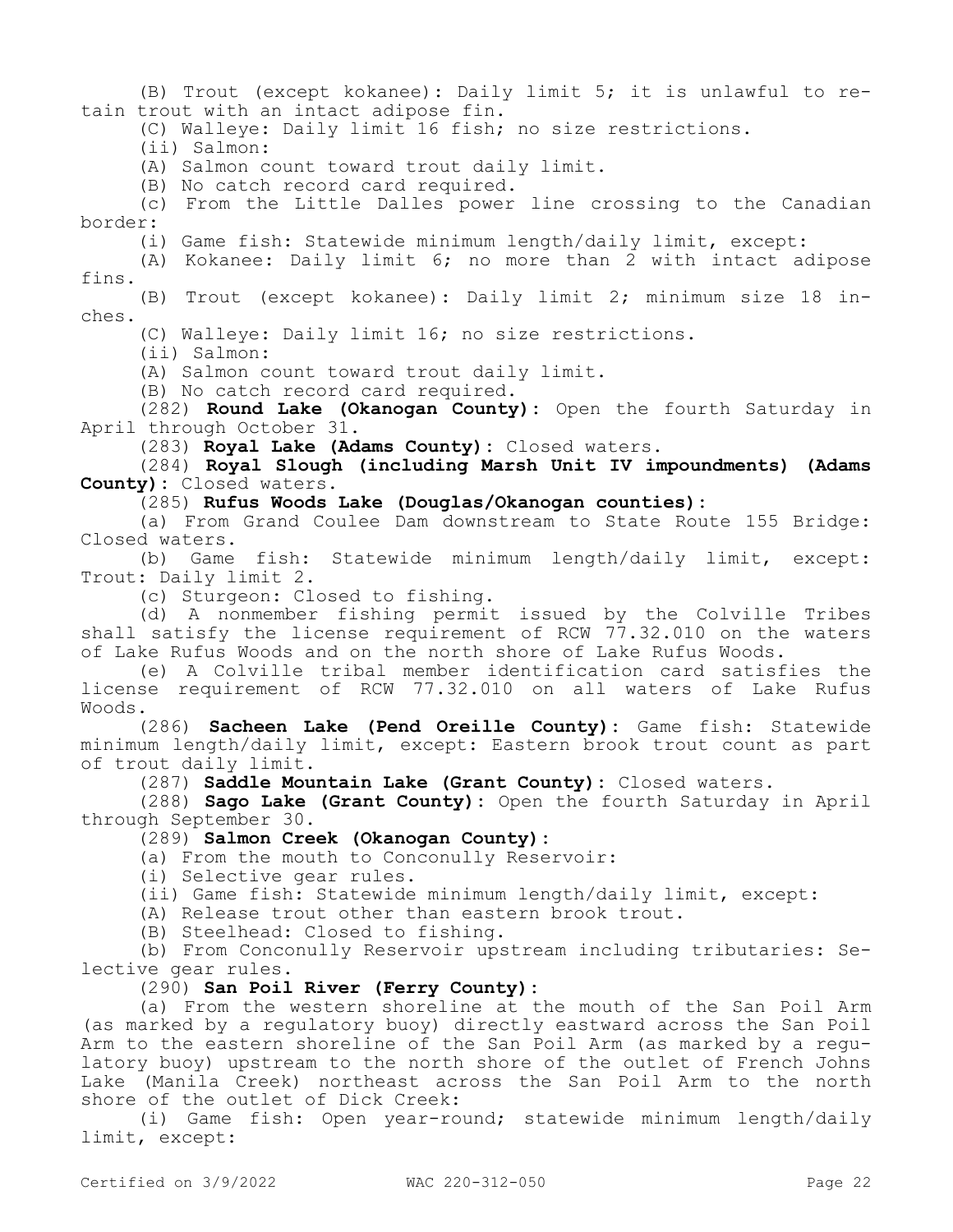(A) Open June 1 through January 31 for kokanee, smallmouth bass, trout, and walleye:

(I) Kokanee: Daily limit 2.

(II) Trout: Daily limit 5; it is unlawful to retain trout with an intact adipose fin.

(III) Walleye: Daily limit 16; no size restrictions.

(IV) Smallmouth bass: Daily limit 10; no minimum length; only 1 smallmouth bass over 14 inches may be retained.

(B) Largemouth bass: Daily limit 5; no minimum length; only largemouth bass under 12 inches may be retained, except 1 over 17 inches may be retained.

(ii) Salmon: Open year-round:

(A) Salmon count toward trout daily limit.

(B) No catch record card required.

(iii) Carp: Open year-round.

(b) From the north shore of the outlet of French Johns Lake (Manila Creek) northeast across the San Poil Arm to the north shore of the outlet of Dick Creek to approximately 5 miles upstream from the outlet of French Johns Lake, as marked by regulatory buoys:

(i) Game fish: Open year-round; statewide minimum length/daily limit, except:

(A) Kokanee: Unlawful to fish for or retain.

(B) Trout: Unlawful to fish for or retain.

(C) Open June 1 through January 31 for walleye and smallmouth bass:

(I) Walleye: Daily limit 16; no size restrictions.

(II) Smallmouth bass: Daily limit 10; no minimum length; only 1 smallmouth bass over 14 inches may be retained.

(D) Largemouth bass: Daily limit 5; no minimum length; only largemouth bass under 12 inches may be retained, except 1 over 17 inches may be retained.

(ii) Salmon: Open year-round; landlocked salmon rules apply.

(iii) Carp: Open year-round; unlawful to fish for carp with bow and arrow.

(c) The waters from approximately 5 miles upstream from the outlet of French Johns Lake, as marked by regulatory buoys, to all waters north of the regulatory buoy line at or above 1,310 feet mean sea level elevation upstream to the northern reservation boundary are managed under the regulatory authority of the Colville Confederated Tribes.

(291) **Sand Hollow Creek (Grant County) including tributaries:**  From the mouth (State Route 243) upstream: Open the Saturday before Memorial Day through September 30.

(292) **Sarg Hubbard Park Pond (Reflection Pond) (Yakima County):**  Open to juvenile anglers, senior anglers, and anglers with a disability who possess a designated harvester companion card only.

(293) **Schallow Pond (Okanogan County):** Game fish: Statewide minimum length/daily limit, except: Eastern brook trout count as part of trout daily limit.

(294) **Sedge Lake (Grant County):**

(a) Selective gear rules.

(b) Game fish: Statewide minimum length/daily limit, except: Trout: Daily limit 1; minimum length 18 inches.

(295) **Shellneck Creek (Yakima County):** Closed waters.

(296) **Sherman Creek (Ferry County) and tributaries:** From the hatchery boat dock to 400 feet upstream of hatchery water diversion dam: Closed waters.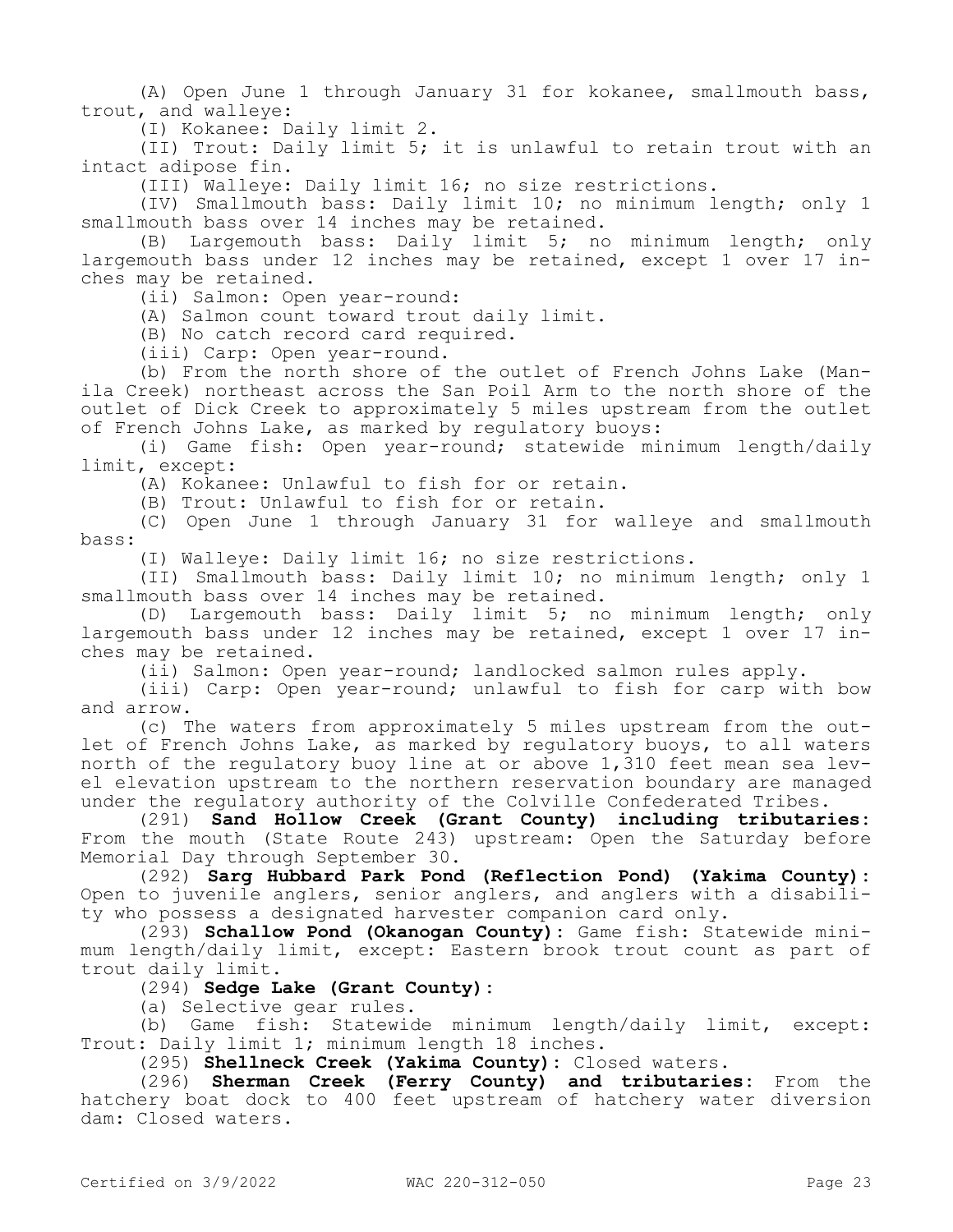(297) **Shiner Lake (Adams County):** Open the fourth Saturday in April through September 30.

(298) **Shoveler Lake (Grant County):** Open the fourth Saturday in April through September 30.

(299) **Silver Lake (Spokane County):** Game fish: Statewide minimum length/daily limit, except: Crappie: Daily limit 10; minimum length 9 inches.

(300) **Silver Nail Lake (Okanogan County):** Open to juvenile anglers, senior anglers, and anglers with a disability who possess a designated harvester companion card only.

(301) **Similkameen River (Okanogan County):**

(a) From Enloe Dam downstream 400 feet: Closed waters.

(b) From the mouth to Enloe Dam:

(i) Open July 1 through September 15.

(ii) Salmon: Daily limit 6; up to 2 adult hatchery Chinook may be retained. Release sockeye, coho, and wild adult Chinook:

(A) Anti-snagging rule.

(B) Night closure.

(v) Game fish: Statewide minimum length/daily limit, except:

(A) Release trout.

(B) Steelhead: Closed to fishing.

(vi) Whitefish:

(A) Open December 1 through the last day in February for whitefish only.

(B) Whitefish gear rules.

(c) From Enloe Dam to the Canadian border, including tributaries, except Sinlahekin Creek:

(i) Open the Saturday before Memorial Day through October 31.

(ii) Whitefish:

(A) Open December 1 through the last day in February for whitefish only.

(B) Whitefish gear rules.

(302) **Sinlahekin Creek (Okanogan County):** From Palmer Lake to Cecile Creek Bridge:

(a) Open the Saturday before Memorial Day through August 31.

(b) Selective gear rules.

(c) Whitefish:

(i) Open December 1 through the last day in February for whitefish only.

(ii) Whitefish gear rules.

(303) **Skookum Lake, North (Pend Oreille County):** Open the fourth Saturday in April through October 31.

(304) **Skookum Lake, South (Pend Oreille County):**

(a) Open the fourth Saturday in April through October 31.

(b) It is unlawful to use lead weights or lead jigs that measure 1 1/2 inch or less along the longest axis.

(305) **Snake River:**

(a) Tributaries except Palouse River, Tucannon River, Asotin Creek, and Grande Ronde River: Closed waters.

(b) Columbia River rules apply downstream of the Burbank-to-Pasco railroad bridge at Snake River mile 1.5.

(c) Within 400 feet of the base of any dam: Closed waters.

(d) Within a 400 foot radius around the fish ladder entrance at Lyons Ferry Hatchery: Closed waters.

(e) Within a 200 foot radius upstream of the fish ladder exit above Lower Granite Dam: Closed waters.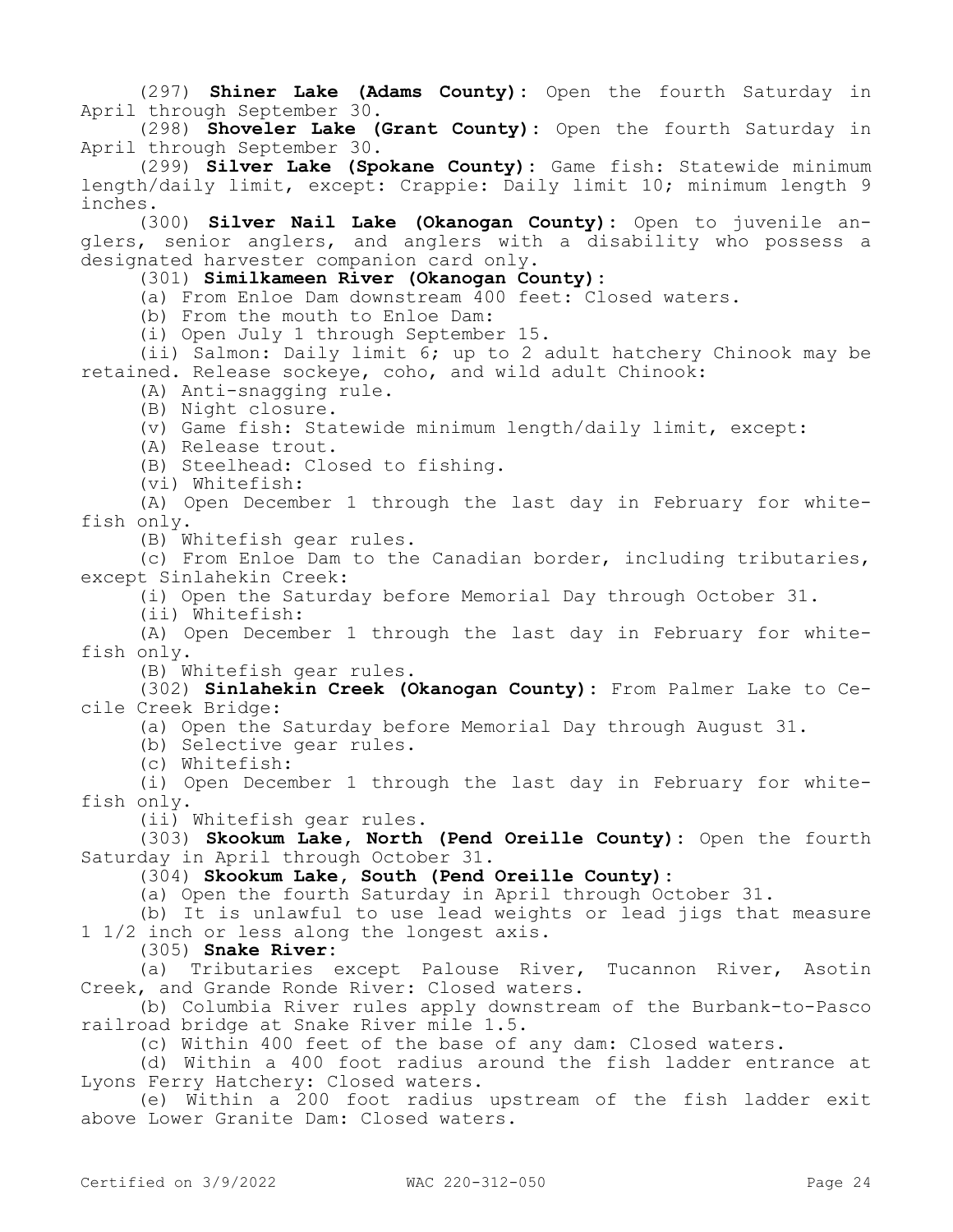(f) Within an area 1,200 feet downstream from the base of the west lock gate at Little Goose Dam on the south bank of the Snake River and 100 feet out into the river from the south river bank: Closed waters. (g) Game fish: Open year-round; statewide minimum length/daily limit, except: (i) Trout: Open the Saturday before Memorial Day through October 31. (ii) Steelhead: (A) Open the Saturday before Memorial Day through July 31; daily limit 2, barbless hooks required. (B) Open August 1 through March 31; Daily limit 3 hatchery steelhead; barbless hooks required. (306) **Snipe Lake (Grant County):** Open the fourth Saturday in April through September 30. (307) **Snipes Creek (Benton County):** Selective gear rules. (308) **South Columbia Basin Irrigation PE16.4 spillway at the Ringold Springs access downstream 400' towards the Columbia River. (46°30'20.0"N 119°15'28.7"W) (Franklin County):** Closed waters. (309) **Spectacle Lake (Okanogan County):** Open April 1 through September 30. (310) **Spokane River (Spokane County):** From Nine Mile Dam upstream to the Idaho/Washington state line: (a) Selective gear rules. (b) Open the Saturday before Memorial Day through March 15. (c) Game fish: Release all fish, except: Hatchery rainbow trout: Daily limit 2. (311) **Sprague Lake (Adams/Lincoln counties):** (a) The following waters are closed waters: (i) Cow Creek. (ii) The marsh at the southwest end of the lake from the lakeside edge of the reeds, including Cow Creek, to Danekas Road. (iii) The small bay at the southeast end of the lake. (b) All other waters southwest of the southwest tip of Harper Island: Closed from October 1 through April 30. (c) Game fish: Statewide minimum length/daily limit except: (i) Crappie: Minimum length 9 inches. (ii) Crappie and bluegill: Combined limit of 25 fish. (312) **Spring Creek (Benton County):** Selective gear rules. (313) **Spring Hill Reservoir (Black Lake, Lower Wheeler Reservoir) (Chelan County):** (a) Open the fourth Saturday in April through October 31. (b) Selective gear rules. (c) It is unlawful to fish from a floating device equipped with an internal combustion motor. (d) Game fish: Statewide minimum length/daily limit, except: Trout: Daily limit 1, minimum length 18 inches. (314) **Spring Lake (Columbia County):** It is unlawful to fish from any floating device. (315) **Spring Lakes (Upper and Lower) (Grant County):** Open March 1 through September 30. (316) **Springdale Pond (Lucky Duck Pond) (Stevens County):** Open to juvenile anglers, senior anglers, and anglers with a disability who possess a designated harvester companion card only. (317) **Spruce Creek (tributary to South Fork Tieton River) (Yakima County):** Closed waters.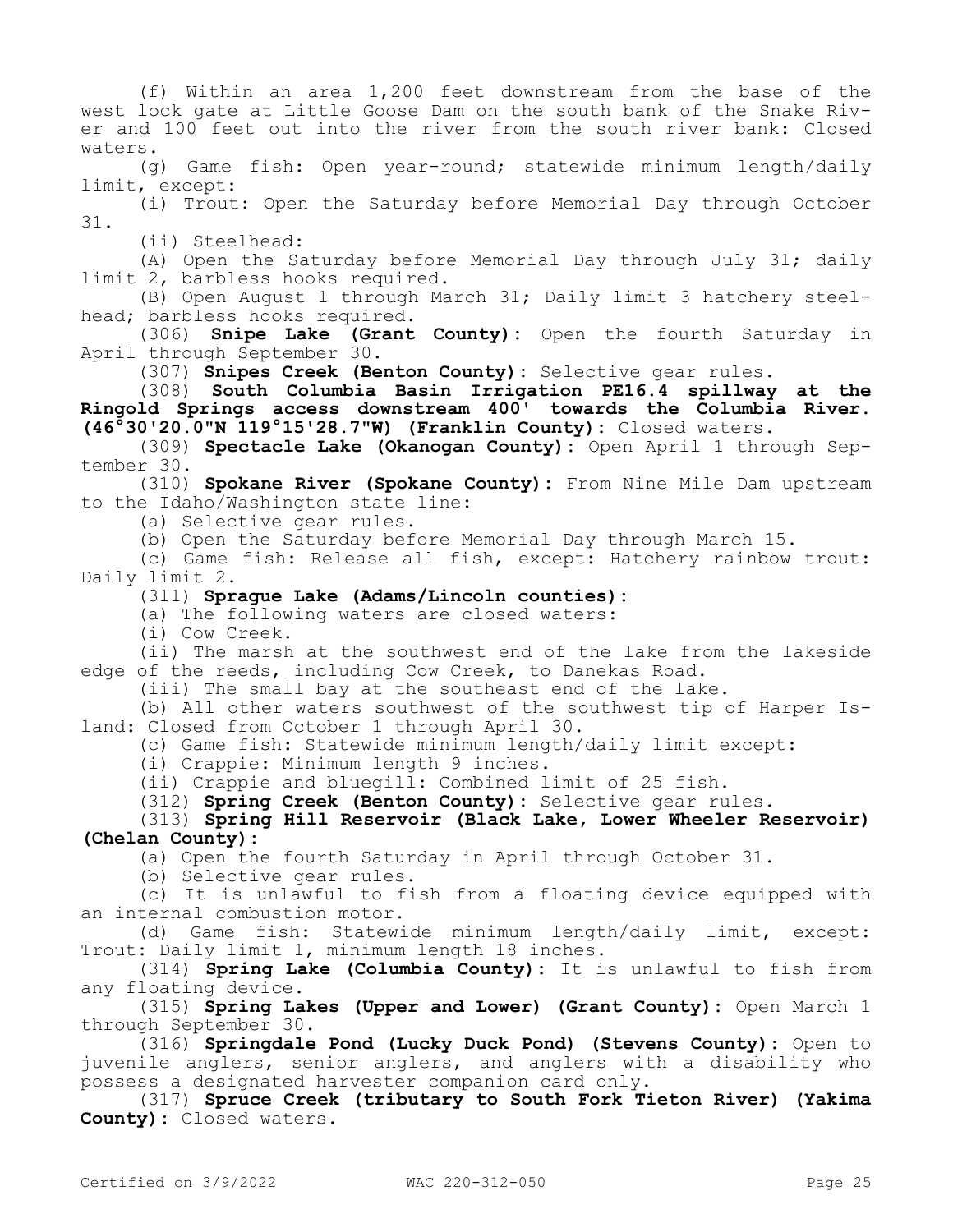(318) **Starvation Lake (Stevens County):** Open the fourth Saturday in April through October 31.

(319) **Starzman Lakes (Okanogan County):** Game fish: Statewide minimum length/daily limit, except: Eastern brook trout count as part of trout daily limit.

(320) **Stehekin River (Chelan County):** From the mouth (Powerline crossing) upstream and tributaries:

(a) Selective gear rules.

(b) Game fish: Statewide minimum length/daily limit, except: Release wild cutthroat.

(321) **Stratford/Brook Lake (Grant County):** Open March 1 through September 30.

(322) **Sugarloaf Lake (Okanogan County):** Game fish: Statewide minimum length/daily limit, except: Eastern brook trout count as part of trout daily limit.

(323) **Sullivan Creek and tributaries (Pend Oreille County):**

(a) Game fish: Statewide minimum length/daily limit, except: Release cutthroat trout.

(b) Selective gear rules.

(324) **Sullivan Lake (Pend Oreille County):** Game fish: Statewide minimum length/daily limit, except: Trout: Daily limit 2; minimum length 14 inches.

(325) **Summit Lake (Okanogan County):** Game fish: Statewide minimum length/daily limit, except: Eastern brook trout count as part of trout daily limit.

(326) **Summit Lake (Stevens County):** Open the fourth Saturday in April through October 31.

(327) **Swan Lake (Ferry County):** It is unlawful to use lead weights or lead jigs that measure  $1\bar{1}/2$  inch or less along the longest axis.

(328) **Swauk Creek and tributaries (Kittitas County):** Selective gear rules.

(329) **Taneum Creek and tributaries (Kittitas County):** Selective gear rules.

(330) **Teal Lakes (North and South) (Grant/Adams counties):** Open the fourth Saturday in April through September 30.

(331) **Teanaway River (Kittitas County), and tributaries except North Fork:** Selective gear rules.

(332) **Teanaway River, North Fork (Kittitas County):**

(a) From the mouth to Beverly Creek and tributaries; including Beverly Creek:

(i) Selective gear rules.

(ii) Game fish: Statewide minimum length/daily limit, except: Release trout.

(b) From Beverly Creek to the impassable waterfall at the end of USFS Road 9737: Closed waters.

# (333) **Tern Lake (Grant County):**

(a) Selective gear rules.

(b) Game fish: Statewide minimum length/daily limit, except: Trout: Daily limit 1; minimum length 18 inches.

(334) **Thirtymile Creek (tributary to Chewuch River) (Okanogan County):** From mouth upstream to falls (approximately 700 feet): Closed waters.

(335) **Tieton River (Yakima County):**

(a) It is permissible to fish up to the base of Tieton (Rimrock) Dam.

(b) Selective gear rules apply.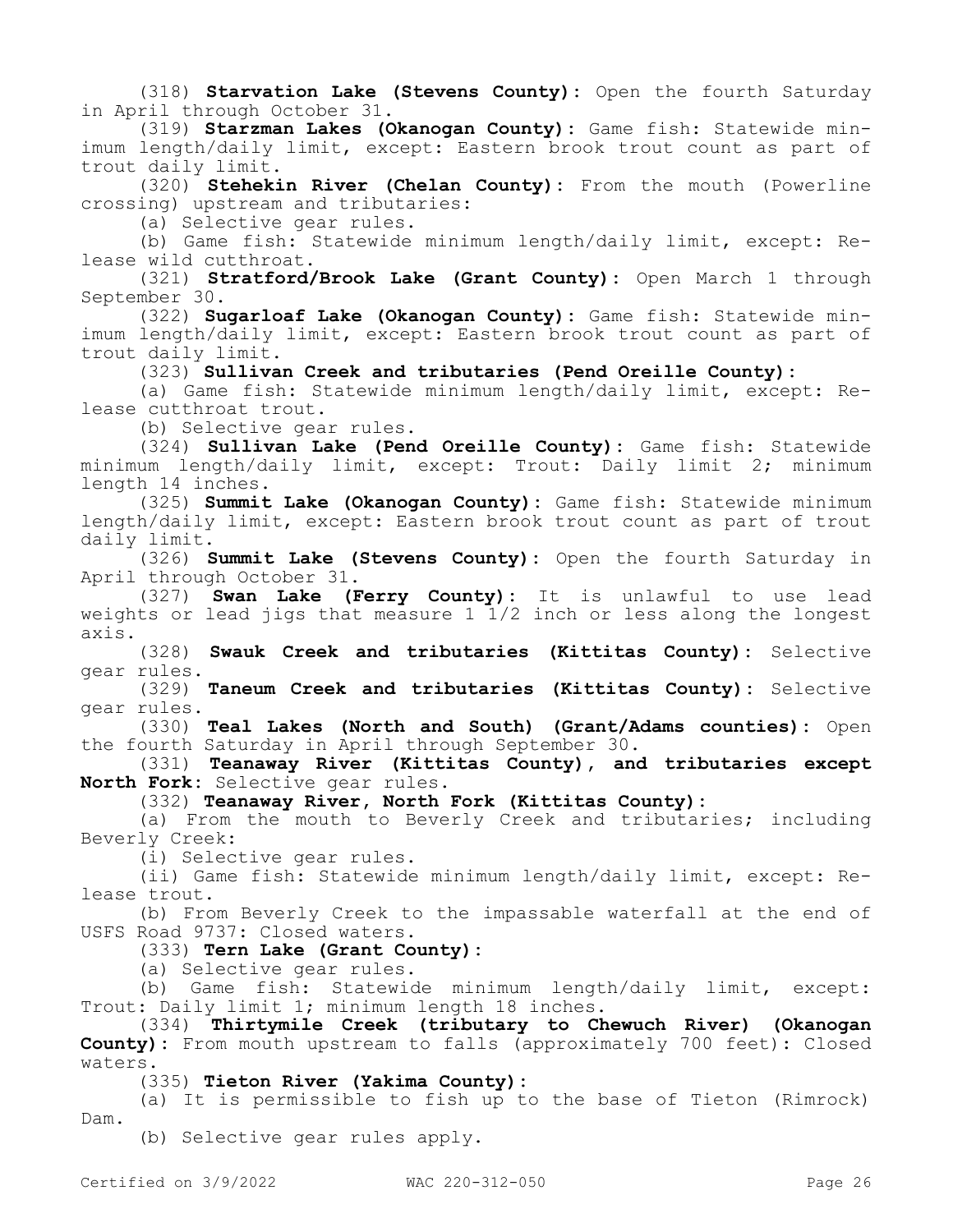#### (336) **Tieton River, North Fork (Yakima County):**

(a) From mouth to USFS Road 740 Bridge:

(i) Open the Saturday before Memorial Day through August 15.

(ii) Selective gear rules.

(b) The Clear Lake spillway channel: Closed waters.

(c) From the USFS Road 740 Bridge to Clear Lake Dam: Closed waters.

(d) The mainstem and tributaries including that portion of the river that flows through the dry lakebed of Rimrock Reservoir, upstream of Clear Lake:

(i) Open the Saturday before Memorial Day through August 15.

(ii) Selective gear rules.

(337) **Tieton River, South Fork (Yakima County):** From the bridge on USFS Road 1200 to bridge on USFS road 1070: Closed waters.

(338) **Tillicum Creek (tributary to Mad River) (Chelan River):**

(a) From mouth to the intersection of USFS 5800 and USFS 5808: Closed waters.

(b) From the intersection of USFS 5800 and USFS 5808 upstream (upstream 2.25 miles) including tributaries: Selective gear rules.

(339) **Touchet River and tributaries (Columbia/Walla Walla counties):**

(a) From the mouth to the confluence of the North and South Forks:

(i) All tributaries: Closed waters.

(ii) Game fish: Open the Saturday before Memorial Day through April 15; statewide minimum length/daily limit, except:

(A) November 1 through April 15: Release all fish except steelhead.

(B) August 1 through April 15: Hatchery steelhead daily limit 3, barbless hooks required.

(b) From the confluence of the North and South Forks upstream including both forks, Robinson Fork, and Wolf Fork:

(i) All other tributaries: Closed waters.

(ii) Open the Saturday before Memorial Day through August 31.

(iii) Selective gear rules.

(340) **Trout Lake (Ferry County):** Open the fourth Saturday in April through October 31.

(341) **Tucannon River (Columbia County):**

(a) All tributaries are closed waters, except Pataha Creek.

(b) Mouth upstream to Tucannon Hatchery Road Bridge:

(c) Game fish: Open the Saturday before Memorial Day through April 15; statewide minimum length/daily limit, except:

(i) November 1 through April 15: Release all fish except steelhead.

(ii) August 1 through April 15: Hatchery steelhead daily limit 3, barbless hooks required.

(d) Tucannon Hatchery Bridge to 500 feet above intake for Rainbow Lake: Closed waters.

(e) 500 feet above intake for Rainbow Lake to Cow Camp Bridge:

(i) Open the Saturday before Memorial Day through August 31.

(ii) Selective gear rules.

(f) Cow Camp Bridge upstream: Closed waters.

(342) **Tucquala Lake (Kittitas County):**

(a) Open the Saturday before Memorial Day through October 31.

(b) Statewide stream rules apply.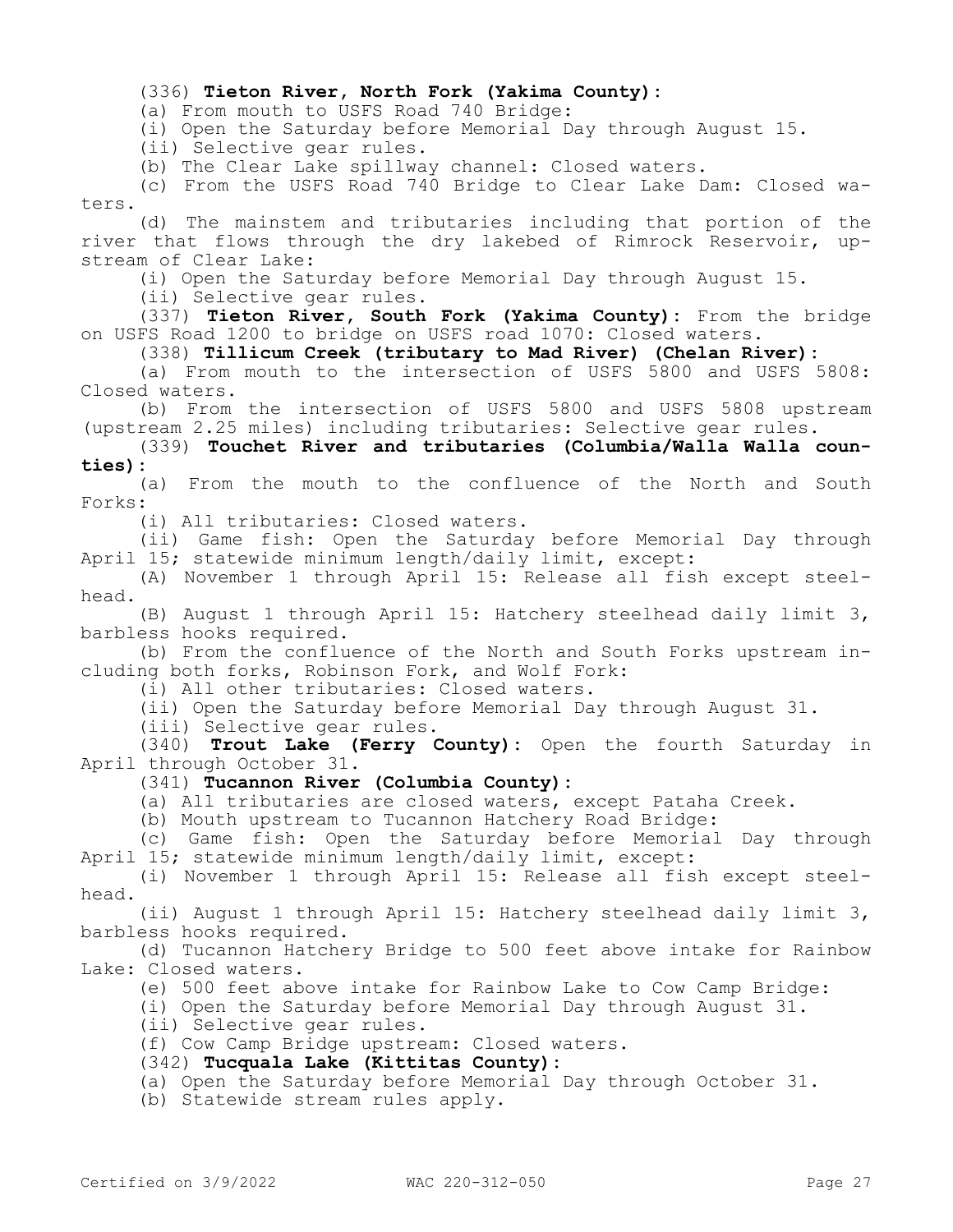(343) **Twentymile Creek (tributary to Chewuch River) (Okanogan County):** From the mouth upstream to falls (approximately 0.75 miles): Closed waters.

(344) **Twin Lakes, tributaries, and Twin Lakes Creek (outlet stream) to the confluence with the Napeequa River (Chelan County):**  Closed waters.

(345) **Twisp River (Okanogan County):**

(a) Mouth to War Creek:

(i) Open the Saturday before Memorial Day through August 15.

(ii) Selective gear rules.

(iii) Release all fish.

(b) Twisp River tributaries from War Creek upstream except North Creek and North Fork Twisp River:

(i) Selective gear rules.

(ii) It is unlawful to fish from a floating device equipped with an internal combustion motor.

(iii) Release all fish.

(c) From War Creek upstream: Closed waters.

(346) **Twisp River, North Fork (Okanogan County):** From mouth to falls including tributaries: Closed waters.

(347) **Umtanum Creek (Kittitas County):** Selective gear rules.

(348) **Union Creek (Yakima County):** From the mouth to the falls: Closed waters.

(349) **Upper Wheeler Reservoir (Chelan County):**

(a) Open the fourth Saturday in April through October 31.

(b) Fly fishing only.

(c) It is unlawful to fish from a floating device equipped with a motor.

(d) Release all fish.

### (350) **Vic Meyers (Rainbow) Lake (Grant County):**

(a) Open the fourth Saturday in April through September 30.

(b) Game fish: Statewide minimum length/daily limit, except: Eastern brook trout count as part of trout daily limit.

(351) **Walla Walla River (Walla Walla County):** From mouth to Washington/Oregon stateline:

(a) All tributaries except Touchet River and Mill Creek: Closed waters.

(b) Game fish: Open year-round; statewide minimum length/daily limit, except for trout and steelhead:

(i) Trout: Open the Saturday before Memorial day through October 31; statewide minimum length/daily limit.

(ii) Steelhead:

(A) Open the Saturday before Memorial Day through July 31; daily limit 2 hatchery steelhead.

(B) Open August 1 through April 15; daily limit 3 hatchery steelhead, barbless hooks required.

(352) **Wannacut Lake (Okanogan County):** Open the fourth Saturday in April through October 31.

(353) **Wapato Lake (Chelan County):** Open the fourth Saturday in April through October 31.

(354) **Ward Lake (Ferry County):**

(a) Open the fourth Saturday in April through October 31.

(b) Game fish: Statewide minimum length/daily limit, except: Eastern brook trout count as part of trout daily limit.

(355) **Warden Lake (Grant County):** Open the fourth Saturday in April through September 30.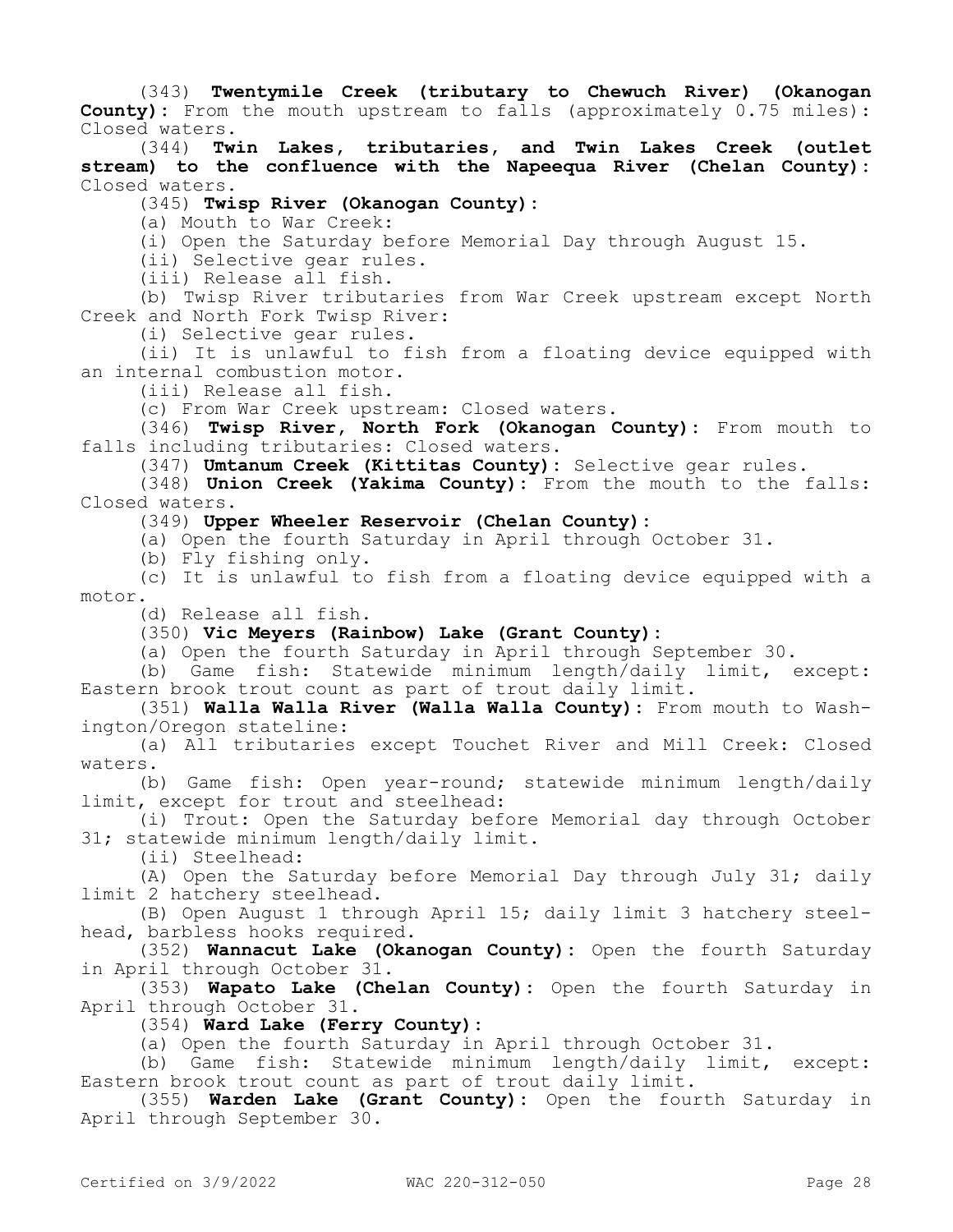(356) **Warden Lake, South (Grant County):** Open the fourth Saturday in April through September 30.

(357) **Washburn Island Pond (Okanogan County):**

(a) Open April 1 through September 30.

(b) An internal combustion motor may be attached to a floating device, but cannot be used.

(358) **Washburn Lake (Okanogan County):**

(a) Open the fourth Saturday in April through October 31.

(b) Game fish: Statewide minimum length/daily limit, except: Trout: Daily limit 1; minimum length 18 inches.

(c) Selective gear rules.

(d) It is unlawful to fish from a floating device equipped with an internal combustion motor.

# (359) **Watson Lake (Columbia County):**

(a) Open March 1 through November 30.

(b) It is unlawful to fish from any floating device.

(360) **Wenaha River tributaries:**

(a) Open the Saturday before Memorial Day through August 31.

(b) Selective gear rules.

(361) **Wenas Creek (Yakima County):** From the mouth to Wenas Lake, including tributaries: Selective gear rules.

# (362) **Wenatchee Lake (Chelan County):**

- (a) Selective gear rules.
- (b) Game fish: Statewide minimum length/daily limit, except:
- (i) Release trout.

(ii) Steelhead: Closed to fishing.

#### (363) **Wenatchee River (Chelan County):**

(a) From the mouth to the Icicle Road Bridge:

(i) Game fish: Closed to fishing.

(ii) Salmon: Open August 1 through September 30:

(A) Daily limit 6; up to 2 adult hatchery Chinook may be retained.

(B) Release sockeye, coho, and wild adult Chinook.

(iii) Night closure.

(iv) Selective gear rules, except bait allowed.

(b) From Icicle Road Bridge upstream to Lake Wenatchee: Closed waters.

(364) **Whitepine Creek (Chelan County):** From the mouth to Whitepine Creek Falls (1 mile upstream of mouth) and tributaries: Closed waters.

(365) **White River (Chelan County):** From the mouth to White River Falls and tributaries, except Napeequa River: Closed waters.

(366) **Widgeon Lake (Grant County):** Open the fourth Saturday in April through September 30.

(367) **Williams Lake (Spokane County)**: Open the fourth Saturday in April through September 30.

(368) **Williams Lake (Stevens County):** Open the Friday after Thanksgiving through March 31.

(369) **Wilson Creek (Kittitas County):** From BNSF railroad bridge upstream: Selective gear rules.

(370) **Winchester Wasteway (Grant County) (that portion within the Winchester Game Reserve):** Open March 1 through September 30.

(371) **Wolf Creek (Methow River tributary) (Okanogan County):**  Closed waters.

(372) **Yakima River (Yakima County):**

(a) Downstream of Highway 240 Bridge, Columbia River rules apply.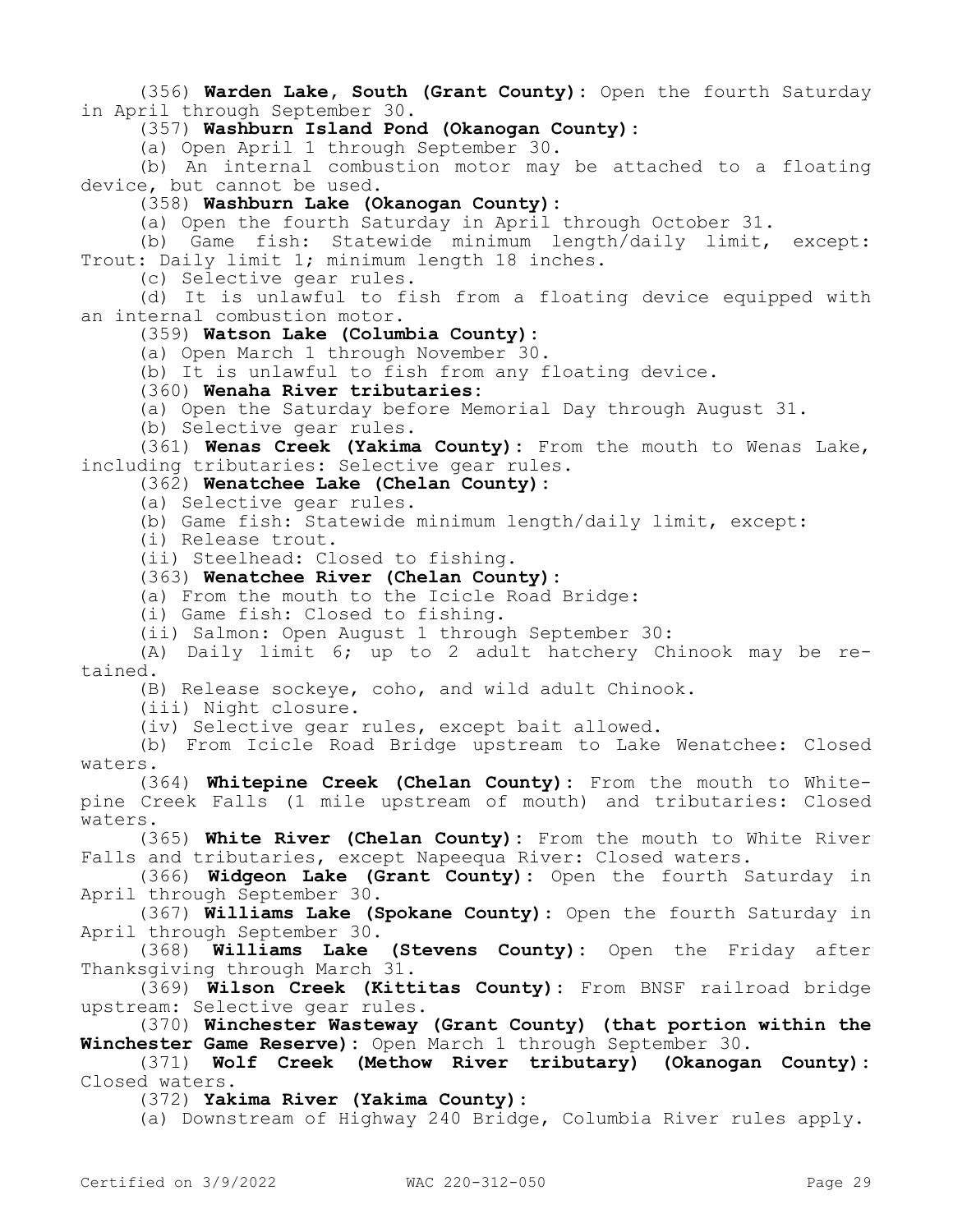(b) From the Highway 240 Bridge to the downstream side of the westbound I-82 Bridge: Open March 1 through October 31.

(i) From 200 feet downstream of the USBR Chandler Powerhouse to 200 feet upstream of the Chandler Powerhouse: September 1 through October 31: Closed waters.

(ii) Chumming is permissible.

(iii) Game fish: Statewide minimum size/daily limit, except: Release trout.

(iv) Barbless hooks required for steelhead.

(c) From the Grant Avenue bridge in Prosser downstream approximately 1.25 miles to the downstream side of the westbound I-82 Bridge: Open March 1 through October 31.

(i) Chumming is permissible.

(ii) Fishing from a floating device is prohibited September 1 through October 31.

(iii) Game fish: Statewide minimum size/daily limit, except: Release trout.

(iv) Barbless hooks required for steelhead.

(d) From Grant Avenue Bridge to Prosser Dam: Closed waters.

(e) From Prosser Dam to Highway 223 Bridge:

(i) Open March 1 through October 31.

(ii) Game fish: Statewide minimum size/daily limit, except: Release trout.

(iii) Barbless hooks required for steelhead.

(f) From Highway 223 Bridge to 3,500 feet below Roza Dam:

(i) From Yakima Avenue-Terrace Heights Bridge upstream 400 feet: Closed waters.

(ii) Selective gear rules.

(iii) Game fish: Statewide minimum length/daily limit, except: Trout: Minimum length 14 inches.

(iv) Whitefish:

(A) Open December 1 through the last day in February for whitefish only.

(B) Whitefish gear rules.

(g) From 3,500 feet below Roza Dam to Roza Dam: Closed waters.

(h) From Roza Dam to 400 feet below Easton Dam; including the portion of Wilson Creek from the mouth upstream to the BNSF railroad bridge: Open year-round.

(i) It is permissible to fish from floating devices equipped with motors only from the U.S. Bureau of Reclamation restricted area signs at Roza Dam upstream to the boat launch ramp on the Roza Access Area (approximately 1.3 river miles).

(ii) Selective gear rules.

(iii) Game fish: Statewide minimum length/daily limit, except: Release trout.

(iv) Whitefish: December 1 through the last day in February: Whitefish gear rules.

(i) From Easton Dam to the base of Keechelus Dam including Easton Lake:

(i) Selective gear rules.

(ii) Game fish: Statewide minimum length/daily limit, except: Release rainbow and cutthroat trout.

(373) **Yakima Sportsmen's Park Ponds (Yakima County):** Open to juvenile anglers, senior anglers, and anglers with a disability who possess a designated harvester companion card only.

(374) **Yocum Lake (Pend Oreille County):**

(a) Open the fourth Saturday in April through October 31.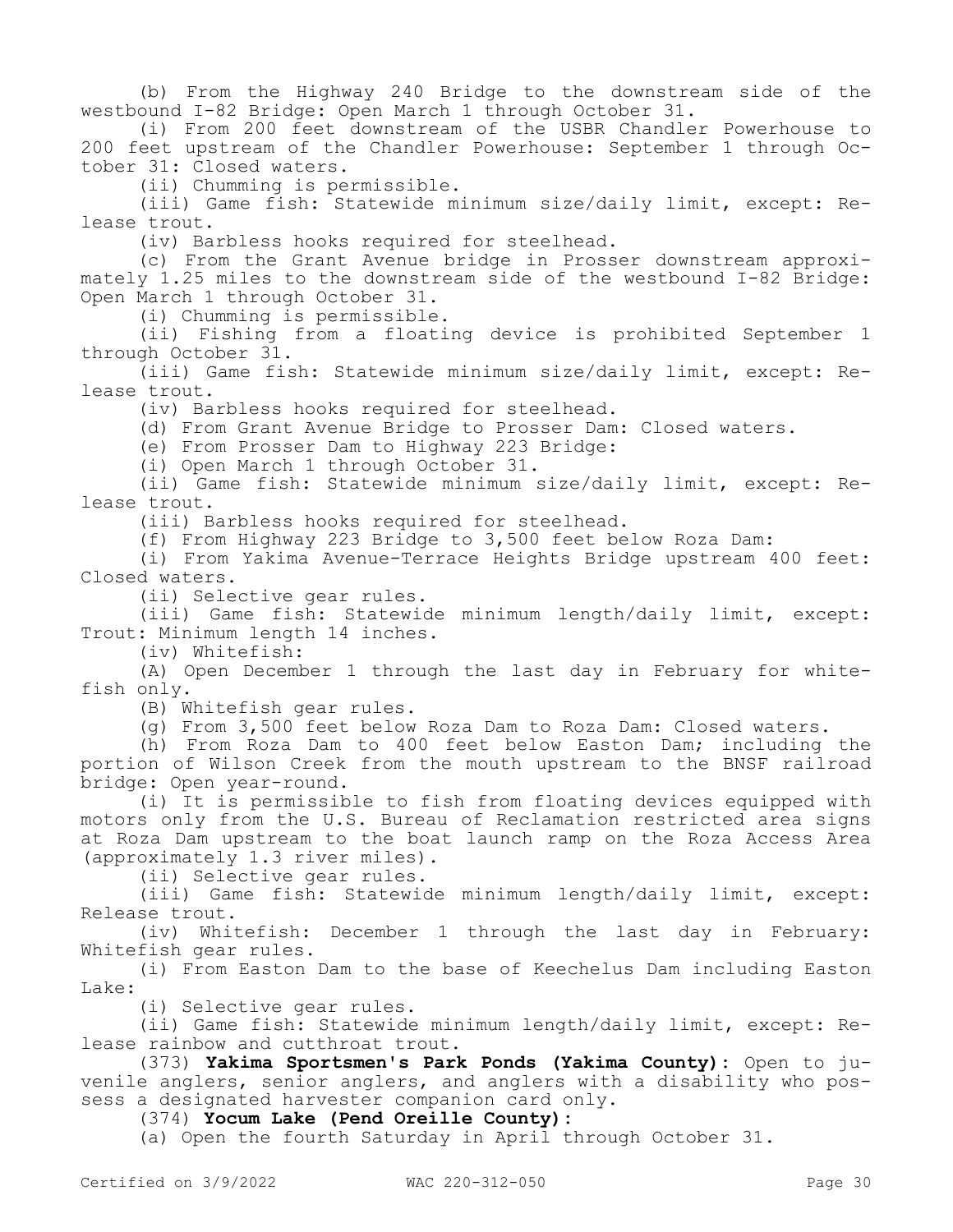(b) It is unlawful to use lead weights or lead jigs that measure 1.5 inches or less along the longest axis.

(c) It is unlawful to fish from a floating device equipped with an internal combustion motor.

[Statutory Authority: RCW 77.04.012, 77.04.020, 77.04.055, and 77.12.047. WSR 21-14-067 (Order 21-95), § 220-312-050, filed 7/2/21, effective 8/2/21; WSR 20-14-052 (Order 20-97), § 220-312-050, filed 6/25/20, effective 7/26/20. Statutory Authority: RCW 77.04.012, 77.04.020, 77.04.055, 77.12.045, and 77.12.047. WSR 20-03-130 (Order 20-09), § 220-312-050, filed 1/17/20, effective 2/17/20. Statutory Authority: RCW 77.04.012, 77.04.013, 77.04.020, 77.04.055, and 77.12.047. WSR 19-15-050 (Order 19-139), § 220-312-050, filed 7/12/19, effective 8/12/19. Statutory Authority: RCW 77.04.012, 77.04.020, and 77.04.130. WSR 19-03-003 (Order 19-01), § 220-312-050, filed 1/2/19, effective 2/2/19. Statutory Authority: RCW 77.04.012, 77.04.013, 77.04.020, 77.04.055, and 77.12.047. WSR 18-15-065 (Order 18-163), § 220-312-050, filed 7/16/18, effective 8/16/18. Statutory Authority: RCW 77.04.012, 77.04.020, and 77.12.047. WSR 18-06-045 (Order 18-30), § 220-312-050, filed 3/1/18, effective 4/1/18. Statutory Authority: RCW 77.04.012, 77.04.013, 77.04.020, 77.04.055, and 77.12.047. WSR 17-17-029, § 220-312-050, filed 8/8/17, effective 9/8/17; WSR 17-05-112 (Order 17-04), recodified as § 220-312-050, filed 2/15/17, effective 3/18/17; WSR 16-23-002 (Order 16-280), § 220-310-195, filed 11/2/16, effective 12/3/16. Statutory Authority: RCW 77.04.012 and 77.12.047. WSR 16-06-073 (Order 16-30), § 220-310-195, filed 2/26/16, effective 7/1/16. Statutory Authority: RCW 77.04.012, 77.04.013, 77.04.020, 77.04.055, and 77.12.047. WSR 15-13-081 (Order 15-177), § 220-310-195, filed 6/12/15, effective 7/13/15. Statutory Authority: RCW 77.04.012, 77.04.013, 77.04.055, and 77.12.047. WSR 15-06-065 and 15-06-006 (Order 15-033), § 220-310-195, filed 3/4/15 and 2/20/15, effective 7/1/15. Statutory Authority: RCW 77.04.012, 77.04.020, 77.04.055, 77.12.045, and 77.12.047. WSR 14-16-027 (Order 14-185), § 220-310-195, filed 7/25/14, effective 8/25/14. Statutory Authority: RCW 77.04.012, 77.04.013, 77.04.055, and 77.12.047. WSR 14-04-120 (Order 14-26), § 220-310-195, filed 2/4/14, effective 3/7/14.]

### *(Effective July 1, 2022)*

## **WAC 220-312-050 Freshwater exceptions to statewide rules—Eastside.** (1) **Countywide freshwater exceptions to statewide rules:**

(a) Irrigation canals, wasteways, drains and the inlets and outlets of all lakes, ponds, and reservoirs in Grant and Adams counties (except Crab Creek, Rocky Ford Creek and Ponds, Columbia Basin Hatchery Creek, Bobcat Creek, Coyote Creek, Frenchman Hills Wasteway and Drains, Hays Creek, Red Rock Creek, Sand Hollow Creek, and Lake Lenore inlet and outlet) are open year-round, statewide lake rules apply to all species.

(b) In Adams, Douglas, Franklin, Grant, and Okanogan counties, except Zosel Dam (Okanogan River) and Enloe Dam (Similkameen River): It is permissible to fish up to the base of all dams.

#### (2) **Aeneas Lake (Okanogan County):**

- (a) Open the fourth Saturday in April through October 31.
- (b) Fly fishing only.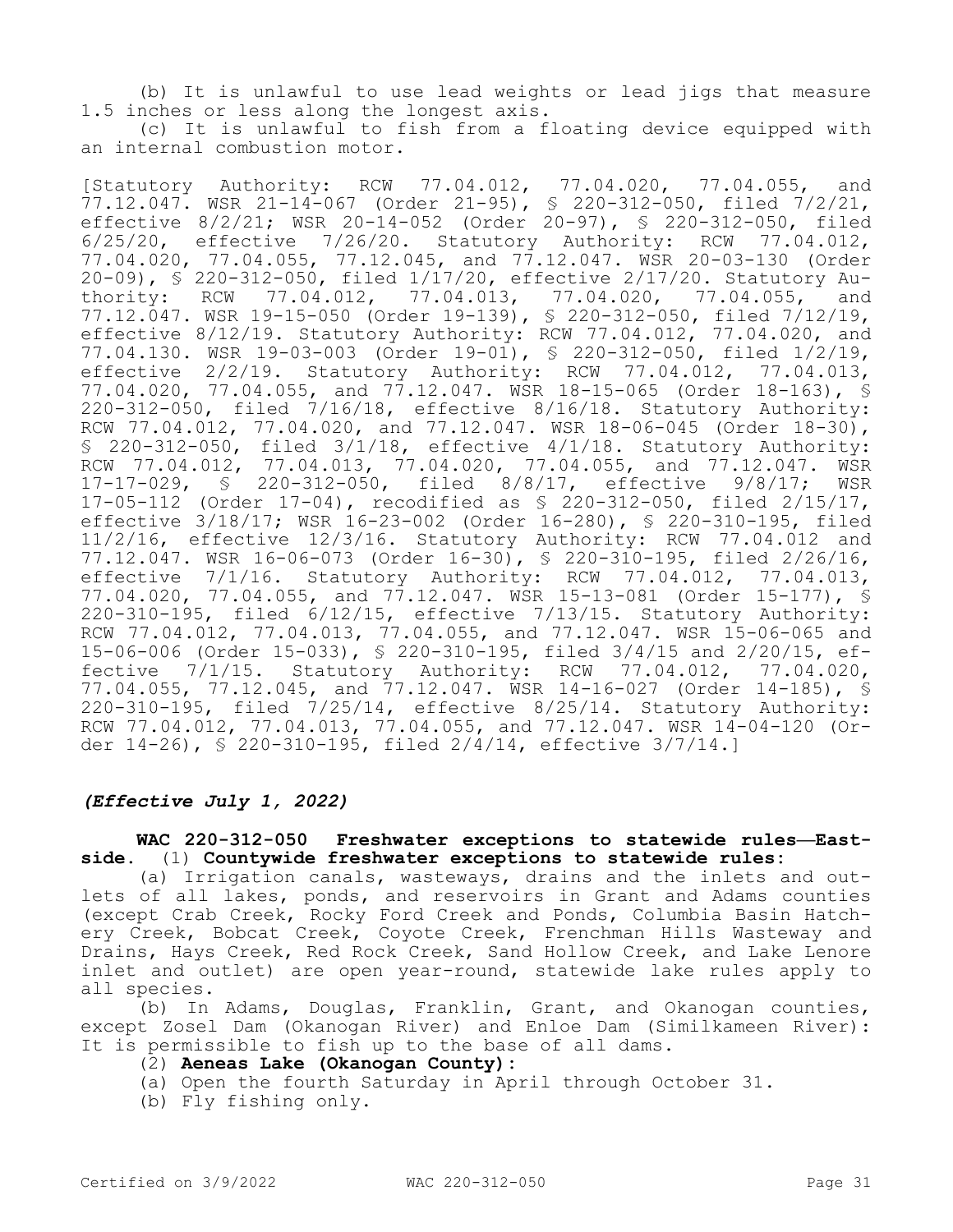(c) It is unlawful to fish from a floating device equipped with a motor.

(d) Game fish: Statewide minimum length/daily limit, except: Trout: Daily limit 1; minimum length 18 inches.

(3) **Ahtanum Creek (Yakima County):** Selective gear rules.

(4) **Ahtanum Creek, North Fork (Yakima County):**

(a) From the Grey Rock Trailhead Bridge crossing upstream to Shellneck Creek: Closed waters.

(b) Selective gear rules.

(5) **Ahtanum Creek, Middle Fork (Yakima County):**

(a) From the A2000 Spur Road Bridge in NE  $\overline{1}/4$  of Section 34 upstream to the A2800 Road Bridge at Tree Phones Campground: Closed waters.

(b) Selective gear rules.

(6) **Alta Lake (Okanogan County):** Open the fourth Saturday in April through October 31.

# (7) **Amber Lake (Spokane County):**

(a) Selective gear rules.

(b) It is unlawful to fish from a floating device equipped with an internal combustion motor.

(c) Open March 1 through November 30.

(d) Game fish: Statewide minimum length/daily limit, except: Trout: Daily limit 1; minimum length 18 inches.

(8) **American River (Yakima County):**

(a) Selective gear rules.

(b) From the Highway 410 Bridge at river mile 5.4 to the Mesatchee Creek Trail crossing at river mile 15.8: Closed waters from July 16 through September 15.

(9) **Amon Wasteway (Benton County):** Selective gear rules.

(10) **Andrews Creek (tributary to Chewuch River) (Okanogan County):** From the mouth to the falls approximately 0.5 miles upstream: Closed waters.

(11) **Asotin Creek, mainstem and forks (Asotin County):**

(a) Closed waters:

(i) South Fork from mouth upstream.

(ii) North Fork from USFS border upstream.

(b) Game fish: Statewide minimum length/daily limit, except: It is unlawful to fish for steelhead.

(c) Selective gear rules.

(12) **Aspen Lake (Okanogan County):** Game fish: Statewide minimum length/daily limit, except: Eastern brook trout count as part of trout daily limit.

(13) **Badger Lake (Spokane County):** Open the fourth Saturday in April through September 30.

### (14) **Banks Lake (Grant County):**

(a) Chumming is permissible.

(b) Game fish: Statewide minimum length/daily limit, except:

(i) Crappie: Daily limit 10; minimum length 9 inches.

(ii) Yellow perch: Daily limit 25.

### (15) **Bayley Lake (Stevens County):**

(a) Inlet stream: Closed waters.

(b) Open the fourth Saturday in April through October 31.

(c) Fly fishing only.

(d) It is unlawful to fish from a floating device equipped with a motor.

(e) Release all fish.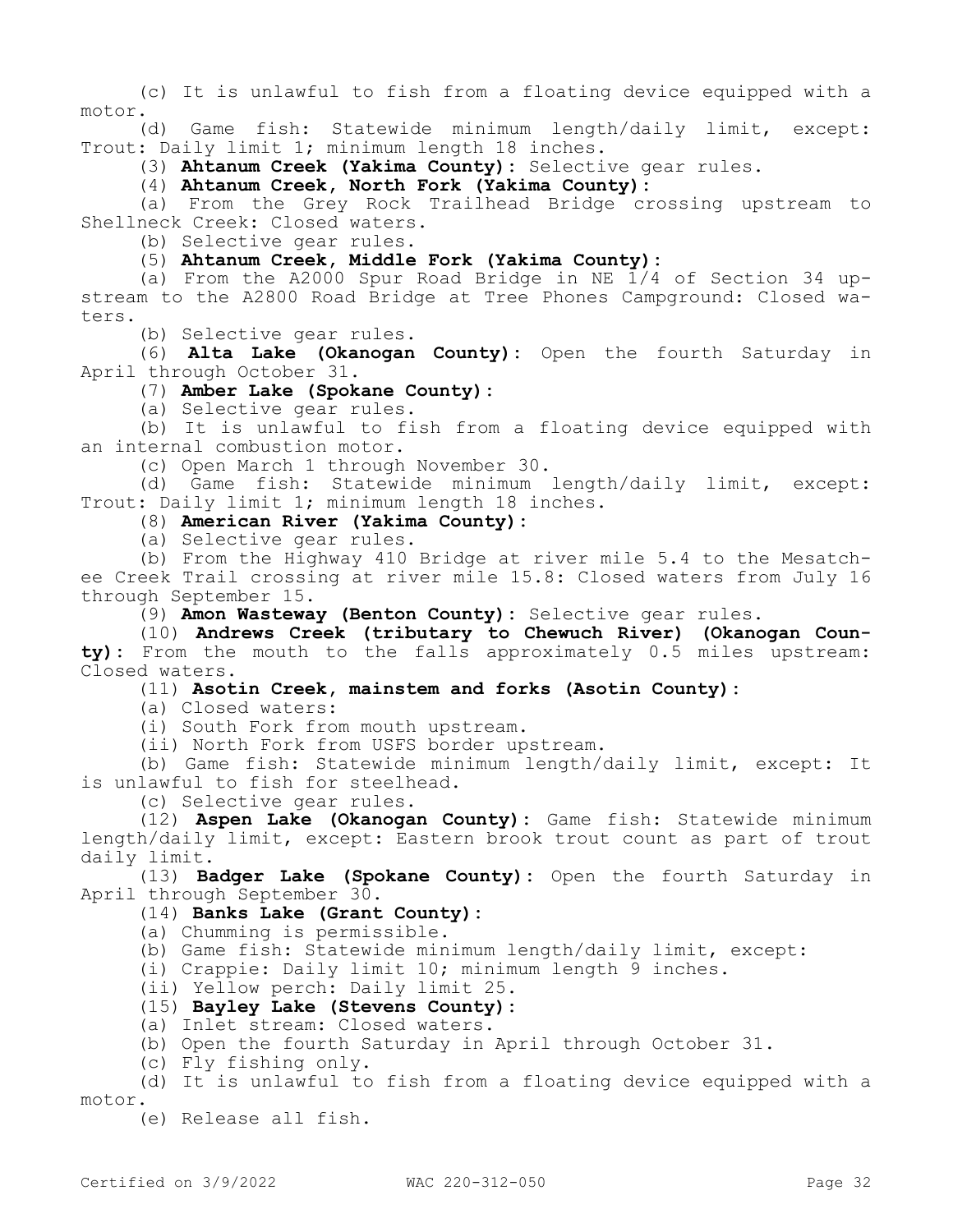(16) **Bear Creek (tributary to South Fork Tieton River) (Yakima County):** From the mouth to the falls (approximately 0.75 mile): Closed waters.

(17) **Bear Lake (Spokane County):** Open to juvenile anglers, senior anglers, and anglers with a disability who possess a designated harvester companion card only.

(18) **Beaver Creek (tributary to Methow River) (Okanogan County):**  Closed waters.

(19) **Beaver Lake (Big) (Okanogan County):** Open the fourth Saturday in April through October 31.

(20) **Beaver Lake, (Little):** Game fish: Statewide minimum length/ daily limit, except: Eastern brook trout count as part of trout daily limit.

(21) **Beda Lake (Grant County):**

(a) Selective gear rules.

(b) It is unlawful to fish from a floating device equipped with an internal combustion motor.

(c) Game fish: Statewide minimum length/daily limit, except: Trout: Daily limit 1; minimum length 18 inches.

(22) **Beehive (Lake) Reservoir (Chelan County):**

(a) Open the fourth Saturday in April through October 31.

(b) Game fish: Statewide minimum length/daily limit, except: Eastern brook trout count as part of trout daily limit.

(23) **Beth Lake (Okanogan County):** Open the fourth Saturday in April through October 31.

(24) **Big Four Lake (Columbia County):**

(a) Fly fishing only.

(b) It is unlawful to fish from any floating device.

(c) Game fish: Statewide minimum length/daily limit, except: Trout: Daily limit 2; minimum length 14 inches.

(25) **Big Meadow Lake (Pend Oreille County):**

(a) Open the fourth Saturday in April through October 31.

(b) It is unlawful to use lead weights or lead jigs that measure 1 1/2 inch or less along the longest axis.

(26) **Big Twin Lake (Okanogan County):**

(a) Open the fourth Saturday in April through October 31.

(b) Selective gear rules.

(c) It is unlawful to fish from a floating device equipped with an internal combustion motor.

(d) Game fish: Statewide minimum length/daily limit, except: Trout: Daily limit 1; minimum length 18 inches.

(27) **Blackbird Island Pond (Chelan County):** Open July 1 through September 30 for juvenile anglers, senior anglers, and anglers with a disability who possess a designated harvester companion card only.

(28) **Black Canyon Creek (tributary to Methow River) (Okanogan County):** Closed waters.

(29) **Black Lake (Chelan County):** Game fish: Statewide minimum length/daily limit, except: Eastern brook trout count as part of trout daily limit.

(30) **Black Lake (Okanogan County):** Selective gear rules.

(31) **Black Lake (Stevens County):** Open the fourth Saturday in April through October 31.

(32) **Blue Lake (Columbia County):** It is unlawful to fish from any floating device.

(33) **Blue Lake (Grant County):** Open the fourth Saturday in April through September 30.

(34) **Blue Lake (near Sinlahekin) (Okanogan County):**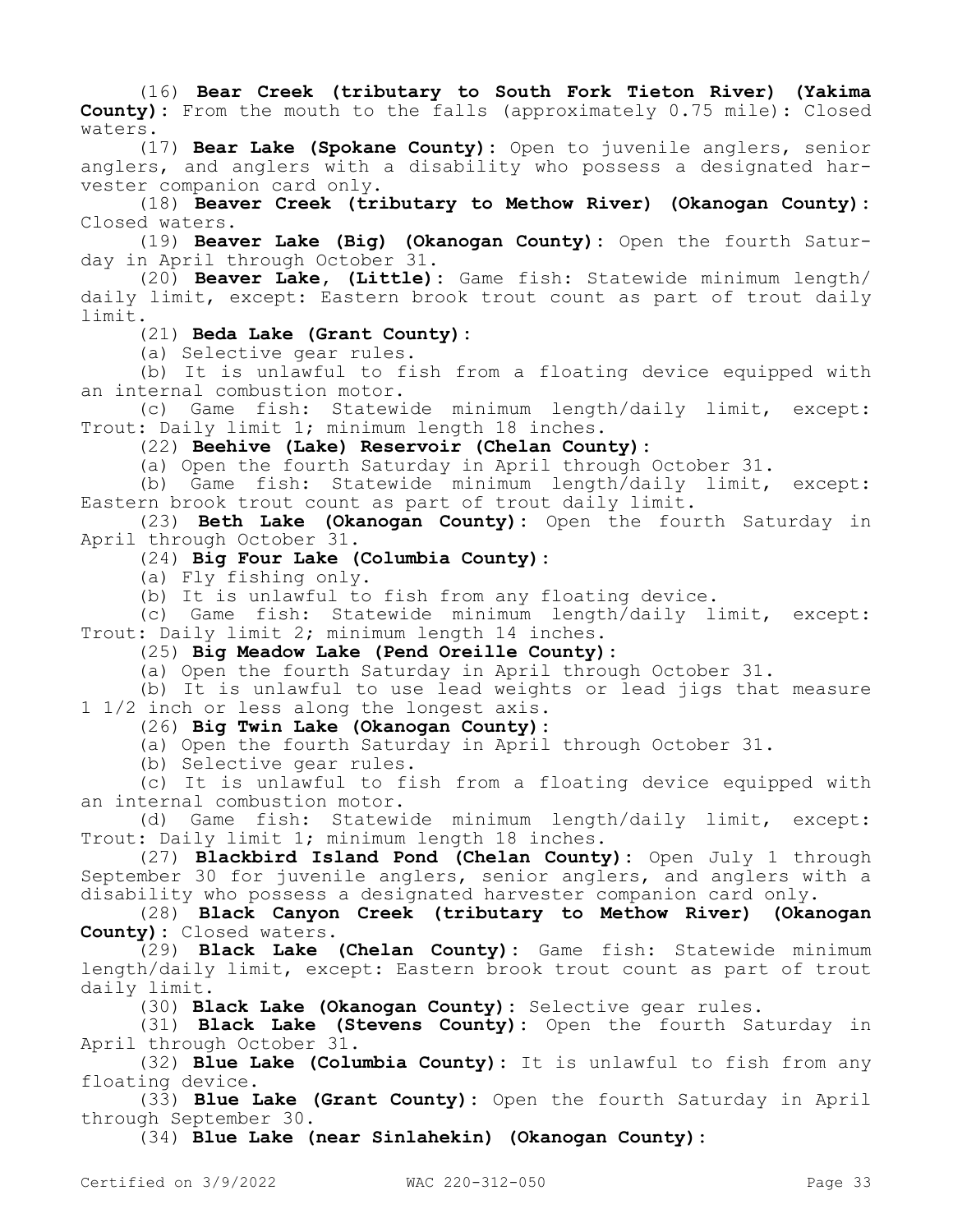(a) Open the fourth Saturday in April through October 31.

(b) Selective gear rules.

(c) It is unlawful to use lead weights or lead jigs that measure 1 1/2 inch or less along the longest axis.

(d) It is unlawful to fish from a floating device equipped with an internal combustion motor.

(e) Game fish: Statewide minimum length/daily limit, except: Trout: Daily limit 1; minimum length 18 inches.

(35) **Blue Lake (near Wannacut Lake) (Okanogan County):**

(a) Open the fourth Saturday in April through October 31.

(b) Selective gear rules.

(c) It is unlawful to fish from a floating device equipped with an internal combustion motor.

(d) Game fish: Statewide minimum length/daily limit, except: Trout: Daily limit 1, minimum length 18 inches.

(36) **Bobcat Creek and Ponds (Adams County):** Open the fourth Saturday in April through September 30.

(37) **Bonaparte Creek (Okanogan County):** From the mouth to the falls approximately river mile 1.0: Closed waters.

(38) **Bonaparte Lake (Okanogan County):**

(a) It is unlawful to use lead weights or lead jigs that measure 1 1/2 inch or less along the longest axis.

(b) Game fish: Statewide minimum length/daily limit, except: Eastern brook trout count as part of trout daily limit.

(39) **Boulder Creek and tributaries (Okanogan County):** From the mouth to the barrier falls at river mile 1.0: Closed waters.

(40) **Box Canyon Creek and tributaries (Kittitas County):** From mouth (Kachess Reservoir) upstream approximately 2 miles to the 20 foot high waterfall, including that portion of the creek that flows through the dry lake bed: Closed waters.

(41) **Browns Lake (Pend Oreille County):**

(a) Open the fourth Saturday in April through October 31.

(b) Fly fishing only.

(c) It is unlawful to fish from a floating device equipped with a motor.

(42) **Bumping Lake (Reservoir) (Yakima County):** Chumming is permissible.

(43) **Buckskin Creek and tributaries (Yakima County):** From the mouth to the west boundary of Suntides Golf Course: Closed waters.

(44) **Bumping River (Yakima County):**

(a) It is permissible to fish up to the base of Bumping Dam.

(b) From the mouth to Bumping Reservoir; selective gear rules.

(45) **Burke Lake (Grant County):** Open March 1 through September 30.

(46) **Buttermilk Creek (tributary to Twisp River) (Okanogan County), including tributaries:**

(a) Open the Saturday before Memorial Day through August 15.

- (b) Release all fish.
- (c) Selective gear rules.
- (47) **Buzzard Lake (Okanogan County):**

(a) Open the fourth Saturday in April through October 31.

(b) Selective gear rules.

(c) It is unlawful to fish from a floating device equipped with an internal combustion motor.

(d) Game fish: Statewide minimum length/daily limit, except: Trout: Daily limit 1; minimum length 18 inches.

(48) **Caldwell Lake (Pend Oreille County):**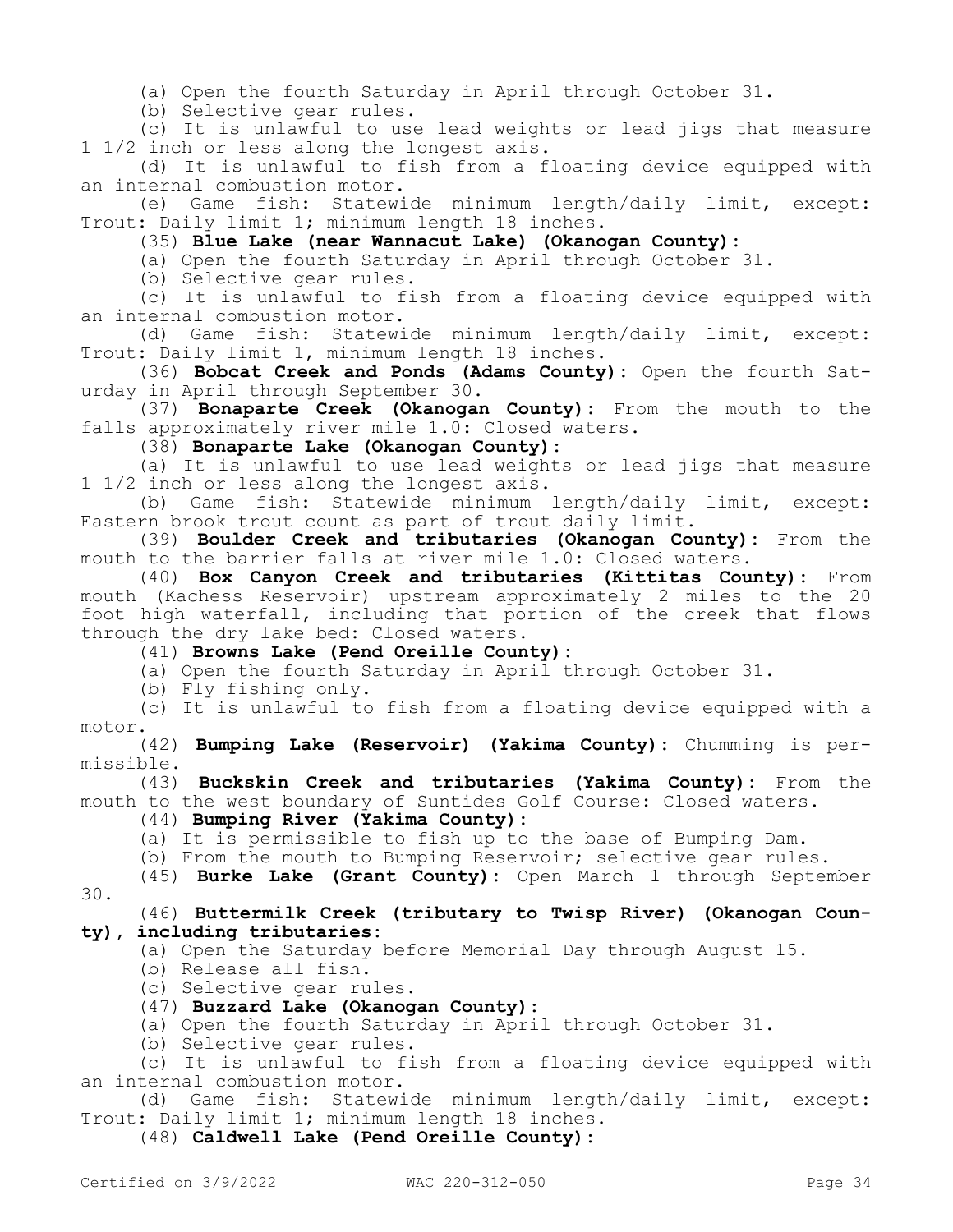(a) Open the fourth Saturday in April through October 31.

(b) Game fish: Statewide minimum length/daily limit, except: Eastern brook trout count as part of trout daily limit.

(49) **Caliche Lakes, Upper (Grant County):** Open March 1 through September 30.

(50) **Calispell Creek (Calispell River) (Pend Oreille County):**  From the mouth to Calispell Lake: Open year-round.

(51) **Campbell Lake (Okanogan County):**

(a) Selective gear rules.

(b) It is unlawful to fish from a floating device equipped with an internal combustion motor.

(c) Game fish: Statewide minimum length/daily limit, except: Trout: Daily limit 2; minimum length 14 inches.

(52) **Carl's Lake (Pend Oreille County):** Open the fourth Saturday in April through October 31.

(53) **Cascade Lake (Grant County):** Open March 1 through September 30.

(54) **Cattail Lake (Grant County):** Open the fourth Saturday in April through September 30.

(55) **Cedar Creek (tributary to Early Winters Creek) (Okanogan County):**

(a) From the mouth to Cedar Falls:

(i) Open the Saturday before Memorial Day through August 15.

(ii) Selective gear rules.

(iii) Release all fish.

(b) From Cedar Falls upstream including tributaries: Selective gear rules.

(56) **Cedar Lake (Stevens County):** Open the fourth Saturday in April through October 31.

(57) **Chain Lake (Pend Oreille County):**

(a) Open the fourth Saturday in April through October 31.

(b) Game fish: Statewide minimum length/daily limit, except: Release kokanee.

(58) **Chapman Lake (Spokane County):**

(a) Open the fourth Saturday in April through October 31.

(b) Chumming is permissible.

(59) **Chelan Hatchery Creek (Chelan County):** Closed waters.

(60) **Chelan Lake (Chelan County):**

(a) Game fish: Statewide minimum length/daily limit, except:

(i) Release wild cutthroat trout.

(ii) Lake trout: No limit and no size restriction.

(b) Salmon: Daily limit 1; minimum length 15 inches.

(c) No catch record card required.

(61) **Chelan Lake tributaries (Chelan County):**

(a) Selective gear rules.

(b) Game fish: Statewide minimum length/daily limit, except: Release wild cutthroat trout.

(62) **Chelan River (Chelan County):** From the railroad bridge to the Chelan PUD safety barrier below the power house:

(a) Salmon: Open July 16 through October 15:

(i) Daily limit 6; up to 2 may be adult hatchery Chinook. Release sockeye, coho, and wild adult Chinook.

(ii) July 16 through October 15: Anti-snagging rule and night closure.

(b) Game fish: Statewide minimum length/daily limit, except:

(i) Release trout.

(ii) Steelhead: Closed to fishing.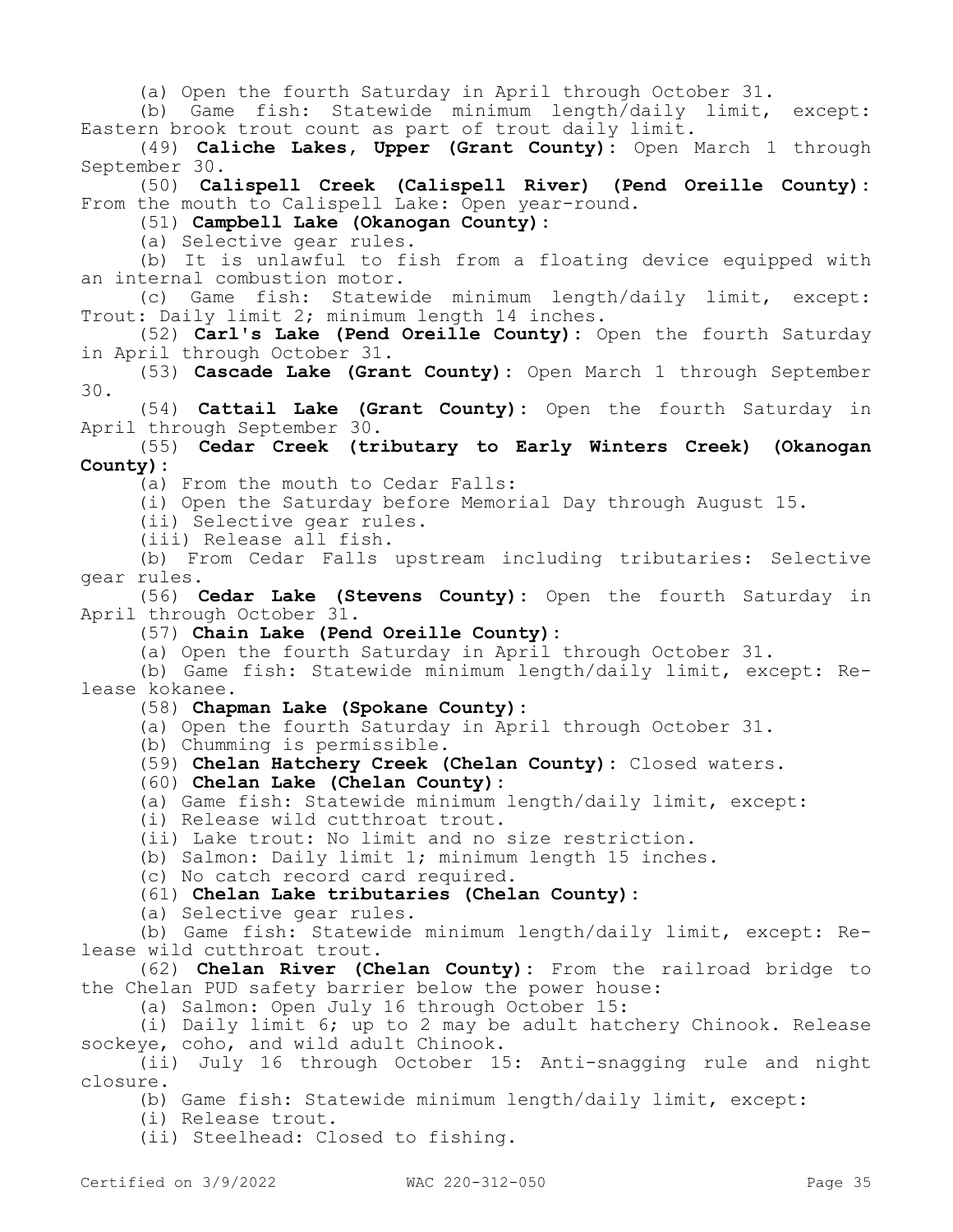(c) From the Chelan PUD safety barrier below the power house upstream to Chelan Lake: Closed waters.

# (63) **Chewuch River (Okanogan County):**

(a) From the mouth to Eight Mile Creek:

(i) Open the Saturday before Memorial Day through August 15.

(ii) Selective gear rules.

(iii) Release all fish.

(b) From the mouth to Pasayten Wilderness boundary falls: Whitefish:

(i) Open December 1 through the last day in February for whitefish only.

(ii) Whitefish gear rules.

(64) **Chiwaukum Creek (Chelan County):**

(a) From the mouth to Fool Hen Creek, including Fool Hen Creek and tributaries: Closed waters.

(b) From Fool Hen Creek upstream and tributaries: Selective gear rules.

(65) **Chiwawa River (Chelan County):**

(a) From the mouth to Buck Creek and tributaries not including Buck Creek: Closed waters.

(b) From Buck Creek upstream and tributaries (including Buck Creek): Selective gear rules.

### (66) **Chopaka Lake (Okanogan County):**

(a) Open the fourth Saturday in April through October 31.

(b) Fly fishing only.

(c) It is unlawful to fish from a floating device equipped with a motor.

(d) Game fish: Statewide minimum length/daily limit, except: Trout: Daily limit 1; minimum length 18 inches.

(67) **Chumstick Creek (Chelan County):** Closed waters.

# (68) **Clear Lake (Chelan County):**

(a) Open the fourth Saturday in April through October 31.

(b) Game fish: Statewide minimum length/daily limit, except: Eastern brook trout count as part of trout daily limit.

(69) **Clear Lake (Spokane County):** Open the fourth Saturday in April through October 31.

(70) **Cle Elum Lake (Reservoir) (Kittitas County):** Game fish: Statewide minimum length/daily limit, except: Kokanee: Daily limit 5; minimum length 9 inches and maximum length 15 inches.

(71) **Cle Elum River (Kittitas County):**

(a) From the mouth to Cle Elum Dam:

(i) Open year-round.

(ii) Selective gear rules.

(iii) Game fish: Statewide minimum length/daily limit, except: Release rainbow trout and cutthroat trout.

(iv) It is permissible to fish up to the base of Cle Elum Dam.

(v) Whitefish:

(A) Open December 1 through last day in February for whitefish only.

(B) Whitefish gear rules.

(b) From above Cle Elum Lake to outlet of Hyas Lake: Selective gear rules.

(72) **Cliff Lake (Grant County):** Open March 1 through September 30.

### (73) **Coffee Pot Lake (Lincoln County):**

(a) Open March 1 through September 30.

(b) Selective gear rules.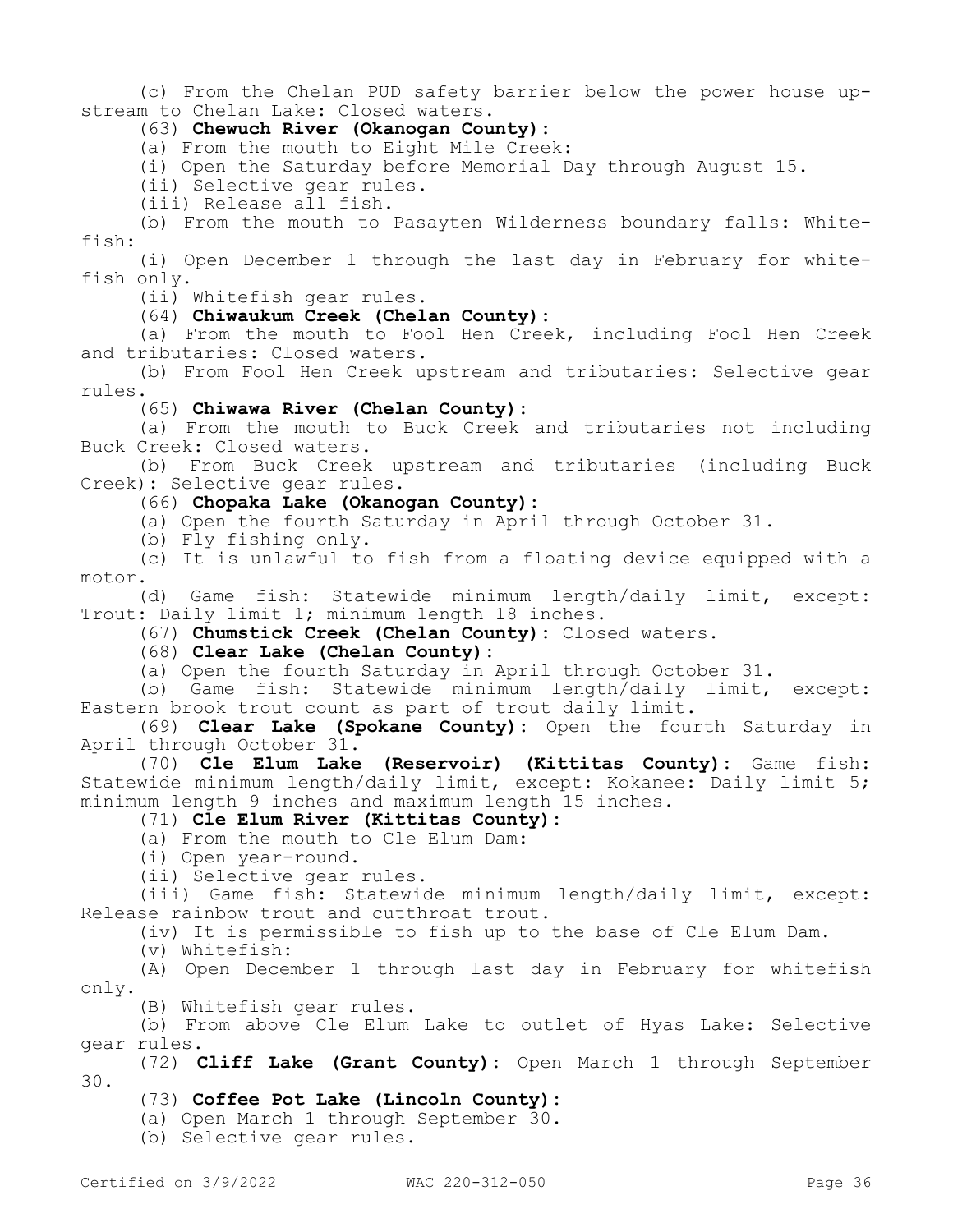(c) Game fish: Statewide minimum length/daily limit, except:

(i) Trout: Daily limit 1; minimum length 18 inches.

(ii) Crappie: Daily limit 10; minimum length 9 inches.

(74) **Columbia Basin Hatchery Creek (Grant County):**

(a) Open April 1 through September 30 from the hatchery outflow to the confluence with Rocky Coulee Wasteway.

(b) Open to juvenile anglers, senior anglers, and anglers with a disability who possess a designated harvester companion card only.

(75) **Columbia Park Pond (Benton County):** Open to juvenile anglers, senior anglers, and anglers with a disability who possess a designated harvester companion card only.

(76) **Colville River (Stevens County)**: From the mouth to bridge at the town of Valley including Meyers Falls Reservoir: Open year-round.

(77) **Conconully Lake (Okanogan County):** Open the fourth Saturday in April through October 31.

(78) **Conconully Reservoir (Okanogan County):** Open the fourth Saturday in April through October 31.

(79) **Conger Pond (Pend Oreille County):** Open the fourth Saturday in April through October 31.

(80) **Conner Lake (Okanogan County):**

(a) Open the fourth Saturday in April through October 31.

(b) Game fish: Statewide minimum length/daily limit, except: Eastern brook trout count as part of trout daily limit.

(81) **Cooper River (Kittitas County):** From the mouth to Cooper Lake: Selective gear rules.

(82) **Coot Lake (Grant County):** Open the fourth Saturday in April through September 30.

(83) **Corral Creek (Benton County):** Selective gear rules.

(84) **Cougar Lake (Pasayten Wilderness) (Okanogan County):** Selective gear rules.

(85) **Cougar Lake (near Winthrop) (Okanogan County):**

(a) Selective gear rules.

(b) It is unlawful to fish from a floating device equipped with an internal combustion motor.

(c) Game fish: Statewide minimum length/daily limit, except: Trout: Daily limit 2; minimum length 14 inches.

(86) **Cowiche Creek (Yakima County):** Selective gear rules.

(87) **Coyote Creek and Ponds (Adams County):** Open the fourth Saturday in April through September 30.

(88) **Crab Creek (Adams/Grant/Lincoln counties):**

(a) From the mouth to Morgan Lake Road: Open the Saturday before Memorial Day through September 30.

(b) From Morgan Lake Road to O'Sullivan Dam (including Marsh Unit I and II impoundments): Closed waters.

(c) From the confluence of the Moses Lake outlets to Sand Dunes Road including tributaries:

(i) Open year-round.

(ii) Statewide lake rules apply to all species, except:

(A) Crappie: Minimum length 9 inches.

(B) Crappie and bluegill: Combined limit of 25 fish.

(C) Yellow perch: Daily limit 25 fish.

(d) From the fountain buoy and shoreline markers of 150 feet down stream of the Alder Street fill to Grant County Road 7 NE:

(i) Open year-round.

(ii) Statewide lake rules apply to all species, except:

(A) Crappie: Daily limit 10; minimum length 9 inches.

(B) Bluegill: Daily limit 5; minimum length 8 inches.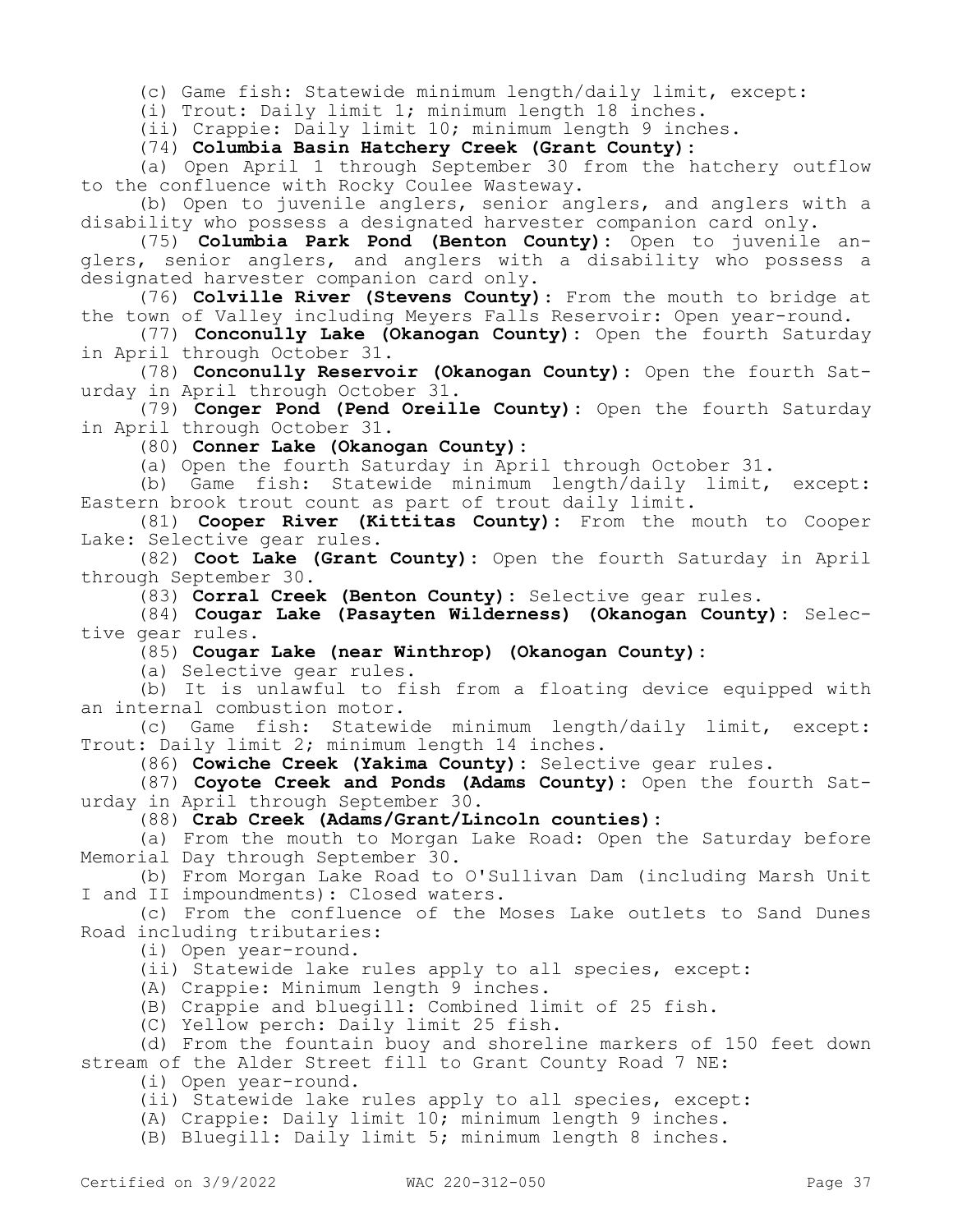(C) Yellow perch: Daily limit 25.

(e) From Grant County Road 7 NE upstream (including all tributaries, except Goose Creek in the city of Wilbur): Open year-round.

(89) **Crawfish Lake (Okanogan County):**

(a) Open the fourth Saturday in April through October 31.

(b) It is unlawful to fish from a floating device equipped with an internal combustion motor.

(c) Game fish: Statewide minimum length/daily limit, except: Eastern brook trout count as part of trout daily limit.

(90) **Crescent Lake (Pend Oreille County):** Open the fourth Saturday in April through October 31.

(91) **Crystal Lake (Grant County):** Open March 1 through September 30.

(92) **Cub Creek (tributary to Chewuch River) (Okanogan County):**  From mouth upstream to West Chewuch Road Bridge: Closed waters.

(93) **Cup Lake (Grant County):** Open March 1 through September 30.

(94) **Curl Lake (Columbia County):**

(a) Open the Saturday before Memorial Day through October 31.

(b) It is unlawful to fish from any floating device.

(95) **Davis Lake (Ferry County):** Open the fourth Saturday in April through October 31.

(96) **Davis Lake (Okanogan County):**

(a) Selective gear rules.

(b) It is unlawful to fish from a floating device equipped with an internal combustion motor.

(c) Game fish: Statewide minimum length/daily limit, except: Trout: Daily limit 2; minimum length 14 inches.

(97) **Dayton Pond (Columbia County):** Open to juvenile anglers, senior anglers, and anglers with a disability who possess a designated harvester companion card only.

(98) **Deadman Lake (Adams County):** Open the fourth Saturday in April through September 30.

(99) **Deep Creek (tributary to Bumping Lake) (Yakima County):** From the mouth to the waterfall approximately 0.33 mile above the second bridge crossing on USFS Road 1808 (approximately 3.7 miles from the junction of USFS Roads 1800 and 1808): Closed waters.

(100) **Deep Lake (Grant County):** Open the fourth Saturday in April through September 30.

(101) **Deep Lake (Stevens County):** Open the fourth Saturday in April through October 31.

(102) **Deer Lake (Columbia County):**

(a) Open March 1 through November 30.

(b) It is unlawful to fish from any floating device.

(103) **Deer (Deer Springs) Lake (Lincoln County):** Open the fourth Saturday in April through September 30.

(104) **Deer Lake (Stevens County):**

(a) Open March 1 through November 30.

(b) Game fish: Statewide minimum length/daily limit, except: Eastern brook trout count as part of trout daily limit.

(105) **Delaney Springs (Grant County):** Game fish: Statewide minimum length/daily limit, except: Eastern brook trout count as part of trout daily limit.

(106) **De Roux Creek (Kittitas County):** From the mouth to the USFS trail 1392 (De Roux Creek Trail) stream crossing (approximately 1 river mile): Closed waters.

(107) **Dog Creek (tributary to Chewuch) (Okanogan County):** From mouth upstream to falls approximately 1.5 miles: Closed waters.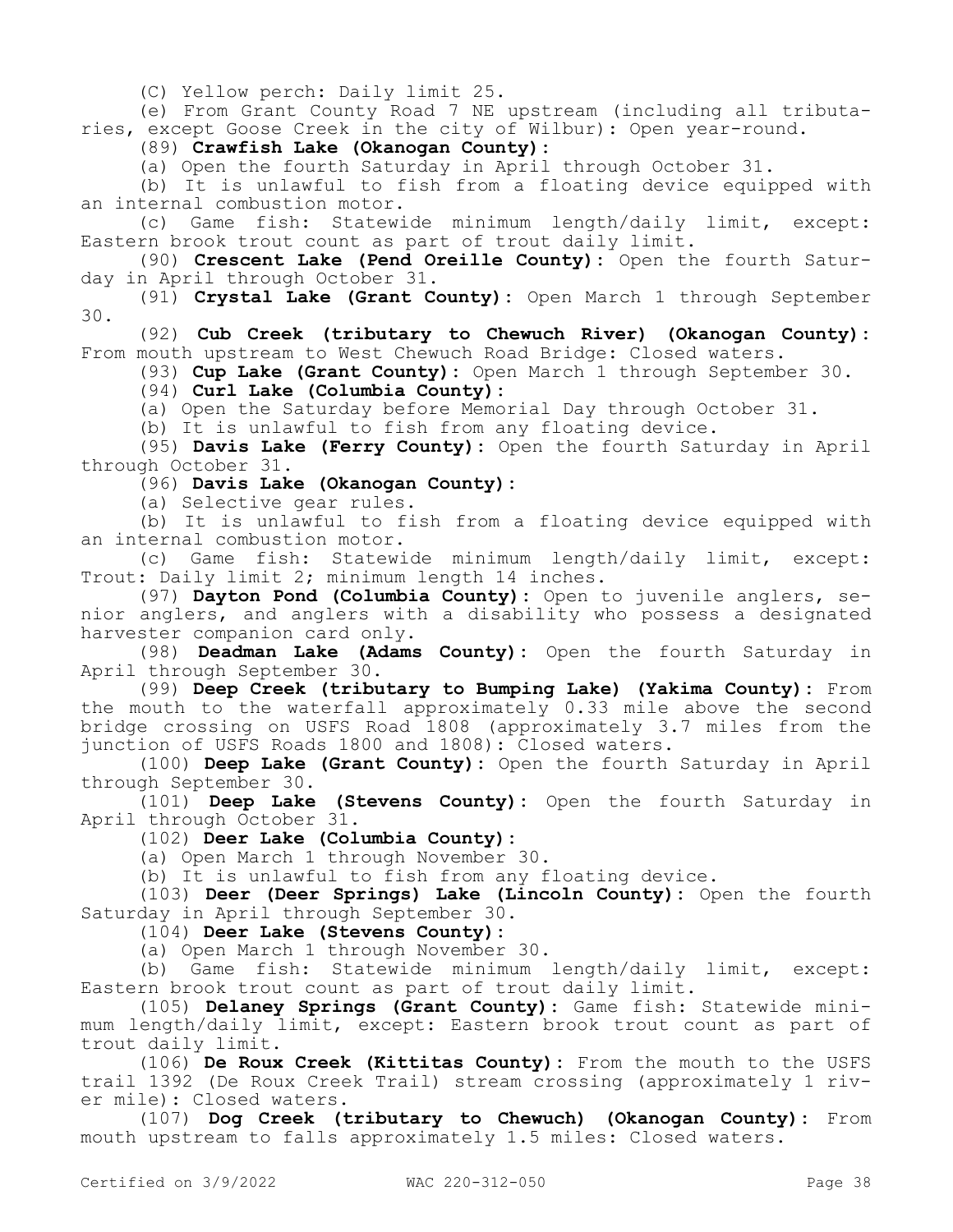(108) **Domerie Creek (Kittitas County):** Selective gear rules.

(109) **Downs Lake (Lincoln/Spokane counties):**

(a) Open March 1 through September 30.

(b) Game fish: Statewide minimum length/daily limit, except: Crappie: Daily limit 10; minimum length 9 inches.

(110) **Dry Falls Lake (Grant County):**

(a) Open March 1 through November 30.

(b) Selective gear rules.

(c) It is unlawful to fish from a floating device equipped with an internal combustion motor.

(d) Game fish: Statewide minimum length/daily limit, except: Trout: Daily limit 1; minimum length 18 inches.

(111) **Dune Lake (Grant County):**

(a) Selective gear rules.

(b) Game fish: Statewide minimum length/daily limit, except: Trout: Daily limit 1; minimum length 18 inches.

(112) **Dusty Lake (Grant County):**

(a) Open March 1 through November 30.

(b) Selective gear rules.

(c) It is unlawful to fish from a floating device equipped with an internal combustion motor.

(d) Game fish: Statewide minimum length/daily limit, except: Trout: Daily limit 1; minimum length 18 inches.

(113) **Eagle Creek (tributary to Twisp River) (Okanogan County):**  From mouth upstream to the falls approximately 0.5 miles: Closed waters.

(114) **Early Winters Creek (tributary to Methow River) (Okanogan County):**

(a) From the mouth upstream to Forest Road 300: Closed waters.

(b) From Forest Road 300 upstream; including tributaries except Cedar Creek:

(i) Open the Saturday before Memorial Day through August 15.

(ii) Selective gear rules.

(iii) Release all fish.

(115) **Eightmile Creek (tributary to Chewuch River) (Okanogan County):** From the mouth upstream to Forest Road 5130 Bridge: Closed waters.

(116) **Elbow Lake (Stevens County):**

(a) Open the fourth Saturday in April through October 31.

(b) Game fish: Statewide minimum length/daily limit, except: Eastern brook trout count as part of trout daily limit.

(117) **Ell Lake (Okanogan County):**

(a) Open the fourth Saturday in April through October 31.

(b) Selective gear rules.

(c) It is unlawful to fish from a floating device equipped with an internal combustion motor.

(118) **Eloika Lake (Spokane County):** Game fish: Statewide minimum length/daily limit, except: Crappie: Daily limit 10; minimum length 9 inches.

(119) **Empire Lake (Ferry County):**

(a) Open the fourth Saturday in April through October 31.

(b) Game fish: Statewide minimum length/daily limit, except: Eastern brook trout count as part of trout daily limit.

(120) **Entiat River (Chelan County):**

(a) From mouth (railroad bridge) to the boundary marker/markers located approximately 1,500 feet upstream of the upper Roaring Creek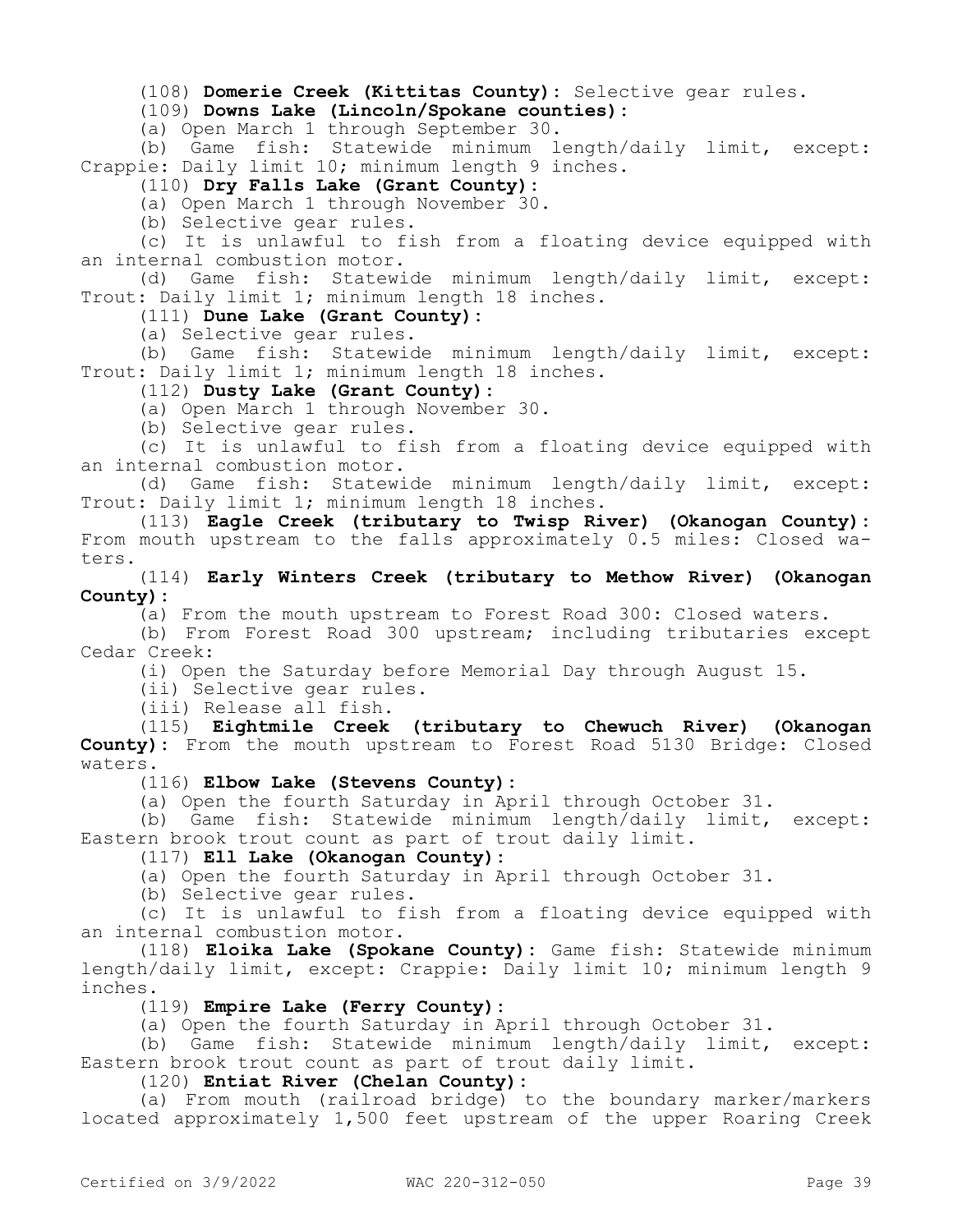Road Bridge (immediately downstream of the Entiat National Fish Hatchery):

(i) Salmon: Open from July 16 through September 30:

(A) Daily limit 6 Chinook salmon. Release all other salmon.

(B) Night closure.

(ii) Open December 1 through the last day in February for whitefish only.

(iii) Whitefish gear rules.

(b) From the boundary marker/markers located approximately 1,500 feet upstream of the upper Roaring Creek Road Bridge (immediately downstream of the Entiat National Fish Hatchery) to Entiat Falls:

(i) Whitefish:

(ii) Open December 1 through the last day in February for whitefish only.

(iii) Whitefish gear rules.

(c) Entiat River and all tributaries above Entiat Falls: Selective gear rules.

(121) **Ephrata Lake (Grant County):** Closed waters.

(122) **Esquatzel Coulee (Franklin County):** Open year-round.

(123) **Esquatzel Coulee, West Branch (Franklin County):** Open yearround.

(124) **Falls Creek (tributary to Chewuch River) (Okanogan County):**  From mouth upstream to the falls approximately .15 miles: Closed waters.

(125) **Fan Lake (Pend Oreille County):**

(a) Open the fourth Saturday in April through September 30.

(b) It is unlawful to fish from a floating device equipped with an internal combustion motor.

(126) **Ferry Lake (Ferry County):** It is unlawful to use lead weights or lead jigs that measure 1  $\overline{1}/2$  inch or less along the longest axis.

(127) **Fiorito Lakes (Kittitas County):** It is unlawful to fish from a floating device equipped with an internal combustion motor.

(128) **Fish Lake (Chelan County):** Game fish: Statewide minimum length/daily limit, except: Yellow perch: Daily limit 25.

(129) **Fish Lake (Okanogan County):** Open the fourth Saturday in April through October 31.

(130) **Fish Lake (Spokane County):**

(a) Open the fourth Saturday in April through September 30.

(b) It is unlawful to fish from a floating device equipped with an internal combustion motor.

(c) Game fish: Statewide minimum length/daily limit, except: Eastern brook trout count as part of trout daily limit.

(131) **Fishhook Pond (Walla Walla County):** It is unlawful to fish from a floating device.

(132) **Fishtrap Lake (Lincoln/Spokane counties):** Open the fourth Saturday in April through September 30.

(133) **Forde Lake (Okanogan County):**

(a) Open the fourth Saturday in April through October 31.

(b) Game fish: Statewide minimum length/daily limit, except: Eastern brook trout count as part of trout daily limit.

(134) **Fourth of July Lake (Adams/Lincoln counties):**

(a) Open the Friday after Thanksgiving through March 31.

(b) It is unlawful to fish from a floating device equipped with an internal combustion motor.

(135) **Frank's Pond (Chelan County):**

(a) Open the fourth Saturday in April through October 31.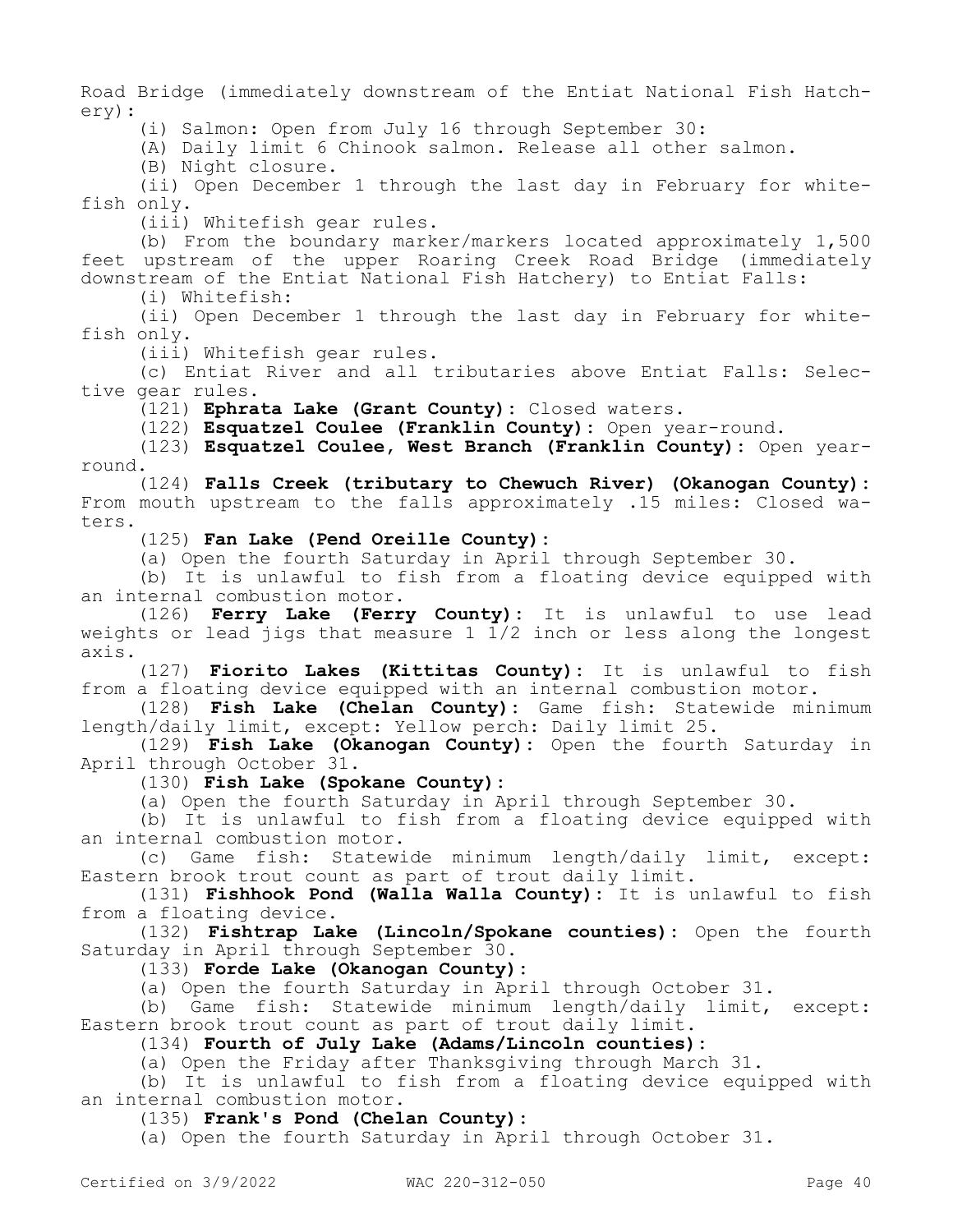(b) Open to juvenile anglers only.

(136) **Frater Lake (Pend Oreille County):** Open the fourth Saturday in April through October 31.

(137) **Frenchman Hills Wasteway and Drains (Grant County):** Game fish: Statewide minimum length/daily limit, except: Eastern brook trout count as part of trout daily limit.

(138) **Gadwall Lake (Grant County):** Open the fourth Saturday in April through September 30.

(139) **Garfield Juvenile Pond (Whitman County):** Open to juvenile anglers only.

(140) **Goat Creek (tributary to Methow River) (Okanogan County):**  Closed waters.

(141) **Gold Creek, Gold Creek Pond and outlet channel (tributary to Keechelus Lake):** Including that portion of Gold Creek that flows through the dry Keechelus Reservoir lakebed: Closed waters.

(142) **Gold Creek (tributary to Methow River) (Okanogan County):**  Closed waters.

(143) **Goose Creek (Lincoln County), within the city limits of Wilbur:** Open to juvenile anglers, senior anglers, and anglers with a disability who possess a designated harvester companion card only.

(144) **Goose Lake, Lower (Grant County):** Game fish: Statewide minimum length/daily limit, except:

(a) Crappie: Daily limit 10; minimum length 9 inches.

(b) Bluegill: It is unlawful to retain more than 5 fish over 6 inches in length.

(145) **Grande Ronde River (Asotin County):**

(a) From the mouth to County Road Bridge, about 2.5 miles upstream:

(i) Open year-round for game fish other than trout and steelhead.

(ii) From August 1 through April 15: Selective gear rules.

(iii) Trout: Open from the Saturday before Memorial Day through October 31.

(iv) Steelhead:

(A) Open January 1 through April 15; daily limit 3 hatchery steelhead; minimum length 20 inches.

(B) August 1 through December 31; release steelhead.

(b) From the County Road Bridge upstream to the Oregon state line:

(i) Open year-round for game fish other than trout and steelhead.

(ii) From August 1 through April 15: Barbless hooks required.

(iii) Trout: Open from the Saturday before Memorial Day through October 31.

(iv) Steelhead: Open August 1 through April 15; daily limit 3 hatchery steelhead; minimum length 20 inches.

(c) All tributaries: Closed waters.

### (146) **Green Lakes (Lower and Upper) (Okanogan County):**

(a) Selective gear rules.

(b) It is unlawful to fish from a floating device equipped with an internal combustion motor.

(c) Game fish: Statewide minimum length/daily limit, except:

(i) Trout: Daily limit 2; minimum length 14 inches.

(ii) Eastern brook trout count as part of trout daily limit.

### (147) **Grimes Lake (Douglas County):**

(a) Open June 1 through August 31.

(b) Selective gear rules.

(c) It is unlawful to fish from a floating device equipped with an internal combustion motor.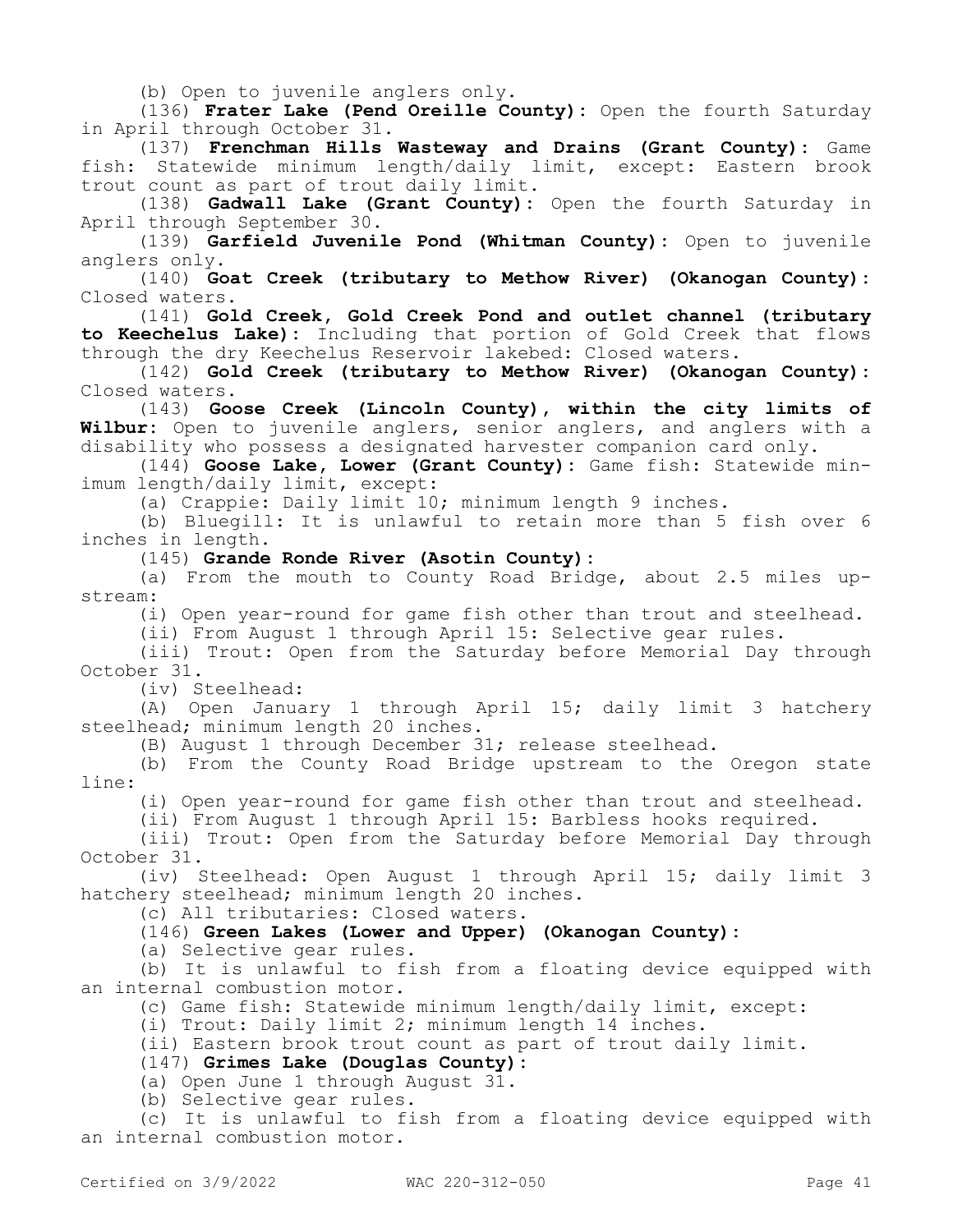(d) Game fish: Statewide minimum length/daily limit, except: Trout: Daily limit 1; minimum length 18 inches.

(148) **Halfmoon Lake (Adams County):** Open the fourth Saturday in April through September 30.

(149) **Hampton Lakes (Lower and Upper) (Grant County):** Open the fourth Saturday in April through September 30.

(150) **H and H Reservoir Number One (Pascal's Pond) (Chelan County):** Game fish: Statewide minimum length/daily limit, except: Eastern brook trout count as part of trout daily limit.

(151) **Harris Lake (Grant County):**

(a) Selective gear rules.

(b) Game fish: Statewide minimum length/daily limit, except: Trout: Daily limit 1; minimum length 18 inches.

(152) **Hatch Lake (Stevens County):** Open the Friday after Thanksgiving through March 31.

(153) **Hays Creek and Ponds (Adams County):** Open the fourth Saturday in April through September 30.

(154) **Headgate Pond (Asotin County):** Open to juvenile anglers, senior anglers, and anglers with a disability who possess a designated harvester companion card only.

(155) **Hen Lake (Grant County):** Open the fourth Saturday in April through September 30.

(156) **Hog Canyon Creek (Spokane County):** From the mouth to Scroggie Road: Closed waters.

(157) **Hog Canyon Lake (Spokane County):** Open the Friday after Thanksgiving through March 31.

(158) **Homestead Lake (Grant County):**

(a) Selective gear rules.

(b) It is unlawful to fish from a floating device equipped with an internal combustion motor.

(c) Game fish: Statewide minimum length/daily limit, except: Trout: Daily limit 1; minimum length 18 inches.

(159) **Hourglass Lake (Grant County):** Open the fourth Saturday in April through September 30.

(160) **Hutchinson Lake (Adams County):** Open the fourth Saturday in April through September 30.

(161) **I-82 Ponds, 1 through 7 (Yakima County):** It is unlawful to fish from a floating device equipped with an internal combustion motor.

#### (162) **Icicle River and tributaries (Creek) (Chelan County):**

(a) From the mouth upstream 800 feet to posted signs: Closed waters.

(b) From posted signs 800 feet upstream of the mouth to 500 feet below Leavenworth National Fish Hatchery: Closed waters.

(c) From 500 feet below Leavenworth National Fish Hatchery to shoreline markers where Cyo Road would intersect the Icicle River at the Sleeping Lady Resort: Closed waters.

(d) From shoreline markers where Cyo Road would intersect the Icicle River at the Sleeping Lady Resort to the Icicle Peshastin Irrigation District footbridge (approximately 750 feet upstream of the "Snow Lakes Trailhead" parking lot): Closed waters.

(e) From the Icicle Irrigation Peshastin District footbridge upstream, and tributaries: Selective gear rules.

(163) **Indian Creek (Yakima County):** From the mouth to the waterfall approximately six miles upstream including that portion that flows through the dry lake bed of Rimrock Reservoir: Closed waters.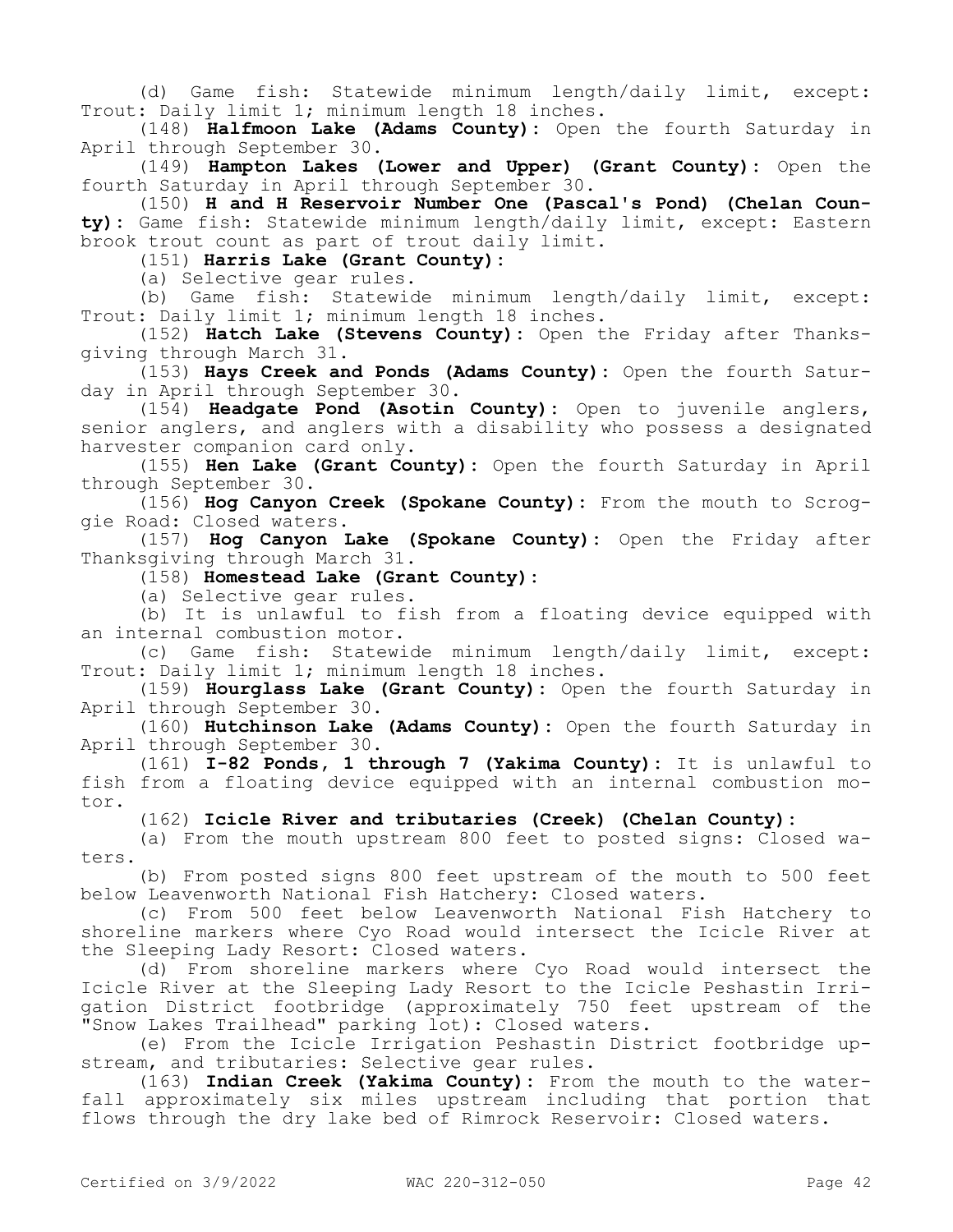(164) **Ingalls Creek (Chelan County):** From the mouth to Alpine Lakes Wilderness boundary and tributaries: Closed waters.

(165) **Jameson Lake (Douglas County):** Open the fourth Saturday in April through October 31.

(166) **Jasmine Creek (Okanogan County):**

(a) Open year-round to juvenile anglers, senior anglers, and anglers with a disability who possess a designated harvester companion card only.

(b) Game fish: Statewide minimum length/daily limit, except: Steelhead: Closed to fishing.

(167) **Jefferson Park Pond (Walla Walla County):** Open to juvenile anglers, senior anglers, and anglers with a disability who possess a designated harvester companion card only.

(168) **Jolanda, Lake (Chelan County):** Closed waters.

(169) **Kachess Lake (Reservoir) (Kittitas County):**

(a) Game fish: Statewide minimum length/daily limit, except: Trout: Daily limit 2; minimum length 14 inches.

(b) Chumming is permissible.

(170) **Kachess River (Kittitas County):**

(a) From Kachess Lake (Reservoir) upstream to the waterfall approximately 0.5 miles above Mineral Creek: Closed waters.

(b) It is permissible to fish up to the base of Kachess Dam.

(c) From the mouth to Kachess Dam: Selective gear rules.

(171) **Keechelus Lake (Reservoir) (Kittitas County):**

(a) Game fish: Statewide minimum length/daily limit, except: Trout: Daily limit 2; minimum length 14 inches.

(b) Chumming is permissible.

(172) **Kettle Creek (tributary to American River) (Yakima County):**  Closed waters.

(173) **Kettle River (Stevens County):** From Barstow Bridge upstream:

(a) Selective gear rules, except for juvenile anglers, from the Canadian border upstream to Highway 21 Bridge at Curlew.

(b) It is unlawful to fish from a floating device equipped with an internal combustion motor.

(c) Game fish: Statewide minimum length/daily limit, except: Trout: Minimum length 14 inches.

(d) Whitefish:

(i) Open December 1 through the last day in February for whitefish only.

(ii) Whitefish gear rules.

(174) **Kings Lake and tributaries (Pend Oreille County):** Closed waters.

(175) **Kiwanis Pond (Kittitas County):** Open to juvenile anglers, senior anglers, and anglers with a disability who possess a designated harvester companion card only.

(176) **Lake Creek (Okanogan County):**

(a) From the mouth to Black Lake: Closed waters.

(b) From Black Lake to Three Prong Creek: Closed waters.

(177) **Ledbetter Lake (Pend Oreille County):** Open the fourth Saturday in April through October 31.

(178) **Ledking Lake (Pend Oreille County):** Open the fourth Saturday in April through October 31.

(179) **Leech Lake (Yakima County):**

(a) Fly fishing only.

(b) It is unlawful to fish from a floating device equipped with a motor.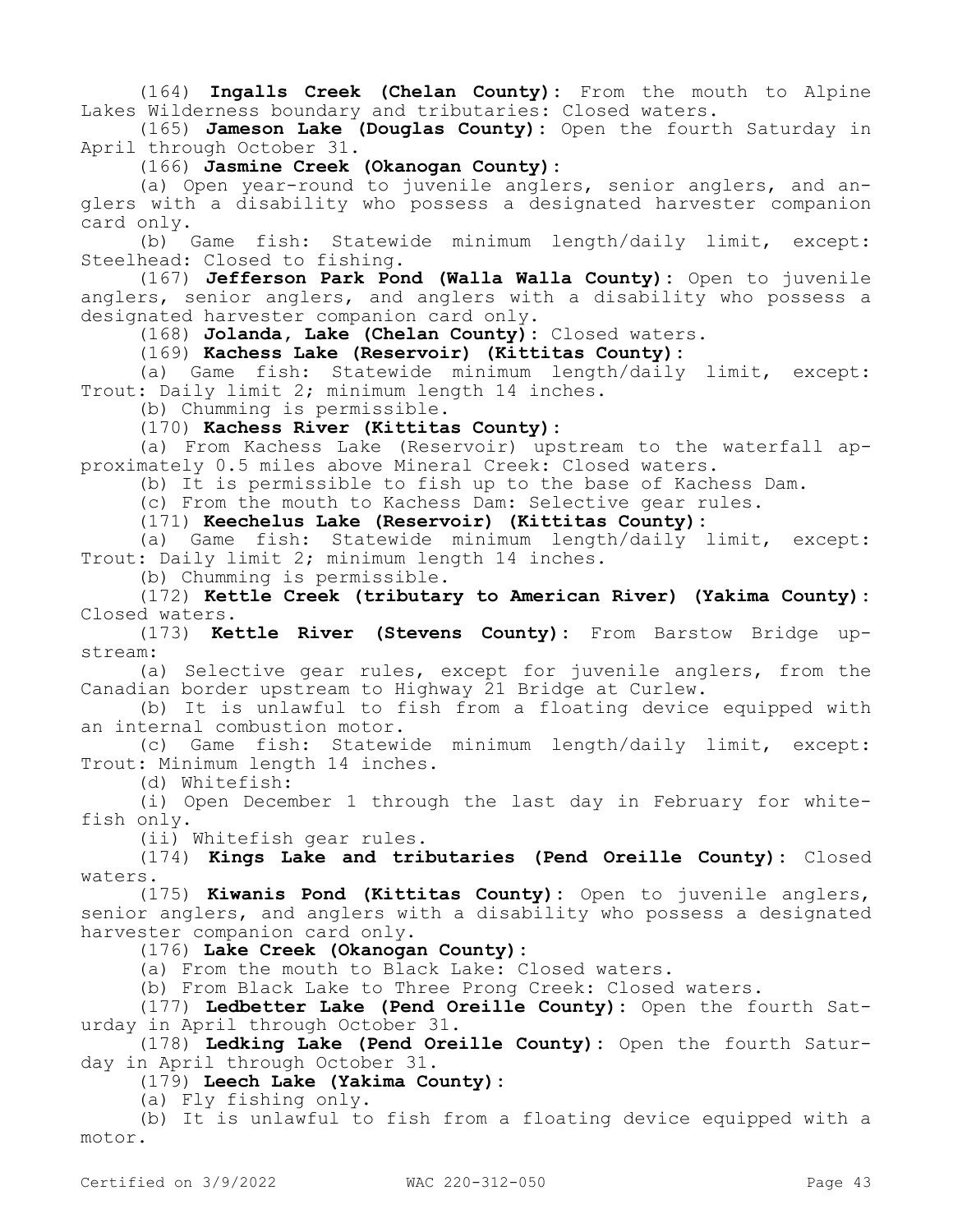(c) Game fish: Statewide minimum length/daily limit, except: Rainbow trout: Daily limit 1; minimum length 18 inches.

(180) **Lemna Lake (Grant County):** Open the fourth Saturday in April through September 30.

(181) **Lenice Lake (Grant County):**

(a) Open March 1 through November 30.

(b) Selective gear rules.

(c) It is unlawful to fish from a floating device equipped with an internal combustion motor.

(d) Game fish: Statewide minimum length/daily limit, except: Trout: Daily limit 1; minimum length 18 inches.

(182) **Lenore Lake (Grant County):**

(a) The waters within a 200 yard radius of the trash rack leading to the irrigation pumping station (on the south end of the lake) and the area approximately 100 yards beyond the mouth of inlet stream to State Highway 17: Closed waters.

(b) Open March 1 through November 30.

(c) Selective gear rules.

(d) Game fish: Statewide minimum length/daily limit, except: Trout: Daily limit 1; minimum length 18 inches.

(183) **Libby Creek (tributary to Methow River) (Okanogan County):**  Closed waters.

(184) **Liberty Lake (Spokane County):** Open March 1 through October 31.

(185) **Lilly Lake (Chelan County):**

(a) Open the fourth Saturday in April through October 31.

(b) Game fish: Statewide minimum length/daily limit, except: Eastern brook trout count as part of trout daily limit.

(186) **Lions Park Pond (Walla Walla County):** Open to juvenile anglers, senior anglers, and anglers with a disability who possess a designated harvester companion card only.

(187) **Little Bridge Creek (tributary of Twisp River) (Okanogan County):**

(a) Open the Saturday before Memorial Day through August 15.

(b) Release all fish.

(c) Selective gear rules.

(188) **Little Falls Reservoir (Spokane River) (Lincoln County):**  From Little Falls Dam to Long Lake Dam: Landlocked salmon rules.

(189) **Little Lost Lake (Pend Oreille County):** Open the fourth Saturday in April through October 31.

(190) **Little Naches River including tributaries (Yakima County):**  Selective gear rules.

(191) **Little Pend Oreille River and tributaries (Stevens County):**  Selective gear rules.

(192) **Little Spokane River and tributaries (Spokane County):**

(a) From the inlet of Chain Lake upstream 0.25 mile to the railroad crossing culvert: Closed waters.

(b) From the SR 291 Bridge upstream:

(i) Open Saturday before Memorial Day through October 31.

(ii) Whitefish:

(A) Open December 1 through the last day in February for whitefish only.

(B) Whitefish gear rules.

### (193) **Little Twin Lake (Okanogan County):**

(a) Open the fourth Saturday in April through October 31.

(b) Selective gear rules.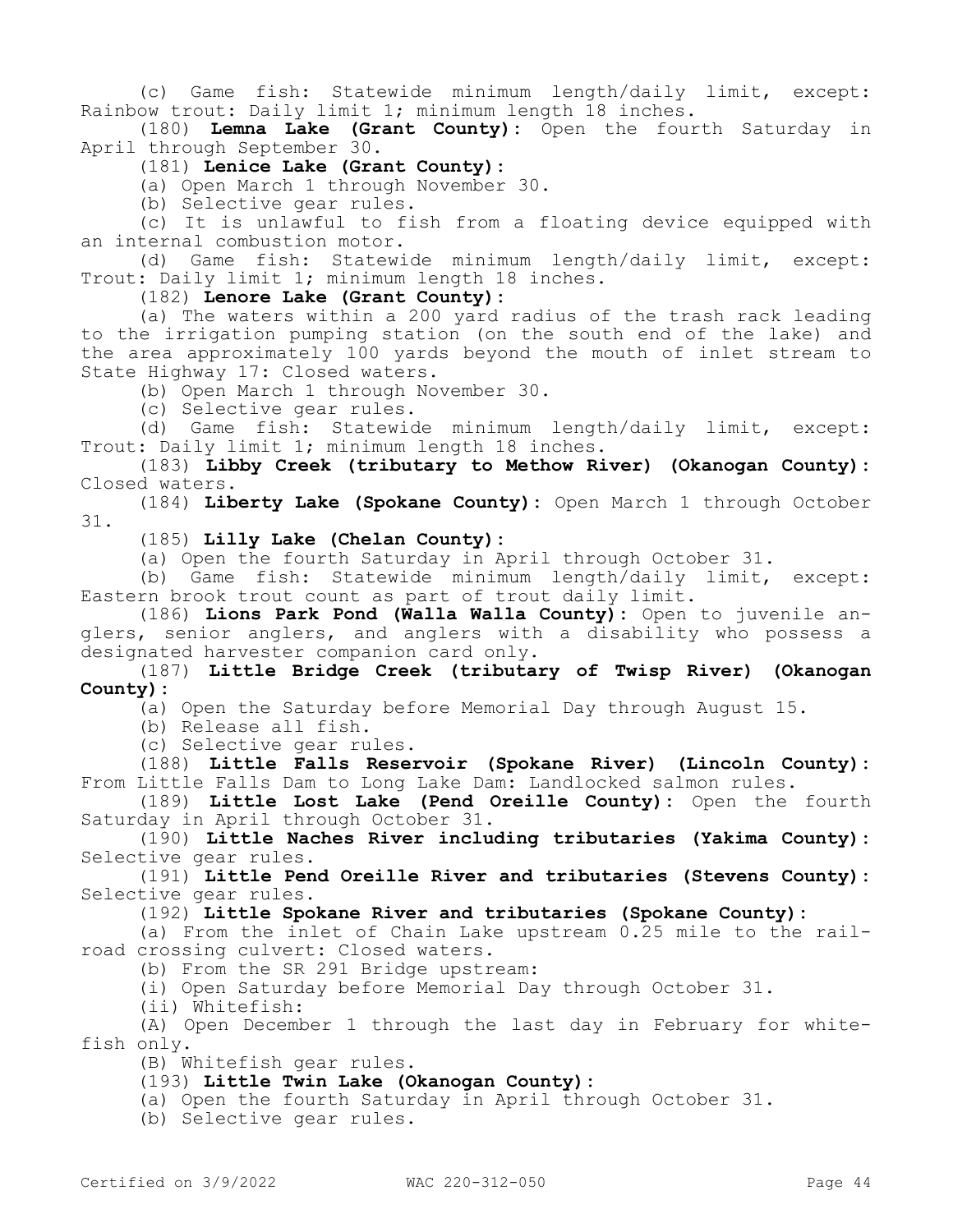(c) It is unlawful to fish from a floating device equipped with an internal combustion motor.

(d) Game fish: Statewide minimum length/daily limit, except:

(i) Trout: Daily limit 1; minimum length 18 inches.

(ii) Eastern brook trout count as part of trout daily limit.

(194) **Little Twin Lake (Stevens County):** Open the fourth Saturday in April through October 31.

(195) **Little Wenatchee River (Chelan County):**

(a) From the mouth to USFS road 6700 Bridge and tributaries: Closed waters.

(b) From the USFS road 6700 Bridge upstream including tributaries: Selective gear rules.

### (196) **Long Lake (Ferry County):**

(a) Open the fourth Saturday in April through October 31.

(b) Fly fishing only.

(c) It is unlawful to use flies containing lead.

(d) It is unlawful to fish from a floating device equipped with a motor.

(197) **Long Lake (Okanogan County):** Open the fourth Saturday in April through October 31.

(198) **Long Lake (Lake Spokane) (Spokane County):** From Long Lake Dam to Nine Mile Dam, including Little Spokane River from the mouth to the SR 291 Bridge: Landlocked salmon rules.

(199) **Loon Lake (Stevens County):** Open the fourth Saturday in April through October 31.

(200) **Lost Lake (Kittitas County):** Game fish: Statewide minimum length/daily limit, except: Rainbow trout: Daily limit 2; minimum length 14 inches.

(201) **Lost Lake (Okanogan County):**

(a) It is unlawful to fish from a floating device equipped with an internal combustion motor.

(b) It is unlawful to use lead weights or lead jigs that measure 1 1/2 inch or less along the longest axis.

(c) Game fish: Statewide minimum length/daily limit, except: Eastern brook trout count as part of trout daily limit.

(202) **Lost River (tributary to Methow River) (Okanogan County):**

(a) From the mouth to the mouth of Monument Creek: Closed waters.

(b) From the mouth of Monument Creek including tributaries upstream to Deception Creek:

(i) Open the Saturday before Memorial Day through August 15.

(ii) Selective gear rules.

(iii) Game fish: Statewide minimum length/daily limit, except:

(A) Trout: Minimum length 14 inches; daily limit 2.

(B) Dolly Varden/bull trout may be retained as part of trout daily limit.

(203) **Lyman Lake (Okanogan County):** Game fish: Statewide minimum length/daily limit, except: Eastern brook trout count as part of trout daily limit.

(204) **Mad River (Chelan County):**

(a) From the mouth to Windy Creek, including Windy Creek and tributaries except Tillicum Creek: Closed waters.

(b) From Windy Creek upstream and tributaries: Selective gear rules.

(205) **Manastash Creek (Kittitas County):** Selective gear rules.

(206) **Marshall Lake (Pend Oreille County):** Open the fourth Saturday in April through October 31.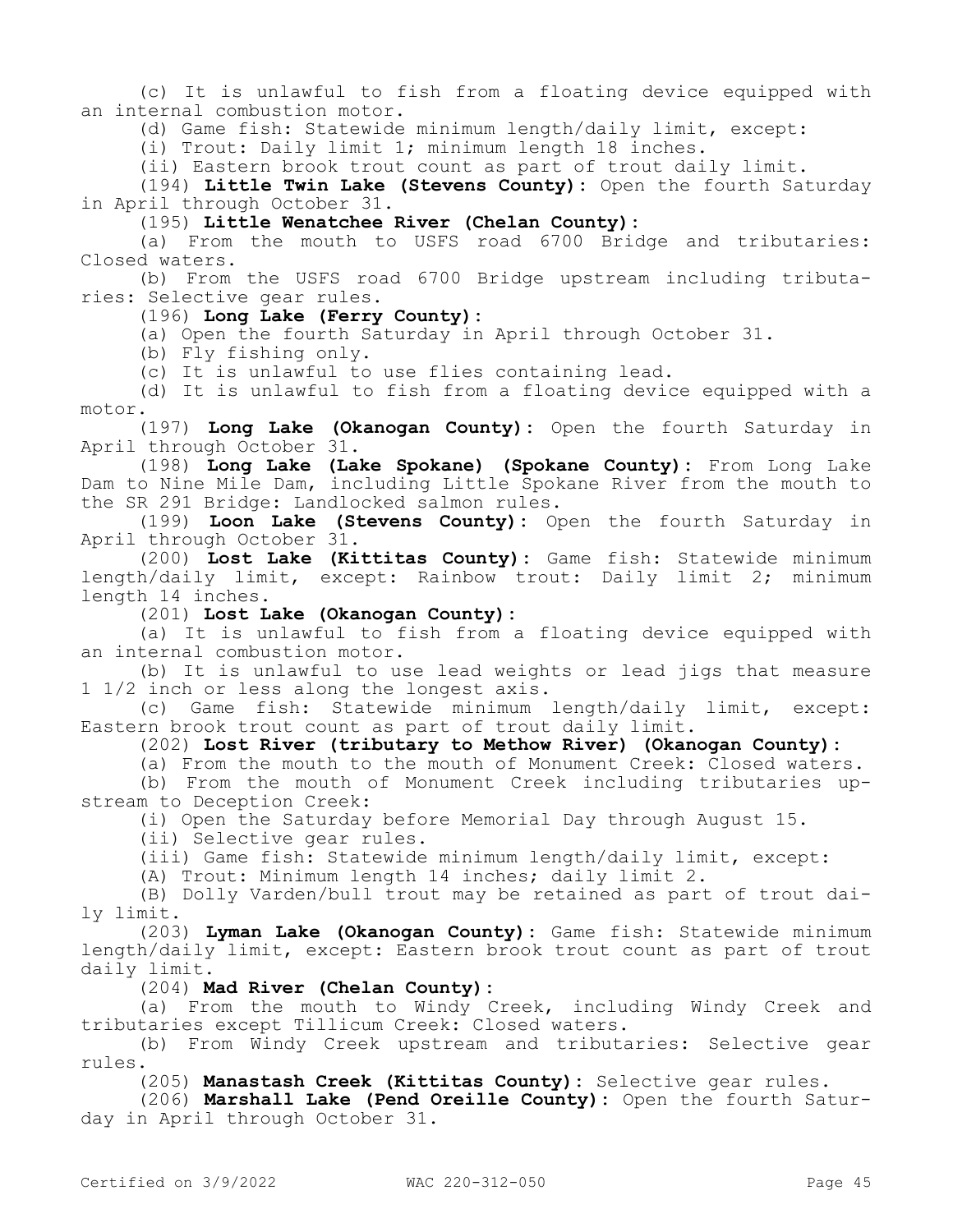(207) **Martha Lake (Grant County):** Open March 1 through September 30.

(208) **Mary Ann Lake (Okanogan County):** Game fish: Statewide minimum length/daily limit, except: Eastern brook trout count as part of trout daily limit.

(209) **Mattoon Lake (Kittitas County):** It is unlawful to fish from a floating device equipped with an internal combustion motor.

(210) **McCabe Pond (Kittitas County):** It is unlawful to fish from any floating device equipped with a motor.

(211) **McDowell Lake (Stevens County):**

(a) Open the fourth Saturday in April through October 31.

(b) Fly fishing only.

(c) It is unlawful to fish from a floating device equipped with a motor.

(d) Release all fish.

(212) **McManaman Lake (Adams County):** Open the fourth Saturday in April through September 30.

(213) **Medical Lake (Spokane County):**

(a) Open March 1 through November 30.

(b) Selective gear rules.

(c) It is unlawful to fish from a floating device equipped with a motor.

(d) Game fish: Statewide minimum length/daily limit, except: Trout: Daily limit 2; minimum length 14 inches.

(214) **Medical Lake, West (Spokane County):** Open the fourth Saturday in April through September 30.

(215) **Mercer Creek (Kittitas County):** Selective gear rules.

(216) **Merry Lake (Grant County):**

(a) Open March 1 through November 30.

(b) Selective gear rules.

(c) It is unlawful to fish from a floating device equipped with an internal combustion motor.

(d) Game fish: Statewide minimum length/daily limit, except: Trout: Daily limit 1; minimum length 18 inches.

(217) **Methow River (Okanogan County):**

(a) From mouth to County Road 1535 (Burma Road) Bridge: Closed waters.

(b) Tributaries from mouth to County Road 1535 (Burma Road) Bridge except Black Canyon Creek:

(i) Release all fish, except: Eastern brook trout: No minimum length/daily limit.

(ii) Steelhead: Closed to fishing.

(c) From County Road 1535 (Burma Road) Bridge to Gold Creek:

(i) Open the Saturday before Memorial Day through September 15.

(ii) Selective gear rules.

(iii) Release all fish.

(iv) Steelhead: Closed to fishing.

(d) All tributaries from the County Road 1535 (Burma Road) to Gold Creek except Gold Creek:

(i) Selective gear rules.

(ii) Release all fish, except: Eastern brook trout: No minimum length/daily limit.

(iii) Steelhead: Closed to fishing.

(e) From Gold Creek to Foghorn Dam:

(i) Open the Saturday before Memorial Day through September 30.

(ii) Selective gear rules.

(iii) Release all fish.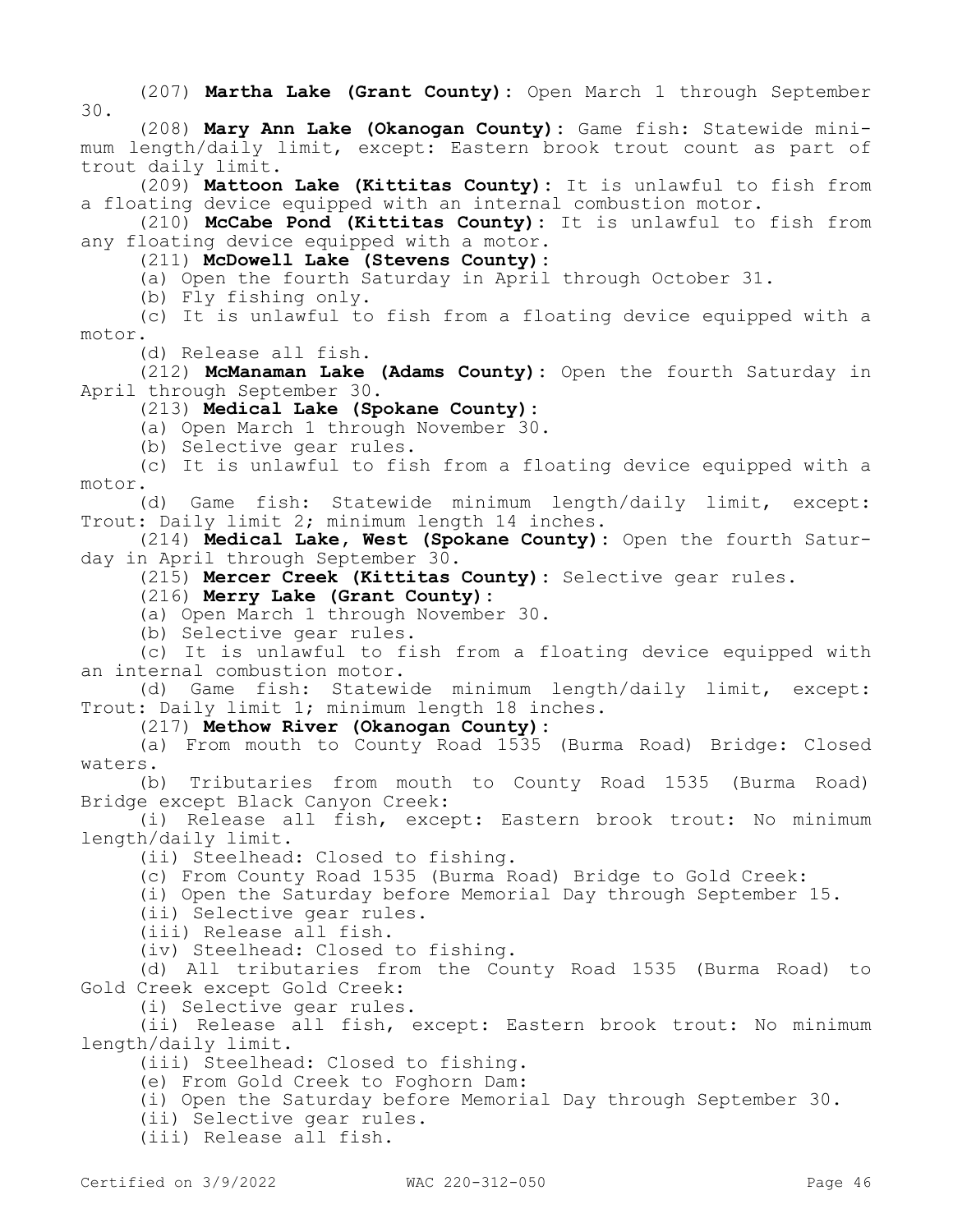(iv) Steelhead: Closed to fishing.

(v) Whitefish:

(A) Open December 1 through the last day in February for whitefish only.

(B) Whitefish gear rules.

(f) Methow River tributaries from Gold Creek to Foghorn Dam; except Twisp River, Chewuch River, Libby Creek, and Beaver Creek:

(i) Release all fish, except: Eastern brook trout: No minimum length/daily limit.

(ii) Steelhead: Closed to fishing.

(g) From Foghorn Dam to Weeman Bridge including tributaries:

(i) Open the Saturday before Memorial Day through August 15:

(A) Release all fish.

(B) Selective gear rules.

(C) Steelhead: Closed to fishing.

(ii) Whitefish:

(A) Open December 1 through the last day in February for Whitefish only.

(B) Whitefish gear rules.

(h) From Weeman Bridge to the falls above Brush Creek: Whitefish:

(i) Open December 1 through the last day in February for whitefish only.

(ii) Whitefish gear rules.

(i) Methow River tributaries from Weeman Bridge to the falls above Brush Creek; excluding Lost River, Goat Creek, Early Winters Creek, and Wolf Creek:

(i) Selective gear rules.

(ii) Release all fish.

(iii) Steelhead: Closed to fishing.

(218) **Mill Creek (tributary to the Walla Walla River) (Walla Walla County):**

(a) From the mouth to Bennington Dam, including tributaries: Closed waters.

(b) From Bennington Dam upstream excluding tributaries: Selective gear rules.

(c) All tributaries upstream of Bennington Dam: Closed waters.

(219) **Mineral Creek (tributary to upper Kachess River) (Kittitas County):** From the mouth to the Wilderness Boundary: Closed waters.

(220) **Molson Lake (Okanogan County):** Game fish: Statewide minimum length/daily limit, except: Eastern brook trout count as part of trout daily limit.

(221) **Monument Creek (Okanogan County), including tributaries:**  Selective gear rules.

(222) **Morgan Lake (Adams County):** Open the fourth Saturday in April through September 30.

(223) **Moses Lake (Grant County):** Game fish: Statewide minimum length/daily limit, except:

(a) Crappie: Daily limit 10; minimum length 9 inches.

(b) Bluegill: Daily limit 5; minimum length 8 inches.

(c) Yellow perch: Daily limit 25.

(224) **Mud Lake (Yakima County):**

(a) Selective gear rules.

(b) It is unlawful to fish from a floating device equipped with a motor.

(c) Game fish: Statewide minimum length/daily limit, except: Trout: Daily limit 1; minimum length 18 inches.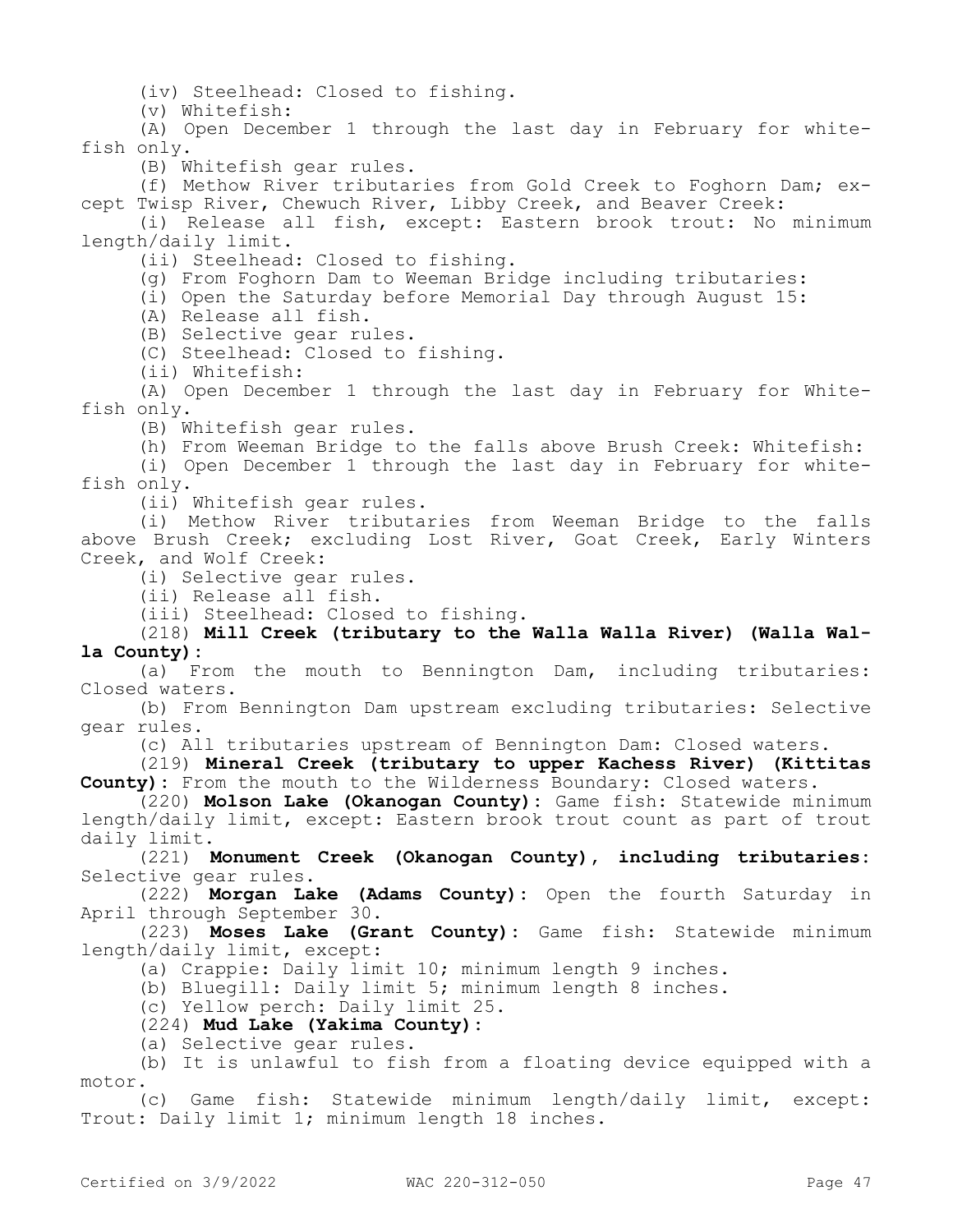(225) **Mudgett Lake (Stevens County):** Open the fourth Saturday in April through October 31.

(226) **Muskegon Lake (Pend Oreille County):**

(a) Open the fourth Saturday in April through October 31.

(b) Selective gear rules.

(c) It is unlawful to fish from a floating device equipped with an internal combustion motor.

(d) Game fish: Statewide minimum length/daily limit, except: Trout: Daily limit 2; minimum length 14 inches.

(227) **Myron Lake (Yakima County):**

(a) Selective gear rules.

(b) It is unlawful to fish from a floating device equipped with an internal combustion motor.

(c) Game fish: Statewide minimum length/daily limit, except: Trout: Daily limit 2; minimum length 14 inches.

(228) **Mystic Lake (Pend Oreille County):** Open the fourth Saturday in April through October 31.

(229) **Naches River (Yakima/Kittitas counties):**

(a) From the mouth to Little Naches River:

(i) Selective gear rules.

(ii) It is unlawful to fish from a floating device equipped with an internal combustion motor.

(iii) Game fish: Statewide minimum length/daily limit, except:

(A) Trout: Daily limit 2; minimum length 14 inches.

(B) Release trout from the confluence with Tieton River to the confluence of the Little Naches River and Bumping River (origin of Naches River).

(b) From the mouth to the Tieton River:

(i) Whitefish: December 1 through the last day in February for whitefish only.

(ii) Whitefish gear rules.

(230) **Naneum Creek and tributaries (Kittitas County):** Selective gear rules.

(231) **Naneum Pond (Kittitas County):** Open to juvenile anglers, senior anglers, and anglers with a disability who possess a designated harvester companion card only.

(232) **Napeequa River (Chelan County):** From mouth to Twin Lakes Creek (including Twin Lakes Creek and all tributaries: Closed waters.

(233) **Nason Creek (Chelan County):**

(a) From the mouth to Gaynor Falls and tributaries except Whitepine Creek: Closed waters.

(b) From Gaynor Falls (approximately 0.7 miles upstream of Whitepine Creek) upstream and tributaries: Selective gear rules.

(234) **Nile Creek and tributaries (Yakima County):** Selective gear rules.

(235) **No Name Lake (Pend Oreille County):** Open the fourth Saturday in April through October 31.

(236) **North Creek (tributary to Twisp River) (Okanogan County):**  From the mouth upstream to Twisp River Road Bridge: Closed waters.

(237) **North Elton Pond (Yakima County):**

(a) Open the Friday after Thanksgiving through March 31.

(b) It is unlawful to fish from a floating device equipped with an internal combustion motor.

(238) **North Potholes Reserve Ponds (Grant County):** Open March 1 through the day before waterfowl season begins.

(239) **Nunnally Lake (Grant County)**:

(a) The outlet stream of Nunnally Lake is closed waters.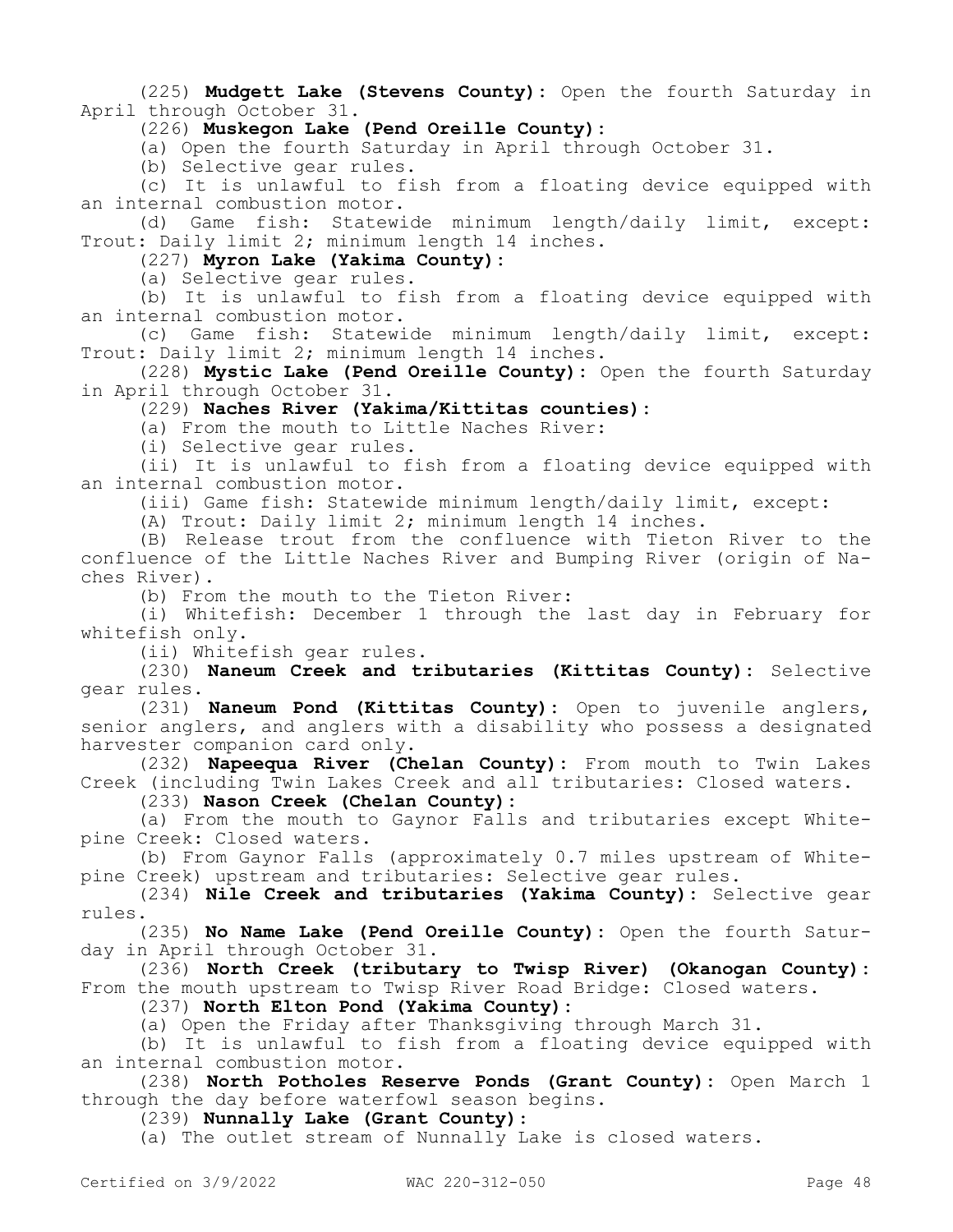(b) Open March 1 through November 30.

(c) Selective gear rules.

(d) It is unlawful to fish from a floating device equipped with an internal combustion motor.

(e) Game fish: Statewide minimum length/daily limit, except: Trout: Daily limit 1; minimum length 18 inches.

(240) **Oak Creek and tributaries (Yakima County):** Selective gear rules.

(241) **Okanogan River (Okanogan County):**

(a) From the mouth to Highway 97 Bridge immediately upstream of the mouth:

(i) Salmon: Open July 1 through October 15:

(A) Daily limit 6; up to 2 adult Chinook may be retained.

(B) Release sockeye, coho, and wild adult Chinook.

(ii) July 1 through October 15: Anti-snagging rule and night closure.

(iii) Game fish: Open year-round. Statewide minimum length/daily limit, except:

(A) Release trout.

(B) Steelhead: Closed to fishing.

(b) From Highway 97 Bridge immediately upstream of the mouth to the highway bridge at Malott:

(i) Salmon: Open July 1 through September 15:

(A) Daily limit 6; up to 2 adult hatchery Chinook may be retained.

(B) Release sockeye, coho, and wild adult Chinook.

(ii) July 1 through September 15: Anti-snagging rule and night closure.

(iii) Game fish: Open year-round. Statewide minimum length/daily limit, except:

(A) Release trout.

(B) Steelhead: Closed to fishing.

(c) From the highway bridge at Malott upstream:

(i) From Zosel Dam downstream to the first Highway 97 Bridge downstream of the dam: Closed waters.

(ii) Salmon: Open July 1 through September 15:

(A) Daily limit 6; up to 2 adult hatchery Chinook may be retained.

(B) Release sockeye, coho, and wild adult Chinook.

(iii) July 1 through September 15: Anti-snagging rule and night closure.

(iv) Game fish: Open the Saturday before Memorial Day through September 15. Statewide minimum length/daily limit, except:

(A) Release trout.

(B) Steelhead: Closed to fishing.

(d) All Okanogan River tributaries, except Salmon Creek, Jasmine Creek, Bonaparte Creek, and the Similkameen River:

(i) Selective gear rules.

(ii) Game fish: Statewide minimum length/daily limit, except:

(A) Release trout.

(B) Steelhead: Closed to fishing.

(242) **Osoyoos Lake (Okanogan County):** Game fish: Statewide minimum length/daily limit, except:

(a) Largemouth bass: Daily limit 10; no minimum length; only largemouth bass under 12 inches may be retained, except 1 over 17 inches may be retained.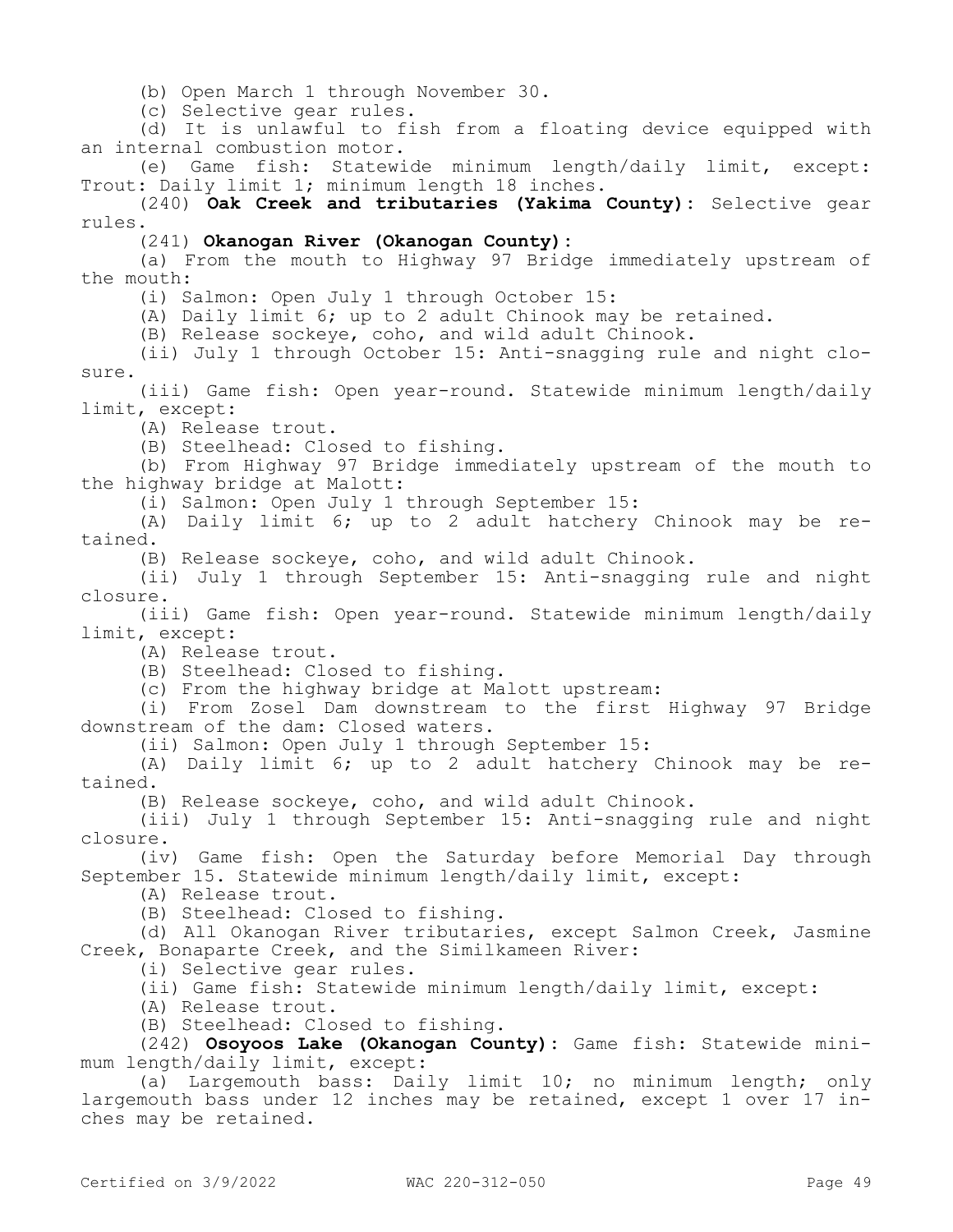(b) Smallmouth bass: Daily limit 15; no minimum length; only 1 smallmouth bass over 14 inches may be retained.

(c) Channel catfish: Daily limit 10; no size restriction.

(d) Walleye: Daily limit 16; only 1 walleye over 22 inches may be retained.

(243) **Palouse River (Whitman County):** From the mouth to the base of Palouse Falls:

(a) Open year-round for game fish except trout and steelhead.

(b) Trout: Open the Saturday before Memorial Day through October 31.

(c) Steelhead:

(i) Open August 1 through April 15.

(ii) Daily limit 3 hatchery steelhead; minimum length 20 inches.

(d) It is permissible to fish with two poles so long as the angler possesses a valid two-pole endorsement, except for steelhead.

(244) **Palouse River (Whitman County) mainstem above Palouse Falls and tributaries (Washington waters only), except Rock Creek and Hog Canyon Creek:** Open year-round.

(245) **Pampa Pond (Whitman County):**

(a) Open March 1 through September 30.

(b) It is unlawful to fish from any floating device.

(246) **Park Lake (Grant County):** Open the fourth Saturday in April through September 30.

(247) **Parker Lake (Pend Oreille County):** Open the fourth Saturday in April through October 31.

(248) **Pataha Creek (Garfield County):**

(a) Within the city limits of Pomeroy: Open to juvenile anglers, senior angler, and anglers with a disability who possess a designated harvester companion card only.

(b) From the city limits of Pomeroy upstream: Selective gear rules.

(249) **Pearrygin Lake (Okanogan County):** Open the fourth Saturday in April through October 31.

(250) **Pend Oreille River (Pend Oreille County):**

(a) Open year-round.

(b) Game fish: Statewide lake rules.

(c) All sloughs within the boundaries of the Kalispel Reservation, except Calispell Slough: Closed waters.

(251) **Perch Lake (Grant County):** Open the fourth Saturday in April through September 30.

(252) **Peshastin Creek and all tributaries except Ingalls Creek (Chelan County):** Closed waters.

(253) **Petit Lake (Pend Oreille County):**

(a) Open the fourth Saturday in April through October 31.

(b) It is unlawful to fish from a floating device equipped with an internal combustion motor.

(254) **Phalon Lake (Stevens County):** Closed waters.

(255) **Phillips Lake (Stevens County):** Game fish: Statewide minimum length/daily limit, except: Eastern brook trout count as part of trout daily limit.

(256) **Pierre Lake (Stevens County):** It is unlawful to use lead weights or lead jigs that measure 1  $1/\overline{2}$  inch or less along the longest axis.

(257) **Pillar Lake (Grant County):** Open the fourth Saturday in April through September 30.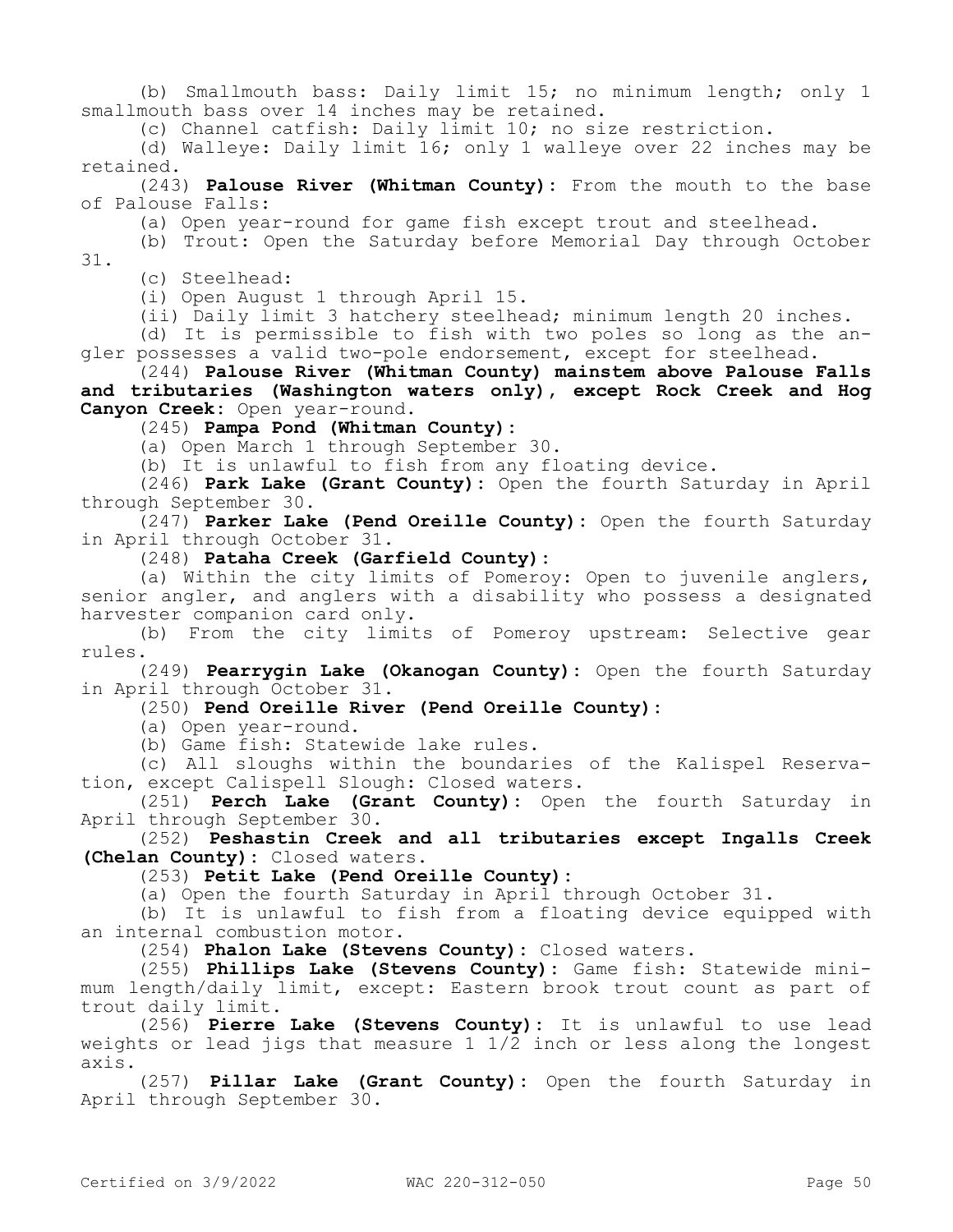(258) **Ping Pond (Oasis Park Pond) (Grant County):** Open to juvenile anglers, senior anglers, and anglers with a disability who possess a designated harvester companion card only.

(259) **Pit Lake (Douglas County):** Open to juvenile anglers, senior anglers, and anglers with a disability who possess a designated harvester companion card only.

(260) **Poacher Lake (Grant County):** Open the fourth Saturday before April through September 30.

(261) **Potholes Reservoir (Grant County):** Game fish: Statewide minimum length/daily limit, except:

(a) Crappie: Minimum length 9 inches.

(b) Crappie and bluegill: Combined limit of 25 fish.

(c) Yellow perch: Daily limit 25 fish.

(262) **Potter's Pond (Stevens County):** Open the fourth Saturday in April through October 31.

(263) **Powerline Lake (Franklin County):** Game fish: Statewide minimum length/daily limit, except: Trout: Daily limit 2; minimum length 14 inches.

(264) **Quail Lake (Adams County):**

(a) Fly fishing only.

(b) It is unlawful to fish from any floating device equipped with a motor.

(c) Release all fish.

(265) **Quarry Pond (Walla Walla County):** It is unlawful to fish from any floating device.

(266) **Quincy Lake (Grant County):** Open March 1 through September 30.

(267) **Rainbow Lake (Columbia County):**

(a) Open March 1 through November 30.

(b) It is unlawful to fish from any floating device.

(268) **Rat Lake (Okanogan County):**

(a) Selective gear rules.

(b) Game fish: Statewide minimum length/daily limit, except: Trout: Daily limit 2; minimum length 14 inches.

(269) **Rattlesnake Creek and tributaries (Yakima County):**

(a) Selective gear rules.

(b) Release all fish.

(270) **Red Rock Creek (Grant County):** Open the Saturday before Memorial Day through September 30.

### (271) **Reflection Pond (Okanogan County):**

(a) Open the fourth Saturday in April through October 31.

(b) Game fish: Statewide minimum length/daily limit, except: Eastern brook trout count as part of trout daily limit.

(272) **Renner Lake (Ferry County):**

(a) Open the fourth Saturday in April through October 31.

(b) Game fish: Statewide minimum length/daily limit, except: Eastern brook trout count as part of trout daily limit.

(273) **Rigley Lake (Stevens County):**

(a) Open the fourth Saturday in April through October 31.

(b) Selective gear rules.

(c) It is unlawful to fish from a floating device equipped with an internal combustion motor.

(d) Game fish: Statewide minimum length/daily limit, except: Trout: Daily limit 2, minimum length 14 inches.

(274) **Rimrock Lake (Reservoir) (Yakima County):** Chumming is permissible.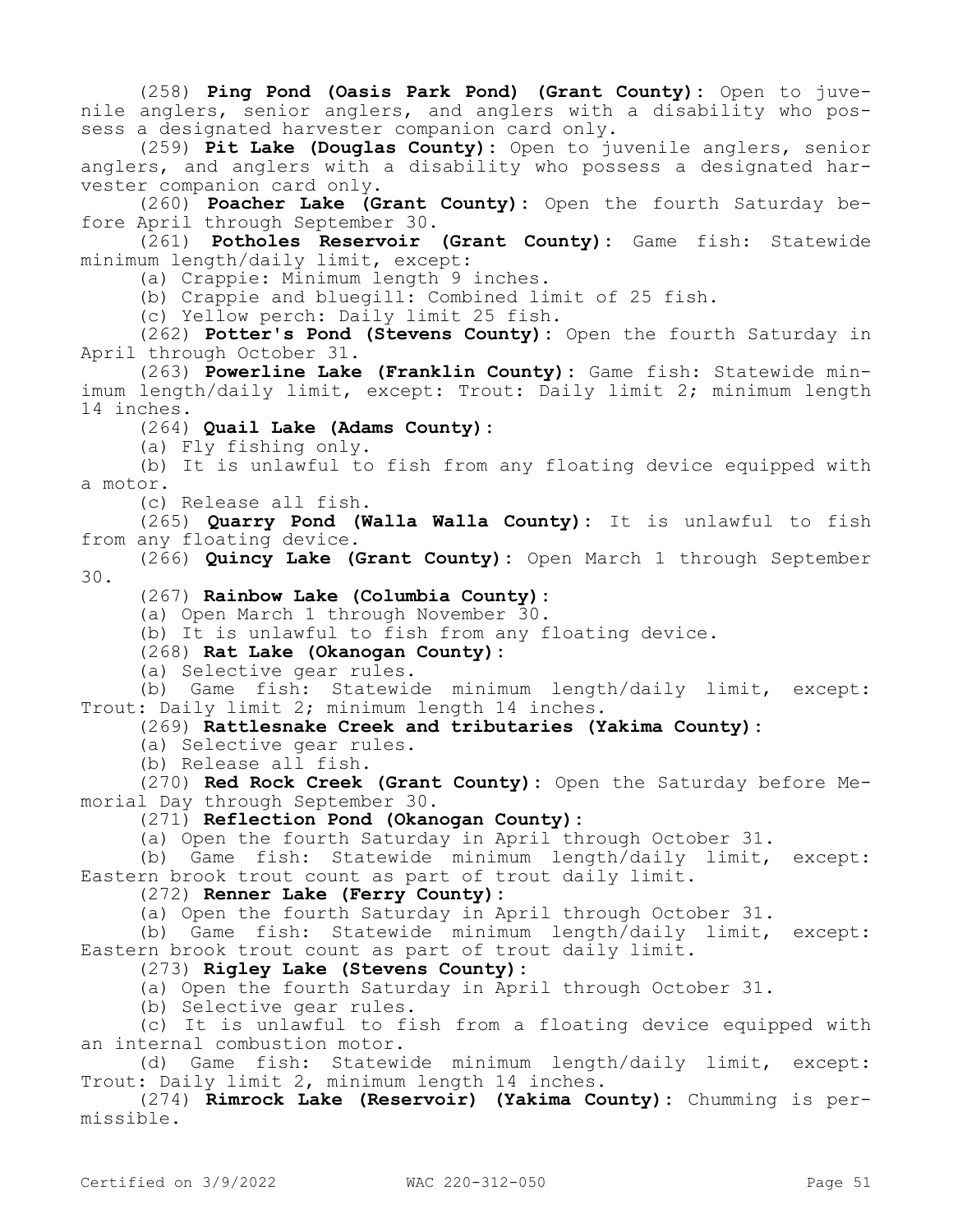(275) **Ringold Springs Hatchery Creek (Franklin County):** Closed waters.

(276) **Roaring Creek (Entiat River tributary) (Chelan County):**  Closed waters.

(277) **Rock Creek (Adams/Whitman counties):**

(a) From the mouth to the bridge on Jordan Knott Road at Revere:

(i) Selective gear rules.

(ii) Release all fish.

(b) From the bridge on Jordan Knott Road upstream: Open yearround.

(278) **Rocky Ford Creek and Ponds (Grant County):**

(a) Open to fly fishing and fishing from the bank only (no wading).

(b) Release all fish.

(279) **Rocky Lake (Stevens County):** Open the fourth Saturday in April through October 31.

(280) **Roosevelt Lake (Grant/Ferry/Lincoln/Stevens counties):** Columbia River from Grand Coulee Dam to U.S. Canadian border including Hawk Creek downstream of the falls at Hawk Creek Campground, Spokane River from 400 feet downstream of Little Falls Dam, Kettle River downstream of Barstow Bridge, and Colville River downstream of S.R. 25 Bridge.

(a) The following areas are closed waters:

(i) From the Little Dalles power line crossing upstream approximately one mile to the marked rock point from March 1 through the Friday before Memorial Day.

(ii) Northport power line crossing upstream to the most upstream point of Steamboat Rock, from March 1 through the Friday before Memorial Day.

(iii) The Kettle River upstream to Barstow Bridge from March 1 through the Friday before Memorial Day.

(b) From Grand Coulee Dam to the Little Dalles power line crossing:

(i) Game fish: Statewide minimum length/daily limit, except:

(A) Kokanee: Daily limit 6; no more than 2 with intact adipose fins.

(B) Trout (except kokanee): Daily limit 5; it is unlawful to retain trout with an intact adipose fin.

(C) Walleye: Daily limit 16 fish; no size restrictions.

(ii) Salmon:

(A) Salmon count toward trout daily limit.

(B) No catch record card required.

(c) From the Little Dalles power line crossing to the Canadian border:

(i) Game fish: Statewide minimum length/daily limit, except:

(A) Kokanee: Daily limit 6; no more than 2 with intact adipose fins.

(B) Trout (except kokanee): Daily limit 2; minimum size 18 inches.

(C) Walleye: Daily limit 16; no size restrictions.

(ii) Salmon:

(A) Salmon count toward trout daily limit.

(B) No catch record card required.

(281) **Round Lake (Okanogan County):** Open the fourth Saturday in April through October 31.

(282) **Royal Lake (Adams County):** Closed waters.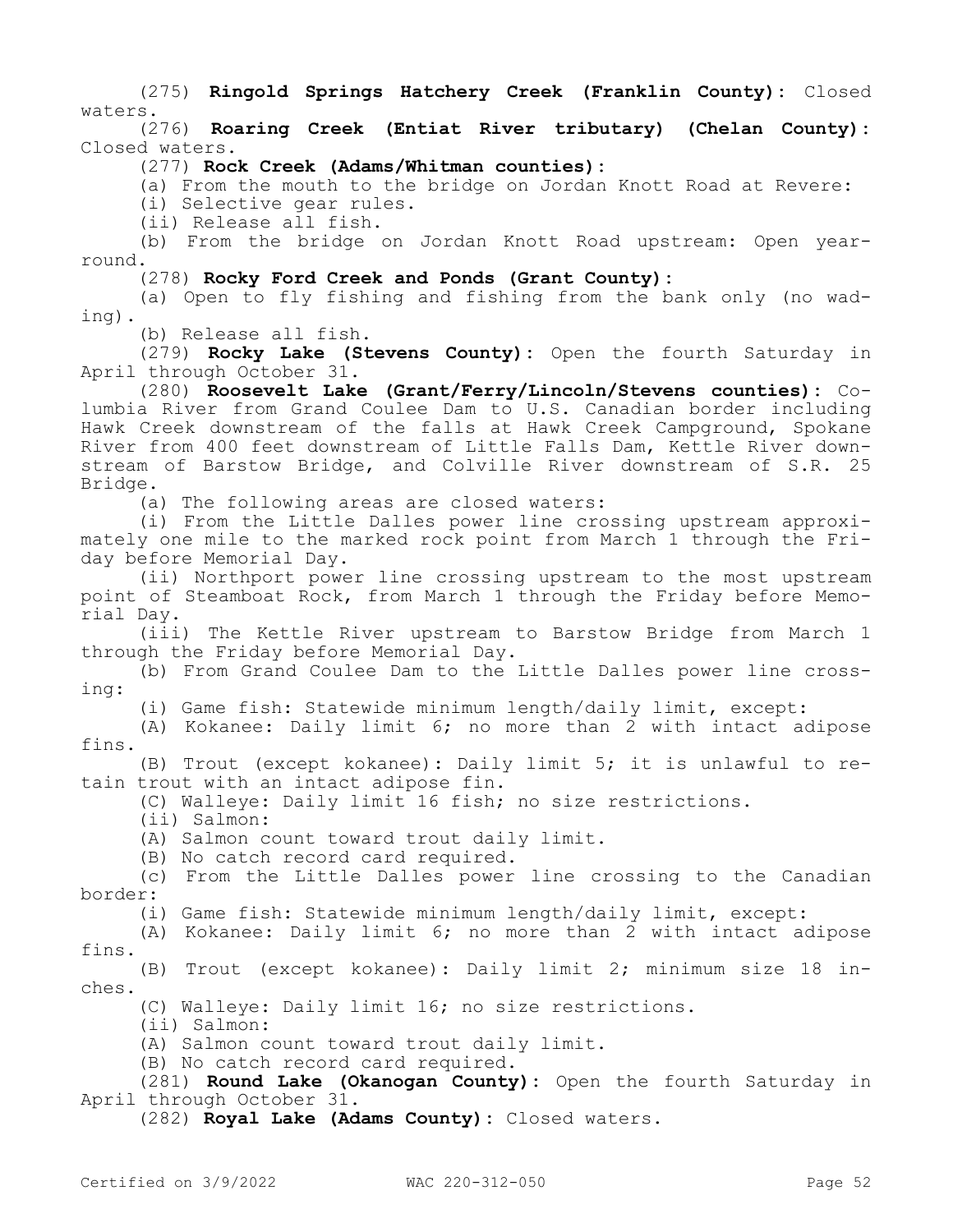(283) **Royal Slough (including Marsh Unit IV impoundments) (Adams County):** Closed waters.

(284) **Rufus Woods Lake (Douglas/Okanogan counties):**

(a) From Grand Coulee Dam downstream to State Route 155 Bridge: Closed waters.

(b) Game fish: Statewide minimum length/daily limit, except: Trout: Daily limit 2.

(c) Sturgeon: Closed to fishing.

(d) A nonmember fishing permit issued by the Colville Tribes shall satisfy the license requirement of RCW  $77.32.010$  on the waters of Lake Rufus Woods and on the north shore of Lake Rufus Woods.

(e) A Colville tribal member identification card satisfies the license requirement of RCW 77.32.010 on all waters of Lake Rufus Woods.

(285) **Sacheen Lake (Pend Oreille County):** Game fish: Statewide minimum length/daily limit, except: Eastern brook trout count as part of trout daily limit.

(286) **Saddle Mountain Lake (Grant County):** Closed waters.

(287) **Sago Lake (Grant County):** Open the fourth Saturday in April through September 30.

(288) **Salmon Creek (Okanogan County):**

(a) From the mouth to Conconully Reservoir:

(i) Selective gear rules.

(ii) Game fish: Statewide minimum length/daily limit, except:

(A) Release trout other than eastern brook trout.

(B) Steelhead: Closed to fishing.

(b) From Conconully Reservoir upstream including tributaries: Selective gear rules.

#### (289) **San Poil River (Ferry County):**

(a) From the western shoreline at the mouth of the San Poil Arm (as marked by a regulatory buoy) directly eastward across the San Poil Arm to the eastern shoreline of the San Poil Arm (as marked by a regulatory buoy) upstream to the north shore of the outlet of French Johns Lake (Manila Creek) northeast across the San Poil Arm to the north shore of the outlet of Dick Creek:

(i) Game fish: Open year-round; statewide minimum length/daily limit, except:

(A) Open June 1 through January 31 for kokanee, smallmouth bass, trout, and walleye:

(I) Kokanee: Daily limit 2.

(II) Trout: Daily limit 5; it is unlawful to retain trout with an intact adipose fin.

(III) Walleye: Daily limit 16; no size restrictions.

(IV) Smallmouth bass: Daily limit 10; no minimum length; only 1 smallmouth bass over 14 inches may be retained.

(B) Largemouth bass: Daily limit 5; no minimum length; only largemouth bass under 12 inches may be retained, except 1 over 17 inches may be retained.

(ii) Salmon: Open year-round:

(A) Salmon count toward trout daily limit.

(B) No catch record card required.

(iii) Carp: Open year-round.

(b) From the north shore of the outlet of French Johns Lake (Manila Creek) northeast across the San Poil Arm to the north shore of the outlet of Dick Creek to approximately 5 miles upstream from the outlet of French Johns Lake, as marked by regulatory buoys: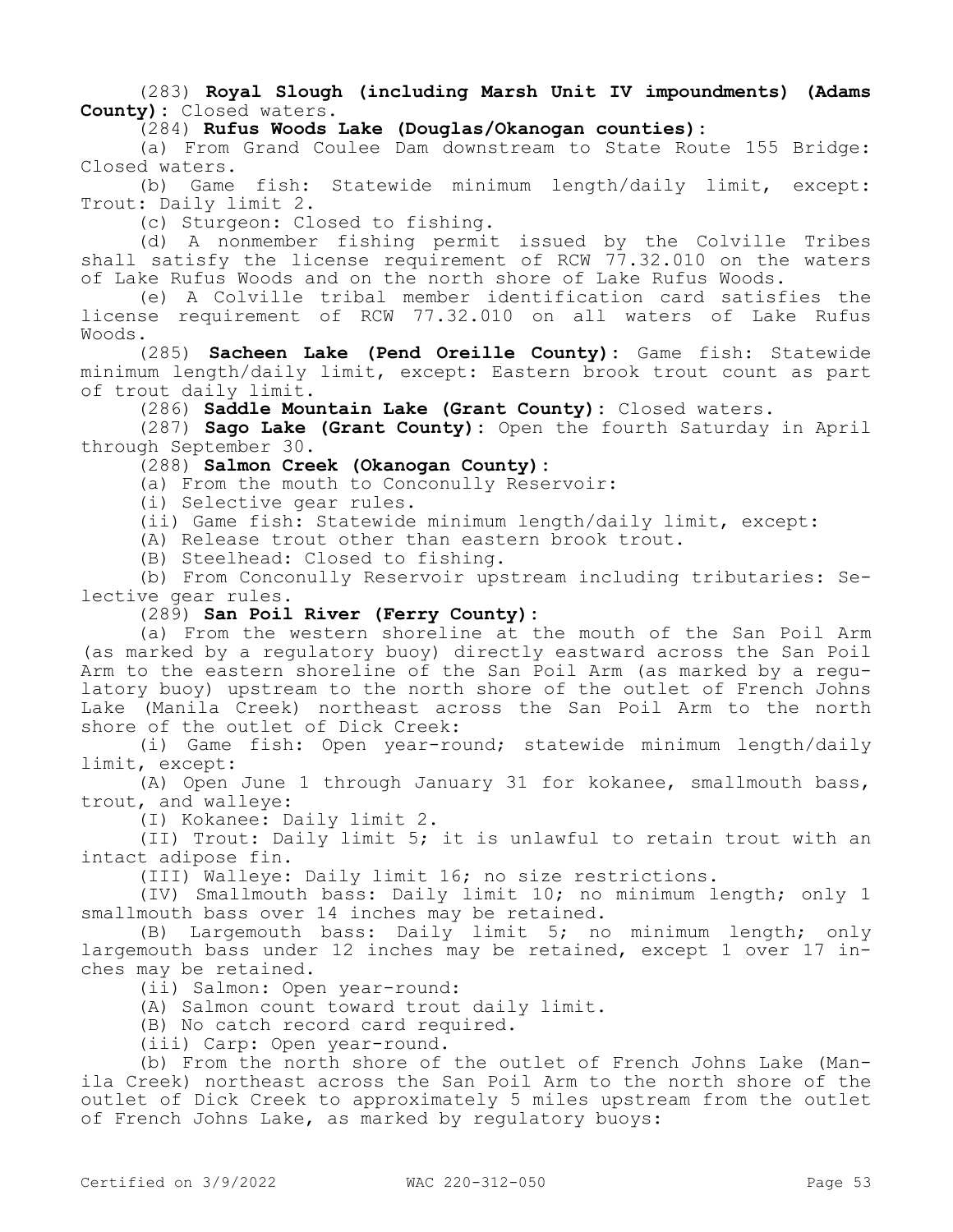(i) Game fish: Open year-round; statewide minimum length/daily limit, except:

(A) Kokanee: Unlawful to fish for or retain.

(B) Trout: Unlawful to fish for or retain.

(C) Open June 1 through January 31 for walleye and smallmouth bass:

(I) Walleye: Daily limit 16; no size restrictions.

(II) Smallmouth bass: Daily limit 10; no minimum length; only 1 smallmouth bass over 14 inches may be retained.

(D) Largemouth bass: Daily limit 5; no minimum length; only largemouth bass under 12 inches may be retained, except 1 over 17 inches may be retained.

(ii) Salmon: Open year-round; landlocked salmon rules apply.

(iii) Carp: Open year-round; unlawful to fish for carp with bow and arrow.

(c) The waters from approximately 5 miles upstream from the outlet of French Johns Lake, as marked by regulatory buoys, to all waters north of the regulatory buoy line at or above 1,310 feet mean sea level elevation upstream to the northern reservation boundary are managed under the regulatory authority of the Colville Confederated Tribes.

(290) **Sand Hollow Creek (Grant County) including tributaries:**  From the mouth (State Route 243) upstream: Open the Saturday before Memorial Day through September 30.

(291) **Sarg Hubbard Park Pond (Reflection Pond) (Yakima County):**  Open to juvenile anglers, senior anglers, and anglers with a disability who possess a designated harvester companion card only.

(292) **Schallow Pond (Okanogan County):** Game fish: Statewide minimum length/daily limit, except: Eastern brook trout count as part of trout daily limit.

(293) **Sedge Lake (Grant County):**

(a) Selective gear rules.

(b) Game fish: Statewide minimum length/daily limit, except: Trout: Daily limit 1; minimum length 18 inches.

(294) **Shellneck Creek (Yakima County):** Closed waters.

(295) **Sherman Creek (Ferry County) and tributaries:** From the hatchery boat dock to 400 feet upstream of hatchery water diversion dam: Closed waters.

(296) **Shiner Lake (Adams County):** Open the fourth Saturday in April through September 30.

(297) **Shoveler Lake (Grant County):** Open the fourth Saturday in April through September 30.

(298) **Silver Lake (Spokane County):** Game fish: Statewide minimum length/daily limit, except: Crappie: Daily limit 10; minimum length 9 inches.

(299) **Silver Nail Lake (Okanogan County):** Open to juvenile anglers, senior anglers, and anglers with a disability who possess a designated harvester companion card only.

# (300) **Similkameen River (Okanogan County):**

(a) From Enloe Dam downstream 400 feet: Closed waters.

(b) From the mouth to Enloe Dam:

(i) Open July 1 through September 15.

(ii) Salmon: Daily limit 6; up to 2 adult hatchery Chinook may be retained. Release sockeye, coho, and wild adult Chinook:

- (A) Anti-snagging rule.
- (B) Night closure.

(v) Game fish: Statewide minimum length/daily limit, except:

(A) Release trout.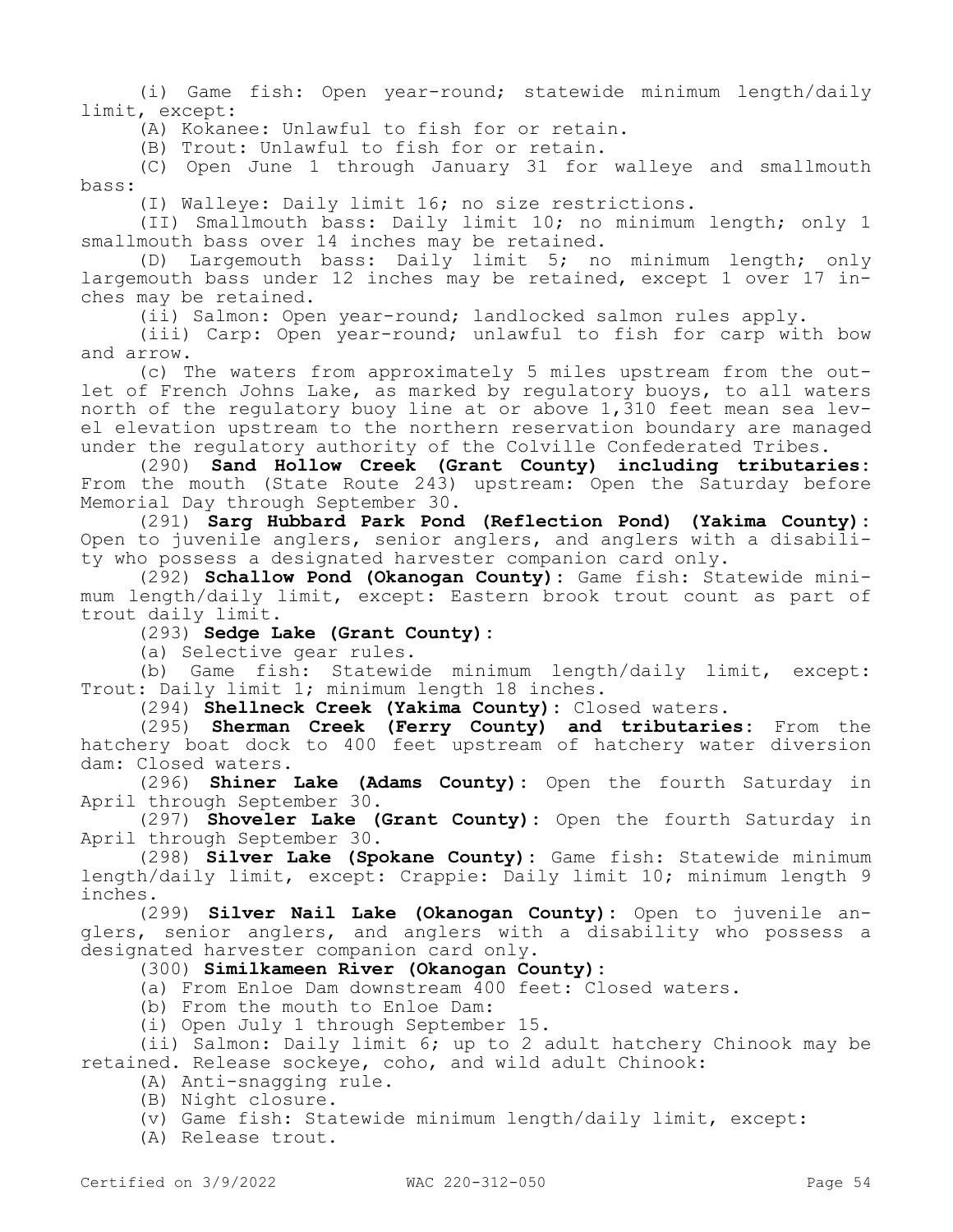(B) Steelhead: Closed to fishing.

(vi) Whitefish:

(A) Open December 1 through the last day in February for whitefish only.

(B) Whitefish gear rules.

(c) From Enloe Dam to the Canadian border, including tributaries, except Sinlahekin Creek:

(i) Open the Saturday before Memorial Day through October 31.

(ii) Whitefish:

(A) Open December 1 through the last day in February for whitefish only.

(B) Whitefish gear rules.

(301) **Sinlahekin Creek (Okanogan County):** From Palmer Lake to Cecile Creek Bridge:

(a) Open the Saturday before Memorial Day through August 31.

(b) Selective gear rules.

(c) Whitefish:

(i) Open December 1 through the last day in February for whitefish only.

(ii) Whitefish gear rules.

(302) **Skookum Lake, North (Pend Oreille County):** Open the fourth Saturday in April through October 31.

### (303) **Skookum Lake, South (Pend Oreille County):**

(a) Open the fourth Saturday in April through October 31.

(b) It is unlawful to use lead weights or lead jigs that measure 1 1/2 inch or less along the longest axis.

(304) **Snake River:**

(a) Tributaries except Palouse River, Tucannon River, Asotin Creek, and Grande Ronde River: Closed waters.

(b) Columbia River rules apply downstream of the Burbank-to-Pasco railroad bridge at Snake River mile 1.5.

(c) Within 400 feet of the base of any dam: Closed waters.

(d) Within a 400 foot radius around the fish ladder entrance at Lyons Ferry Hatchery: Closed waters.

(e) Within a 200 foot radius upstream of the fish ladder exit above Lower Granite Dam: Closed waters.

(f) Within an area 1,200 feet downstream from the base of the west lock gate at Little Goose Dam on the south bank of the Snake River and 100 feet out into the river from the south river bank: Closed waters.

(g) Game fish: Open year-round; statewide minimum length/daily limit, except:

(i) Trout: Open the Saturday before Memorial Day through October 31.

(ii) Steelhead:

(A) Open July 1 through August 31; catch and release only. Barbless hooks required.

(B) Open September 1 through March 31; Daily limit 3 hatchery steelhead; barbless hooks required.

(C) April 1 through June 30; closed to fishing.

(305) **Snipe Lake (Grant County):** Open the fourth Saturday in April through September 30.

(306) **Snipes Creek (Benton County):** Selective gear rules.

(307) **South Columbia Basin Irrigation PE16.4 spillway at the Ringold Springs access downstream 400' towards the Columbia River. (46°30'20.0"N 119°15'28.7"W) (Franklin County):** Closed waters.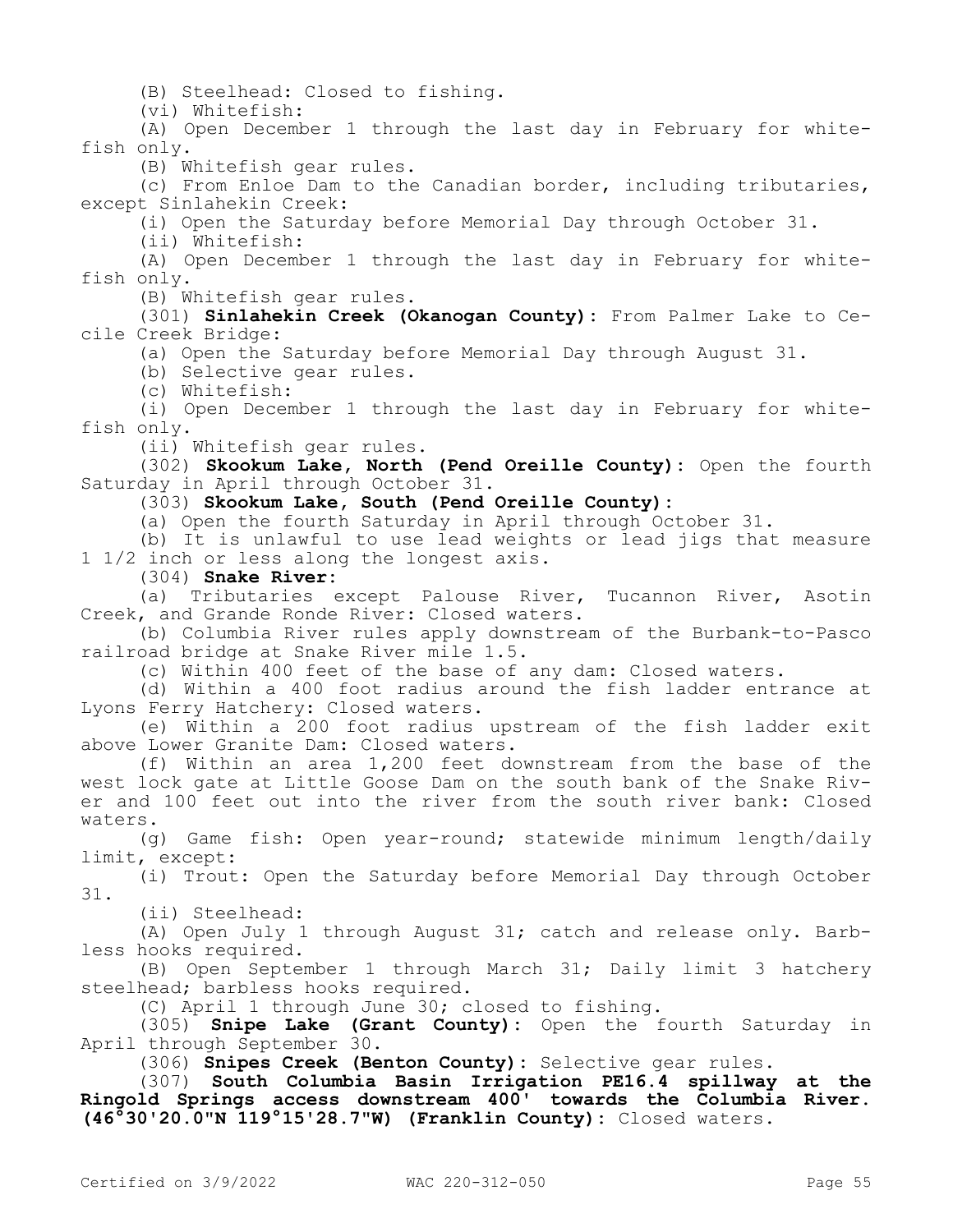(308) **Spectacle Lake (Okanogan County):** Open April 1 through September 30.

(309) **Spokane River (Spokane County):** From Nine Mile Dam upstream to the Idaho/Washington state line:

(a) Selective gear rules.

(b) Open the Saturday before Memorial Day through March 15.

(c) Game fish: Release all fish, except: Hatchery rainbow trout: Daily limit 2.

(310) **Sprague Lake (Adams/Lincoln counties):**

(a) The following waters are closed waters:

(i) Cow Creek.

(ii) The marsh at the southwest end of the lake from the lakeside edge of the reeds, including Cow Creek, to Danekas Road.

(iii) The small bay at the southeast end of the lake.

(b) All other waters southwest of the southwest tip of Harper Island: Closed from October 1 through April 30.

(c) Game fish: Statewide minimum length/daily limit except:

(i) Crappie: Minimum length 9 inches.

(ii) Crappie and bluegill: Combined limit of 25 fish.

(311) **Spring Creek (Benton County):** Selective gear rules.

### (312) **Spring Hill Reservoir (Black Lake, Lower Wheeler Reservoir) (Chelan County):**

(a) Open the fourth Saturday in April through October 31.

(b) Selective gear rules.

(c) It is unlawful to fish from a floating device equipped with an internal combustion motor.

(d) Game fish: Statewide minimum length/daily limit, except: Trout: Daily limit 1, minimum length 18 inches.

(313) **Spring Lake (Columbia County):** It is unlawful to fish from any floating device.

(314) **Spring Lakes (Upper and Lower) (Grant County):** Open March 1 through September 30.

(315) **Springdale Pond (Lucky Duck Pond) (Stevens County):** Open to juvenile anglers, senior anglers, and anglers with a disability who possess a designated harvester companion card only.

(316) **Spruce Creek (tributary to South Fork Tieton River) (Yakima County):** Closed waters.

(317) **Starvation Lake (Stevens County):** Open the fourth Saturday in April through October 31.

(318) **Starzman Lakes (Okanogan County):** Game fish: Statewide minimum length/daily limit, except: Eastern brook trout count as part of trout daily limit.

(319) **Stehekin River (Chelan County):** From the mouth (Powerline crossing) upstream and tributaries:

(a) Selective gear rules.

(b) Game fish: Statewide minimum length/daily limit, except: Release wild cutthroat.

(320) **Stratford/Brook Lake (Grant County):** Open March 1 through September 30.

(321) **Sugarloaf Lake (Okanogan County):** Game fish: Statewide minimum length/daily limit, except: Eastern brook trout count as part of trout daily limit.

(322) **Sullivan Creek and tributaries (Pend Oreille County):**

(a) Game fish: Statewide minimum length/daily limit, except: Release cutthroat trout.

(b) Selective gear rules.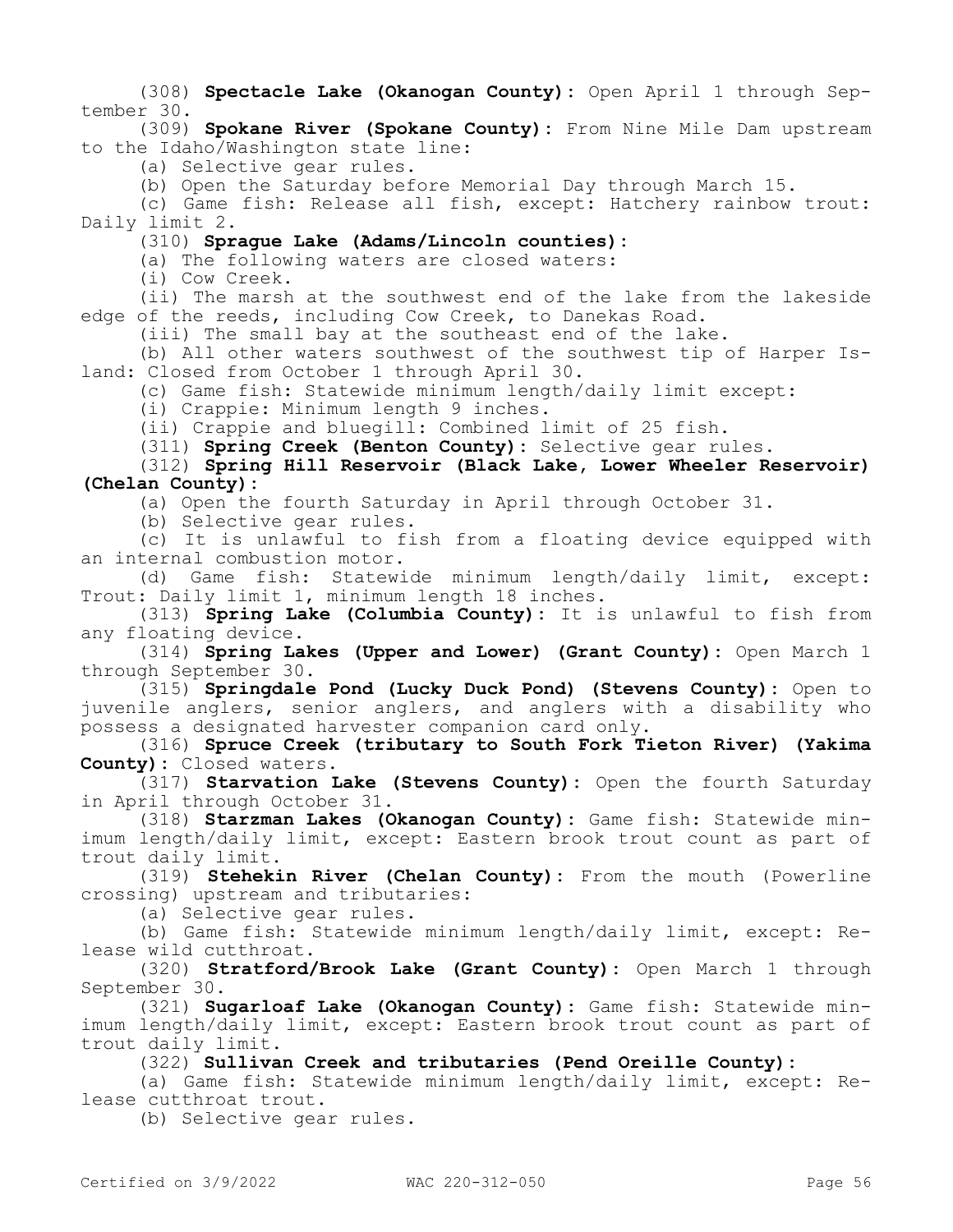(323) **Sullivan Lake (Pend Oreille County):** Game fish: Statewide minimum length/daily limit, except: Trout: Daily limit 2; minimum length 14 inches. (324) **Summit Lake (Okanogan County):** Game fish: Statewide minimum length/daily limit, except: Eastern brook trout count as part of trout daily limit. (325) **Summit Lake (Stevens County):** Open the fourth Saturday in April through October 31. (326) **Swan Lake (Ferry County):** It is unlawful to use lead weights or lead jigs that measure  $1\bar{1}/2$  inch or less along the longest axis. (327) **Swauk Creek and tributaries (Kittitas County):** Selective gear rules. (328) **Taneum Creek and tributaries (Kittitas County):** Selective gear rules. (329) **Teal Lakes (North and South) (Grant/Adams counties):** Open the fourth Saturday in April through September 30. (330) **Teanaway River (Kittitas County), and tributaries except North Fork:** Selective gear rules. (331) **Teanaway River, North Fork (Kittitas County):** (a) From the mouth to Beverly Creek and tributaries; including Beverly Creek: (i) Selective gear rules. (ii) Game fish: Statewide minimum length/daily limit, except: Release trout. (b) From Beverly Creek to the impassable waterfall at the end of USFS Road 9737: Closed waters. (332) **Tern Lake (Grant County):** (a) Selective gear rules. (b) Game fish: Statewide minimum length/daily limit, except: Trout: Daily limit 1; minimum length 18 inches. (333) **Thirtymile Creek (tributary to Chewuch River) (Okanogan County):** From mouth upstream to falls (approximately 700 feet): Closed waters. (334) **Tieton River (Yakima County):** (a) It is permissible to fish up to the base of Tieton (Rimrock) Dam. (b) Selective gear rules apply. (335) **Tieton River, North Fork (Yakima County):** (a) From mouth to USFS Road 740 Bridge: (i) Open the Saturday before Memorial Day through August 15. (ii) Selective gear rules. (b) The Clear Lake spillway channel: Closed waters. (c) From the USFS Road 740 Bridge to Clear Lake Dam: Closed waters. (d) The mainstem and tributaries including that portion of the river that flows through the dry lakebed of Rimrock Reservoir, upstream of Clear Lake: (i) Open the Saturday before Memorial Day through August 15. (ii) Selective gear rules. (336) **Tieton River, South Fork (Yakima County):** From the bridge on USFS Road 1200 to bridge on USFS road 1070: Closed waters. (337) **Tillicum Creek (tributary to Mad River) (Chelan River):** (a) From mouth to the intersection of USFS 5800 and USFS 5808: Closed waters.

(b) From the intersection of USFS 5800 and USFS 5808 upstream (upstream 2.25 miles) including tributaries: Selective gear rules.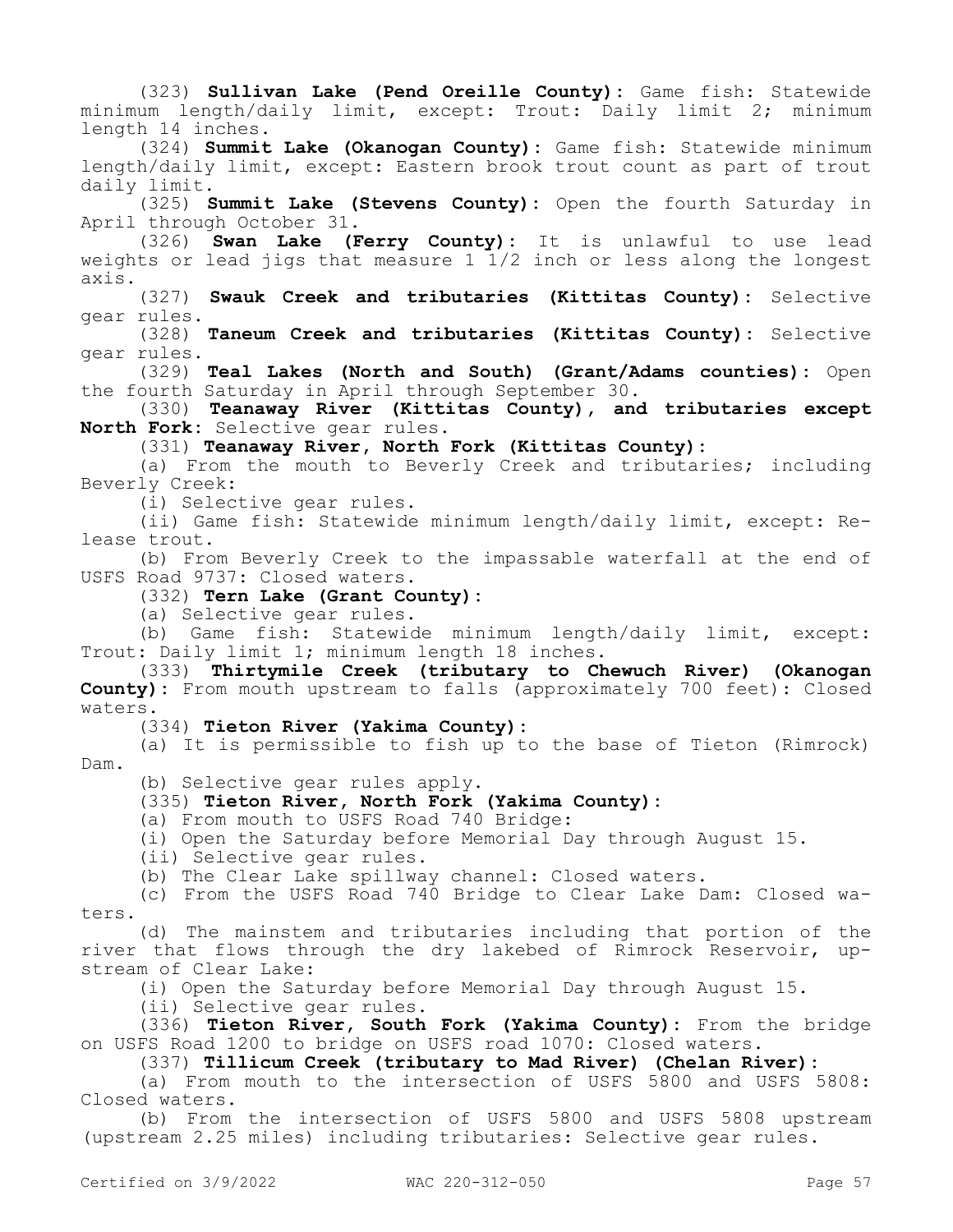(338) **Touchet River and tributaries (Columbia/Walla Walla counties):**

(a) From the mouth to the confluence of the North and South Forks:

(i) All tributaries: Closed waters.

(ii) Game fish: Open the Saturday before Memorial Day through April 15; statewide minimum length/daily limit, except:

(A) November 1 through April 15: Release all fish except steelhead.

(B) August 1 through April 15: Hatchery steelhead daily limit 3, barbless hooks required.

(b) From the confluence of the North and South Forks upstream including both forks, Robinson Fork, and Wolf Fork:

(i) All other tributaries: Closed waters.

(ii) Open the Saturday before Memorial Day through August 31.

(iii) Selective gear rules.

(339) **Trout Lake (Ferry County):** Open the fourth Saturday in April through October 31.

### (340) **Tucannon River (Columbia County):**

(a) All tributaries are closed waters, except Pataha Creek.

(b) Mouth upstream to Tucannon Hatchery Road Bridge:

(c) Game fish: Open the Saturday before Memorial Day through April 15; statewide minimum length/daily limit, except:

(i) November 1 through April 15: Release all fish except steelhead.

(ii) August 1 through April 15: Hatchery steelhead daily limit 3, barbless hooks required.

(d) Tucannon Hatchery Bridge to 500 feet above intake for Rainbow Lake: Closed waters.

(e) 500 feet above intake for Rainbow Lake to Cow Camp Bridge:

(i) Open the Saturday before Memorial Day through August 31.

(ii) Selective gear rules.

(f) Cow Camp Bridge upstream: Closed waters.

(341) **Tucquala Lake (Kittitas County):**

(a) Open the Saturday before Memorial Day through October 31.

(b) Statewide stream rules apply.

(342) **Twentymile Creek (tributary to Chewuch River) (Okanogan County):** From the mouth upstream to falls (approximately 0.75 miles): Closed waters.

(343) **Twin Lakes, tributaries, and Twin Lakes Creek (outlet stream) to the confluence with the Napeequa River (Chelan County):**  Closed waters.

#### (344) **Twisp River (Okanogan County):**

(a) Mouth to War Creek:

(i) Open the Saturday before Memorial Day through August 15.

(ii) Selective gear rules.

(iii) Release all fish.

(b) Twisp River tributaries from War Creek upstream except North Creek and North Fork Twisp River:

(i) Selective gear rules.

(ii) It is unlawful to fish from a floating device equipped with an internal combustion motor.

(iii) Release all fish.

(c) From War Creek upstream: Closed waters.

(345) **Twisp River, North Fork (Okanogan County):** From mouth to falls including tributaries: Closed waters.

(346) **Umtanum Creek (Kittitas County):** Selective gear rules.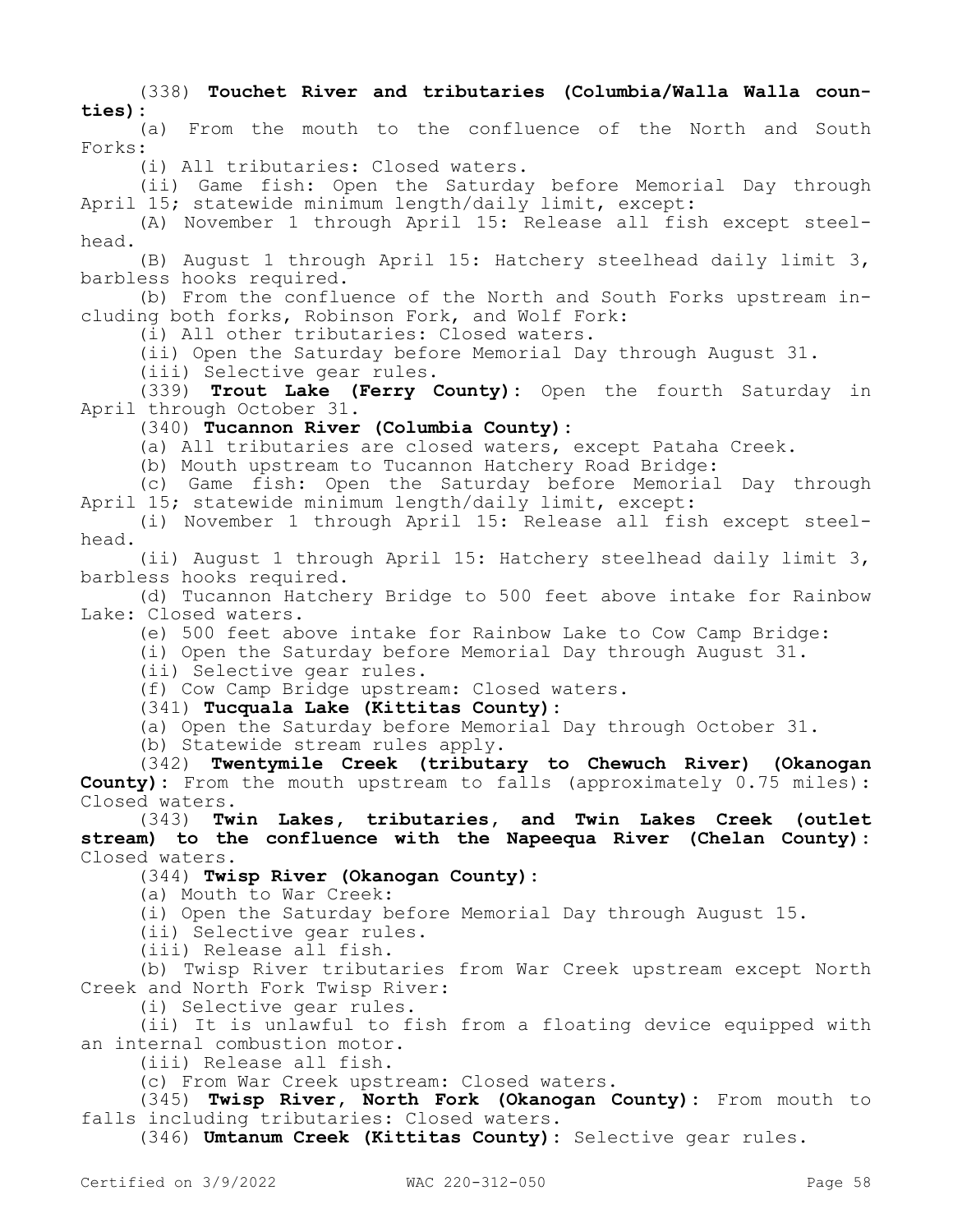(347) **Union Creek (Yakima County):** From the mouth to the falls: Closed waters.

(348) **Upper Wheeler Reservoir (Chelan County):**

(a) Open the fourth Saturday in April through October 31.

(b) Fly fishing only.

(c) It is unlawful to fish from a floating device equipped with a motor.

(d) Release all fish.

(349) **Vic Meyers (Rainbow) Lake (Grant County):**

(a) Open the fourth Saturday in April through September 30.

(b) Game fish: Statewide minimum length/daily limit, except: Eastern brook trout count as part of trout daily limit.

(350) **Walla Walla River (Walla Walla County):** From mouth to Washington/Oregon stateline:

(a) All tributaries except Touchet River and Mill Creek: Closed waters.

(b) Game fish: Open year-round; statewide minimum length/daily limit, except for trout and steelhead:

(i) Trout: Open the Saturday before Memorial day through October 31; statewide minimum length/daily limit.

(ii) Steelhead:

(A) Open the Saturday before Memorial Day through July 31; daily limit 2 hatchery steelhead.

(B) Open August 1 through April 15; daily limit 3 hatchery steelhead, barbless hooks required.

(351) **Wannacut Lake (Okanogan County):** Open the fourth Saturday in April through October 31.

(352) **Wapato Lake (Chelan County):** Open the fourth Saturday in April through October 31.

(353) **Ward Lake (Ferry County):**

(a) Open the fourth Saturday in April through October 31.

(b) Game fish: Statewide minimum length/daily limit, except: Eastern brook trout count as part of trout daily limit.

(354) **Warden Lake (Grant County):** Open the fourth Saturday in April through September 30.

(355) **Warden Lake, South (Grant County):** Open the fourth Saturday in April through September 30.

(356) **Washburn Island Pond (Okanogan County):**

(a) Open April 1 through September 30.

(b) An internal combustion motor may be attached to a floating device, but cannot be used.

(357) **Washburn Lake (Okanogan County):**

(a) Open the fourth Saturday in April through October 31.

(b) Game fish: Statewide minimum length/daily limit, except: Trout: Daily limit 1; minimum length 18 inches.

(c) Selective gear rules.

(d) It is unlawful to fish from a floating device equipped with an internal combustion motor.

(358) **Watson Lake (Columbia County):**

(a) Open March 1 through November 30.

(b) It is unlawful to fish from any floating device.

(359) **Wenaha River tributaries:**

(a) Open the Saturday before Memorial Day through August 31.

(b) Selective gear rules.

(360) **Wenas Creek (Yakima County):** From the mouth to Wenas Lake, including tributaries: Selective gear rules.

(361) **Wenatchee Lake (Chelan County):**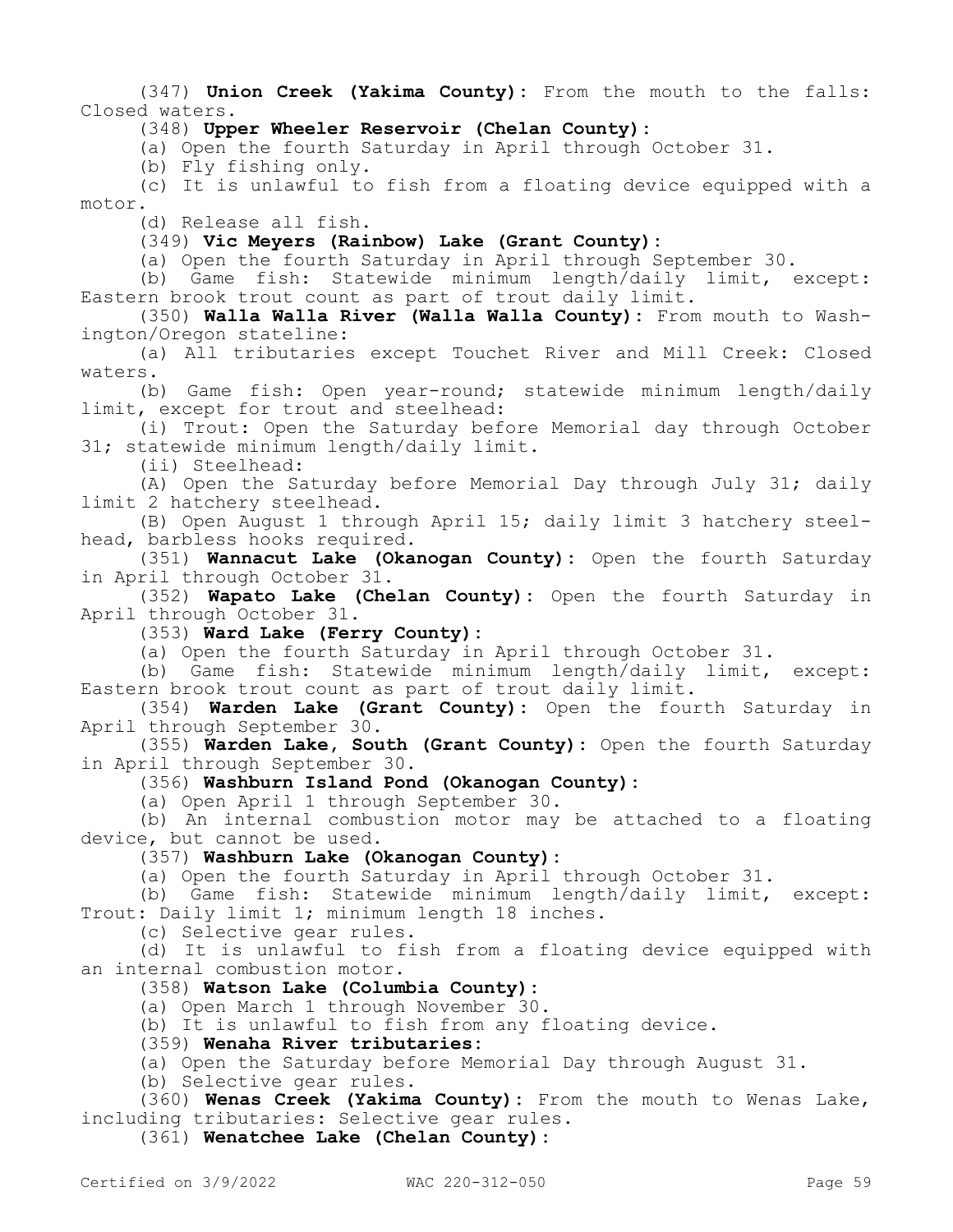(a) Selective gear rules.

(b) Game fish: Statewide minimum length/daily limit, except:

(i) Release trout.

(ii) Steelhead: Closed to fishing.

(iii) Kokanee: Closed to fishing.

(362) **Wenatchee River (Chelan County):**

(a) From the mouth to the Icicle Road Bridge:

(i) Game fish: Closed to fishing.

(ii) Salmon: Open August 1 through September 30:

(A) Daily limit 6; up to 2 adult hatchery Chinook may be retained.

(B) Release sockeye, coho, and wild adult Chinook.

(iii) Night closure.

(iv) Selective gear rules, except bait allowed.

(b) From Icicle Road Bridge upstream to Lake Wenatchee: Closed waters.

(363) **Whitepine Creek (Chelan County):** From the mouth to Whitepine Creek Falls (1 mile upstream of mouth) and tributaries: Closed waters.

(364) **White River (Chelan County):** From the mouth to White River Falls and tributaries, except Napeequa River: Closed waters.

(365) **Widgeon Lake (Grant County):** Open the fourth Saturday in April through September 30.

(366) **Williams Lake (Spokane County)**: Open the fourth Saturday in April through September 30.

(367) **Williams Lake (Stevens County):** Open the Friday after Thanksgiving through March 31.

(368) **Wilson Creek (Kittitas County):** From BNSF railroad bridge upstream: Selective gear rules.

(369) **Winchester Wasteway (Grant County) (that portion within the Winchester Game Reserve):** Open March 1 through September 30.

(370) **Wolf Creek (Methow River tributary) (Okanogan County):**  Closed waters.

(371) **Yakima River (Yakima County):**

(a) Downstream of Highway 240 Bridge, Columbia River rules apply.

(b) From the Highway 240 Bridge to the downstream side of the westbound I-82 Bridge: Open March 1 through October 31.

(i) From 200 feet downstream of the USBR Chandler Powerhouse to 200 feet upstream of the Chandler Powerhouse: September 1 through October 31: Closed waters.

(ii) Chumming is permissible.

(iii) Game fish: Statewide minimum size/daily limit, except: Release trout.

(iv) Barbless hooks required for steelhead.

(c) From the Grant Avenue bridge in Prosser downstream approximately 1.25 miles to the downstream side of the westbound I-82 Bridge: Open March 1 through October 31.

(i) Chumming is permissible.

(ii) Fishing from a floating device is prohibited September 1 through October 31.

(iii) Game fish: Statewide minimum size/daily limit, except: Release trout.

(iv) Barbless hooks required for steelhead.

(d) From Grant Avenue Bridge to Prosser Dam: Closed waters.

(e) From Prosser Dam to Highway 223 Bridge:

(i) Open March 1 through October 31.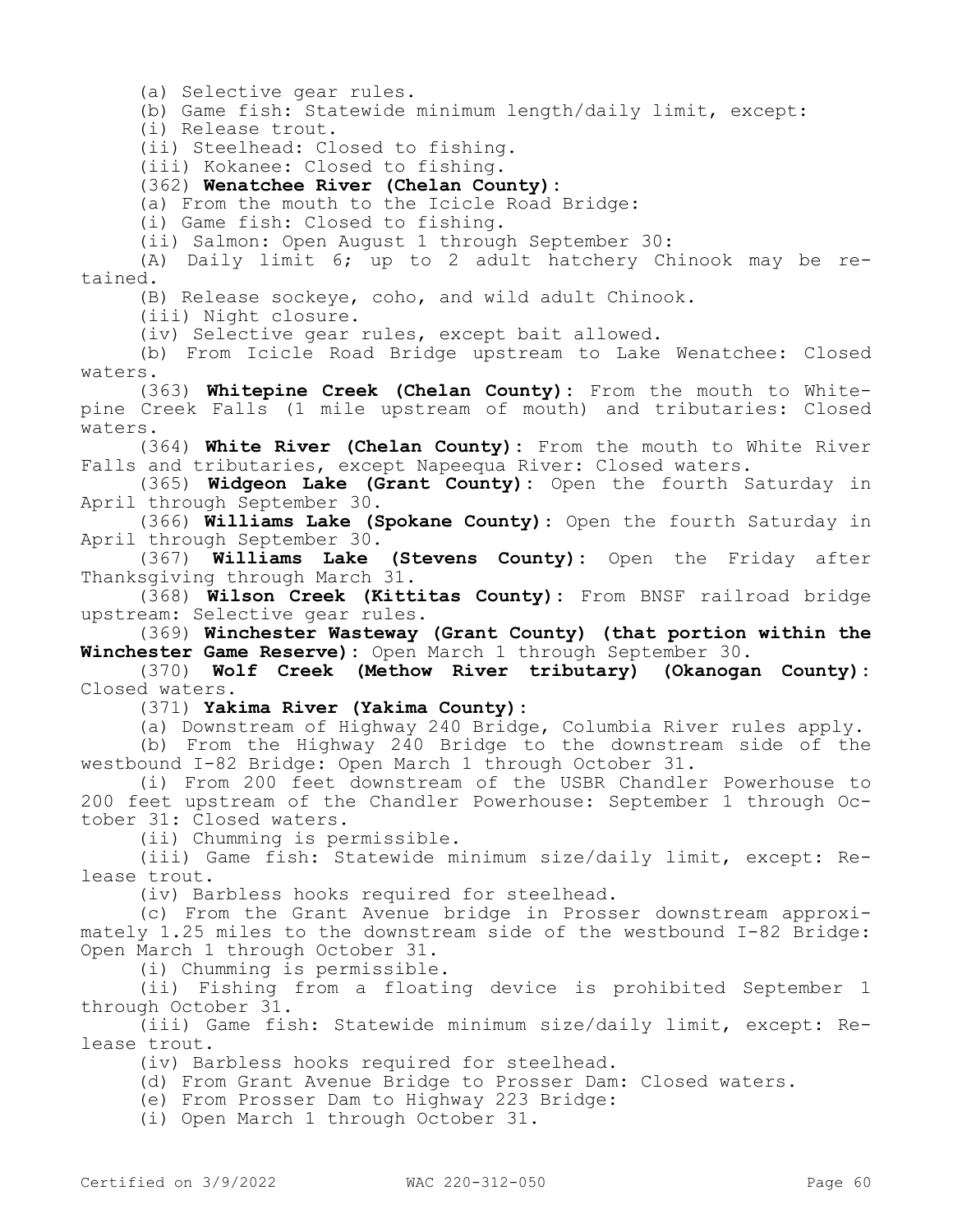(ii) Game fish: Statewide minimum size/daily limit, except: Release trout.

(iii) Barbless hooks required for steelhead.

(f) From Highway 223 Bridge to 3,500 feet below Roza Dam:

(i) From Yakima Avenue-Terrace Heights Bridge upstream 400 feet: Closed waters.

(ii) Selective gear rules.

(iii) Game fish: Statewide minimum length/daily limit, except: Trout: Minimum length 14 inches.

(iv) Whitefish:

(A) Open December 1 through the last day in February for whitefish only.

(B) Whitefish gear rules.

(g) From 3,500 feet below Roza Dam to Roza Dam: Closed waters.

(h) From Roza Dam to 400 feet below Easton Dam; including the portion of Wilson Creek from the mouth upstream to the BNSF railroad bridge: Open year-round.

(i) It is permissible to fish from floating devices equipped with motors only from the U.S. Bureau of Reclamation restricted area signs at Roza Dam upstream to the boat launch ramp on the Roza Access Area (approximately 1.3 river miles).

(ii) Selective gear rules.

(iii) Game fish: Statewide minimum length/daily limit, except: Release trout.

(iv) Whitefish: December 1 through the last day in February: Whitefish gear rules.

(i) From Easton Dam to the base of Keechelus Dam including Easton Lake:

(i) Selective gear rules.

(ii) Game fish: Statewide minimum length/daily limit, except: Release rainbow and cutthroat trout.

(372) **Yakima Sportsmen's Park Ponds (Yakima County):** Open to juvenile anglers, senior anglers, and anglers with a disability who possess a designated harvester companion card only.

(373) **Yocum Lake (Pend Oreille County):**

(a) Open the fourth Saturday in April through October 31.

(b) It is unlawful to use lead weights or lead jigs that measure 1.5 inches or less along the longest axis.

(c) It is unlawful to fish from a floating device equipped with an internal combustion motor.

[Statutory Authority: RCW 77.04.012, 77.04.020, 77.04.055, 77.12.045, and 77.12.047. WSR 22-05-066 (Order 22-06), § 220-312-050, filed 2/11/22, effective 7/1/22. Statutory Authority: RCW 77.04.012, 77.04.020, 77.04.055, and 77.12.047. WSR 21-14-067 (Order 21-95), § 220-312-050, filed 7/2/21, effective 8/2/21; WSR 20-14-052 (Order 20-97), § 220-312-050, filed 6/25/20, effective 7/26/20. Statutory Authority: RCW 77.04.012, 77.04.020, 77.04.055, 77.12.045, and 77.12.047. WSR 20-03-130 (Order 20-09), § 220-312-050, filed 1/17/20, effective 2/17/20. Statutory Authority: RCW 77.04.012, 77.04.013, 77.04.020, 77.04.055, and 77.12.047. WSR 19-15-050 (Order 19-139), § 220-312-050, filed 7/12/19, effective 8/12/19. Statutory Authority: RCW 77.04.012, 77.04.020, and 77.04.130. WSR 19-03-003 (Order 19-01), § 220-312-050, filed 1/2/19, effective 2/2/19. Statutory Authority: RCW 77.04.012, 77.04.013, 77.04.020, 77.04.055, and 77.12.047. WSR 18-15-065 (Order 18-163), § 220-312-050, filed 7/16/18, effective 8/16/18. Statutory Authority: RCW 77.04.012, 77.04.020, and 77.12.047.